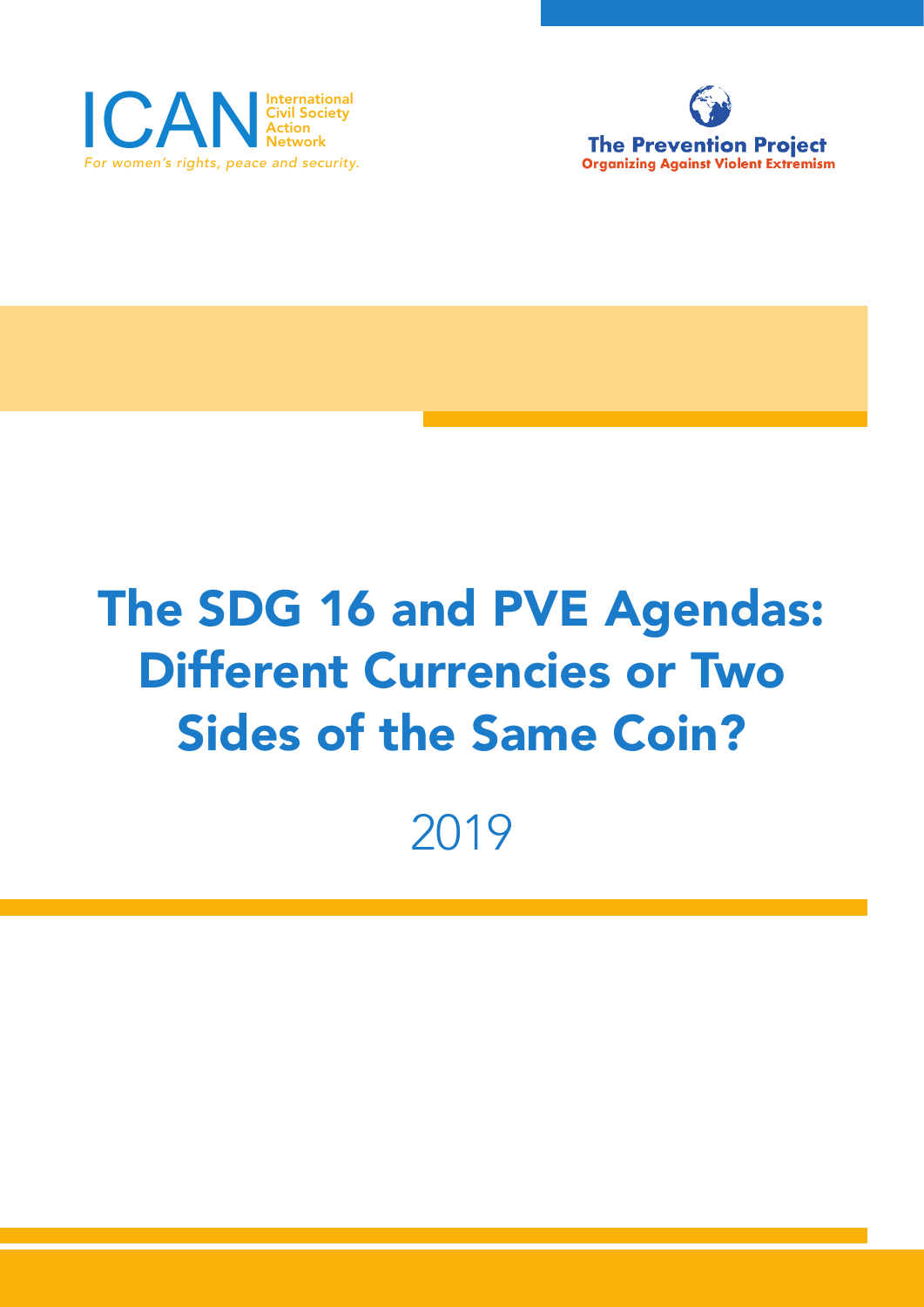*Principal Authors:*  Sanam Naraghi Anderlini Eric Rosand

*Contributing Author:* Melinda Holmes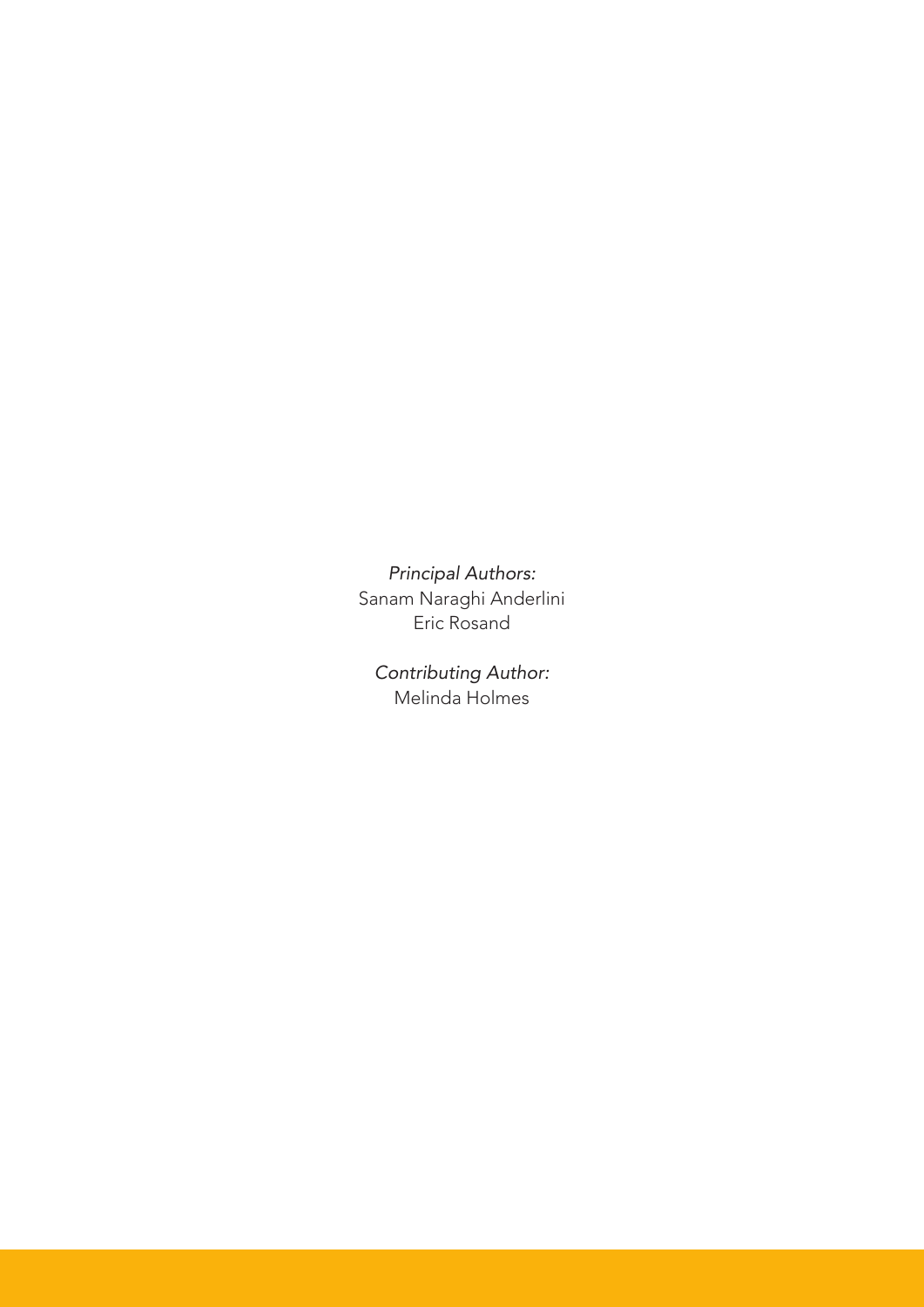# TABLE OF CONTENTS

| <b>ACKNOWLEDGEMENTS</b>                                                                                 | 1              |
|---------------------------------------------------------------------------------------------------------|----------------|
| <b>ABOUT THE AUTHORS</b>                                                                                |                |
| <b>INTRODUCTION</b>                                                                                     | 3              |
| I.<br>THE CHALLENGES: SILOS, FRAGMENTATION, AND POLITICAL SENSITIVITIES<br><b>DESPITE A COMMON GOAL</b> | $\overline{7}$ |
| II. MAKING SENSE OF THE ALPHABET SOUP: WHY LANGUAGE & LABELS MATTER                                     | 12             |
| III. BREAKING DOWN SILOS: LEADERSHIP AND INNOVATION BY LOCAL<br><b>STAKEHOLDERS</b>                     | 13             |
| The Critical Significance of Women-led and other Civil Society Organizations                            | 14             |
| Women                                                                                                   | 15             |
| Cities & Mayors                                                                                         | 17             |
| Youth                                                                                                   | 18             |
| IV. PAVING THE WAY FORWARD: PROMISING MULTILATERAL TRENDS FOR<br><b>SDG 16-PVE INTEGRATION</b>          | 19             |
| <b>CONCLUSION</b>                                                                                       | 22             |
| <b>RECOMMENDATIONS</b>                                                                                  | 23             |
| Global Level                                                                                            | 23             |
| National Level                                                                                          | 23             |
| Donors and Funding                                                                                      | 24             |
| Data, Analysis, and Assessments                                                                         | 26             |
| <b>ANNEX</b>                                                                                            | 28             |
| Kosovo                                                                                                  | 28             |
| Cameroon                                                                                                | 30             |
| Bangladesh                                                                                              | 31             |
| Tunisia                                                                                                 | 33             |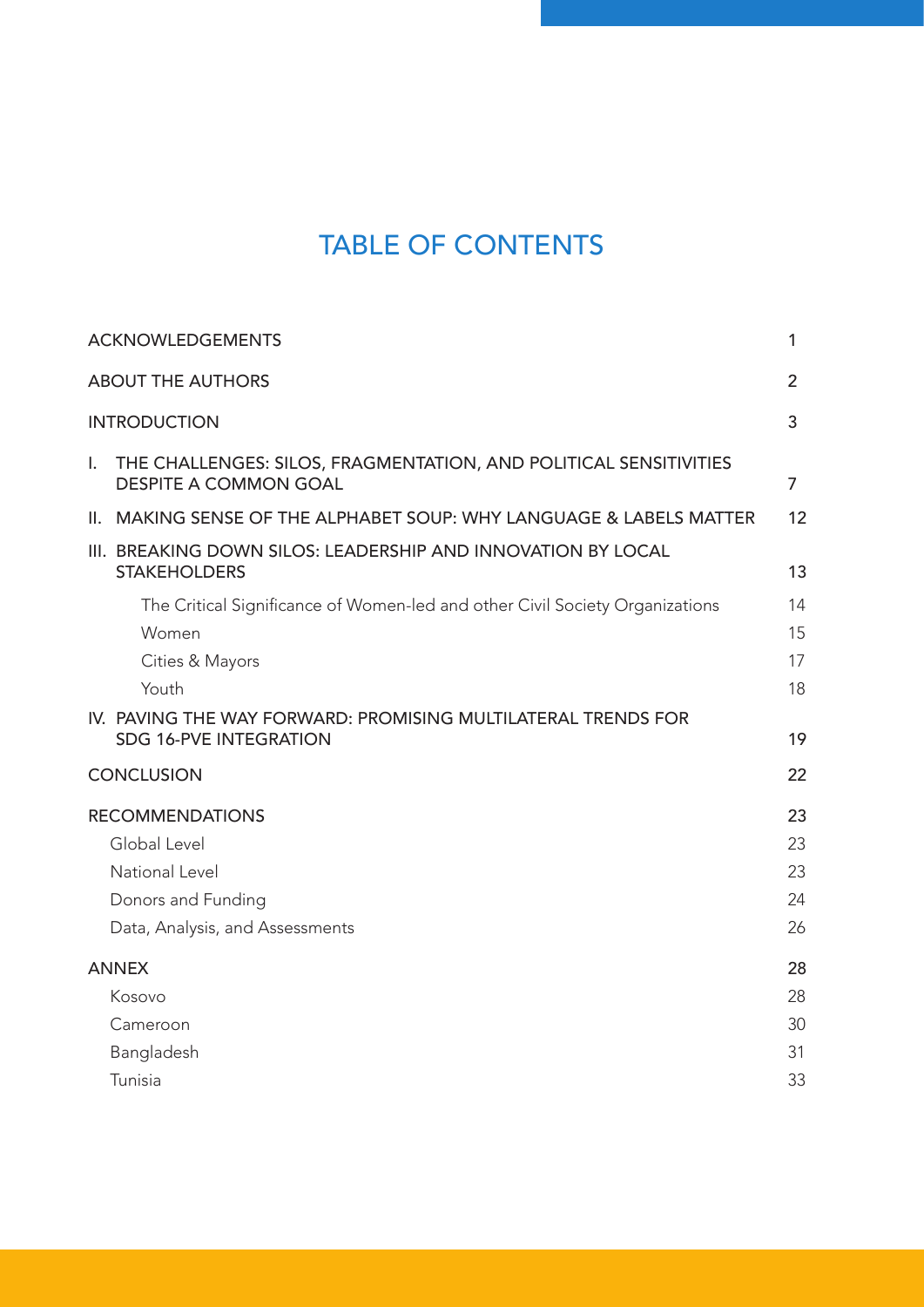# LIST OF ACRONYMS/ABBREVIATIONS

| <b>P/CVE</b>    | Preventing/ Countering Violent Extremism                          |
|-----------------|-------------------------------------------------------------------|
| <b>GCERF</b>    | Global Community Engagement and Resilience Fund                   |
| <b>GCRF</b>     | Global Challenges Research Fund                                   |
| <b>GSX</b>      | Global Solutions Exchange                                         |
| <b>HLPF</b>     | High-Level Political Forum                                        |
| <b>ICAN</b>     | International Civil Society Action Network                        |
| <b>NAP</b>      | <b>National Action Plan</b>                                       |
| <b>ODA</b>      | official development assistance                                   |
| <b>OECD/DAC</b> | Organization for Economic Cooperation and Development/Development |
|                 | Assistance Committee                                              |
| <b>PVE</b>      | preventing violent extremism                                      |
| <b>SDG</b>      | Sustainable Development Goal                                      |
| <b>UNDP</b>     | United Nations Development Programme                              |
| <b>WPS</b>      | Women, Peace and Security                                         |
| <b>YPS</b>      | Youth, Peace and Security                                         |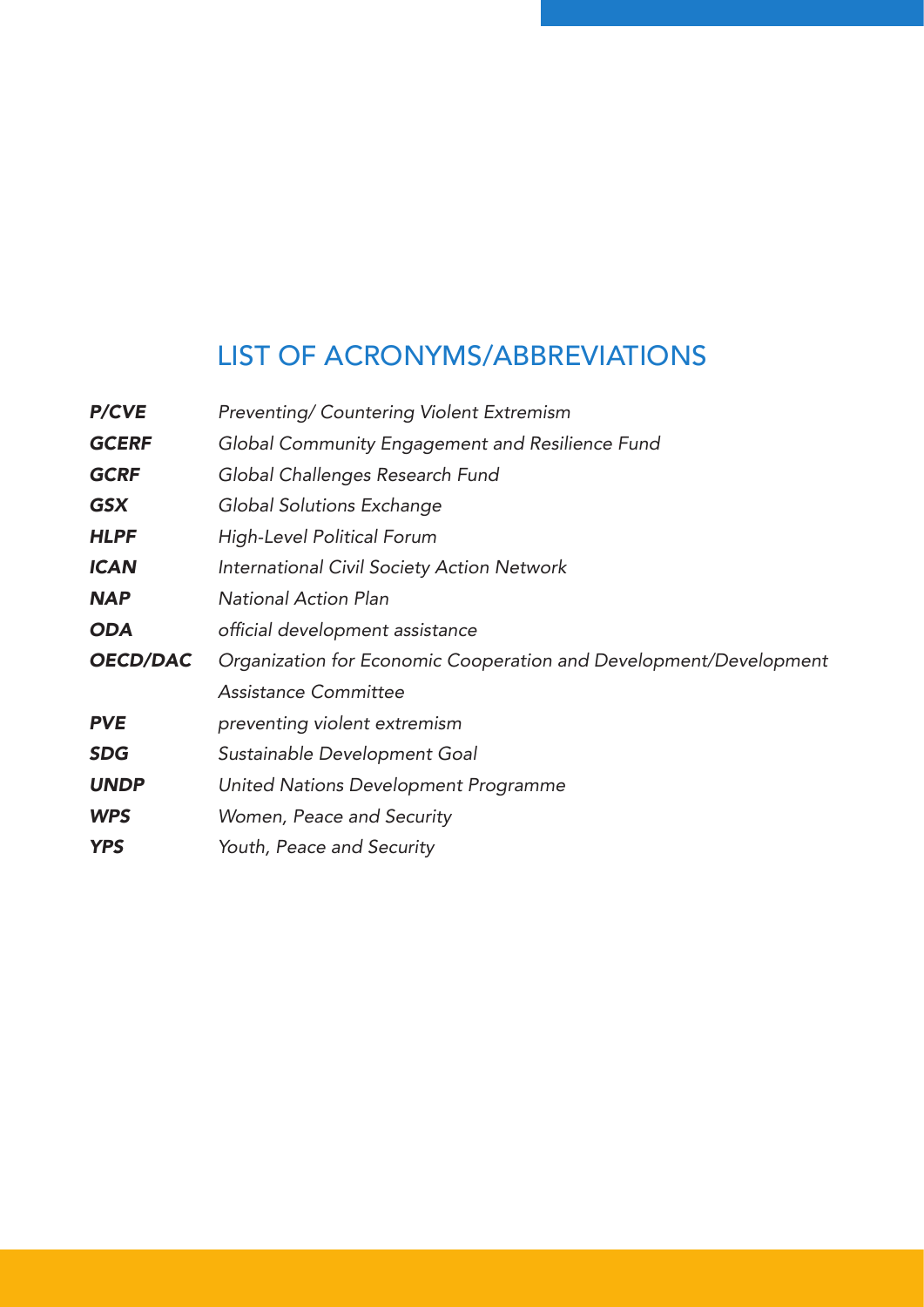# Acknowledgements

The authors gratefully acknowledge the financial support provided by the Swiss Development and Cooperation Agency for this policy brief and the wider project of which it is a part, as well as the support provided by the United Nations Development Programme (UNDP), in particular Sam Rizk and Nika Saeedi of the Bureau for Policy and Programme Support, and the Global Challenges Research Fund (GCRF), in particular Dr. Neelam Raina, Associate Professor of Design and Development at Middlesex University, for the 15 July 2019 experts' roundtable organized during the High-Level Political Forum on the 2030 Sustainable Development Goals in New York, which informed this policy brief. The authors would like to thank Rana Allam of the International Civil Society Action Network (ICAN) for providing invaluable research and editing assistance throughout the preparation of this report, as well as Rhonda Shore for copy editing the document. The authors are also grateful to the numerous governmental, UN, and nongovernmental experts whose insights informed this report. The views expressed in this report are those of the authors and do not necessarily reflect the views of ICAN, the Prevention Project, or any project sponsor or partner.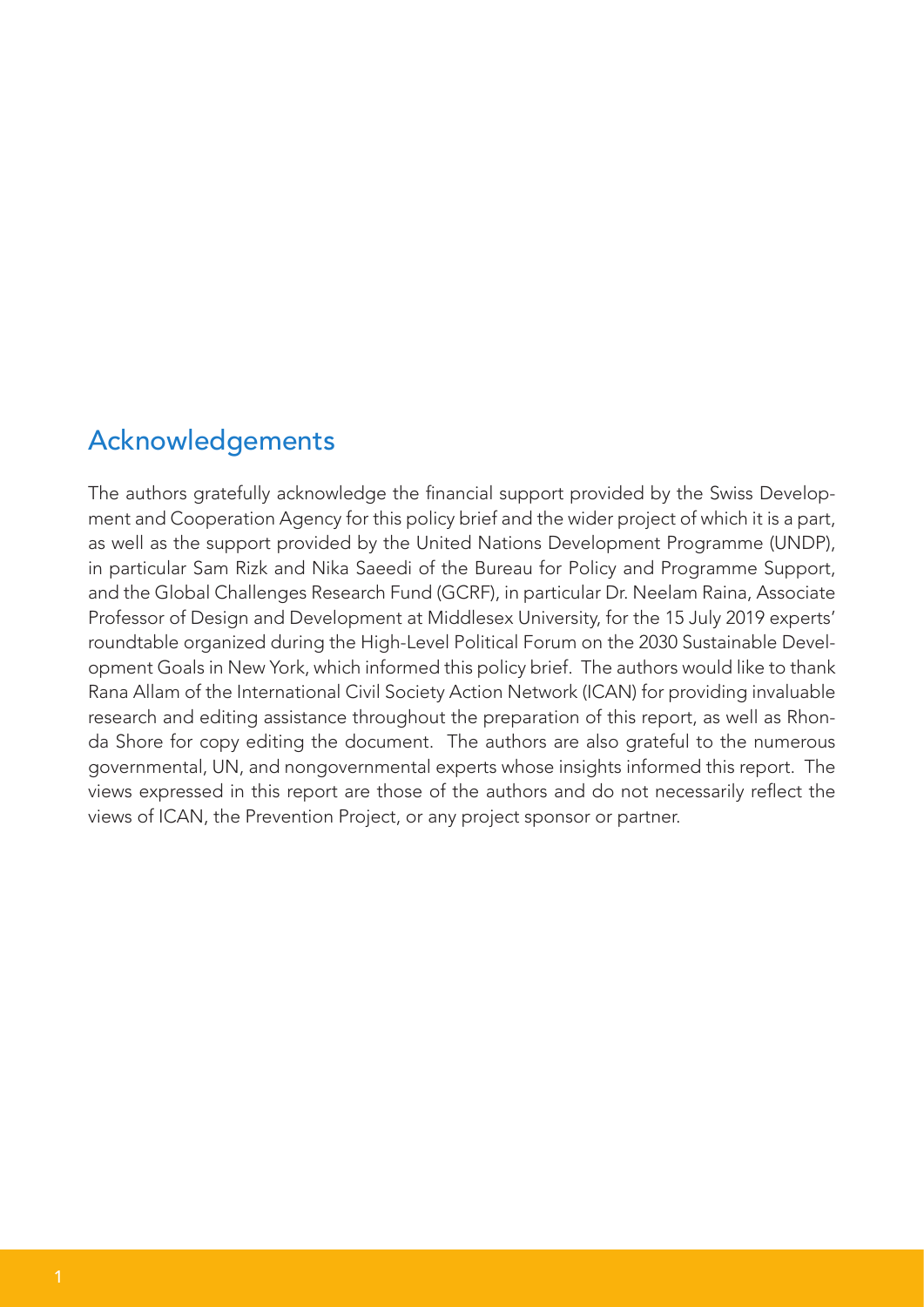# About the authors

Sanam Naraghi-Anderlini is Founder and CEO of the International Civil Society Action Network (ICAN). She is an adjunct professor at Columbia University's School of International Public Affairs (SIPA). For over two decades she has been a leading international advocate, researcher, trainer and writer on conflict prevention and peacebuilding, with expertise in gender and inclusivity issues. AT ICAN she spearheads the Women's Alliance for Security Leadership (WASL) with civil society members in 40 countries and established the Innovative Peace Fund (IPF) the only independent global multi-donor fund dedicated to women's peacebuilding and prevention of violent extremism work. In 2000, she was among the civil society drafters of UN Security Council Resolution 1325 on women, peace and security. Since 2005, she has provided strategic guidance and training to key UN agencies, the UK government and NGOs worldwide. In 2011, she was the first Senior Expert on Gender and Inclusion on the UN's Mediation Standby Team. In 2018, she was invited to join the Commonwealth's Panel of Experts on Countering Violent Extremism (CVE) and the Commonwealth's Network of Women Mediators. She is also a member of UN-DP's Civil Society Advisory Council. Ms. Naraghi-Anderlini has published extensively on gender, peace and security issues, including Women building peace: What they do, why it matters (Lynne Rienner, 2007). She holds an M.Phil in Social Anthropology from Cambridge University.

Eric Rosand is the Director of The Prevention Project, a Nonresident Senior Fellow in the Brookings Institution's Foreign Policy Program, and Associate Senior Fellow with the Royal United Services Institute. Until March 2016, he was a senior counterterrorism official at the U.S. Department of State. Among other roles, he served as the department's policy coordinator for the 2015 White House Summit on Countering Violent Extremism and its follow-on process. He also helped spearhead the development and launch of a number of international counterterrorism and P/CVE initiatives, including the Global Counterterrorism Forum and the platforms it inspired. From 2006 to 2010, he was a codirector of the Center on Global Counterterrorism Cooperation (now the Global Center on Cooperative Security). He has also served in the State Department's Office of the Legal Advisor and the U.S. Mission to the United Nations. He is the author of a number of reports, article, blogs, and op-eds on an a range of counterterrorism and P/CVE topics and holds a BA in history from Haverford College, a JD from Columbia University School of Law, and an LLM (Hons) in international law from Cambridge University

Melinda Holmes is Program Director at ICAN for the Women's Alliance for Security Leadership (WASL) that brings together existing women's networks, practitioners, and organizations with long-standing experience in addressing extremism and promoting peace, rights and pluralism to improve practices in communities affected by violence, and inform and offer pragmatic policy solutions for the international community. A peacebuilding specialist, writer and strategist focusing on gender and political violence, Holmes is responsible for facilitating collaboration, analysis, advocacy and outreach on gendered approaches for preventing and responding to violent extremism at ICAN. Previously, Holmes was a 2016-2017 Visiting Fellow at LSE's Centre for Women, Peace & Security and worked with The Carter Center, where she advised on the engagement of religious and traditional beliefs, actors and communities in advancing peace and human rights. Holmes graduated with a Master's in international affairs from The Fletcher School of Law and Diplomacy, focusing on the gendered and religious dynamics of conflict and peacebuilding.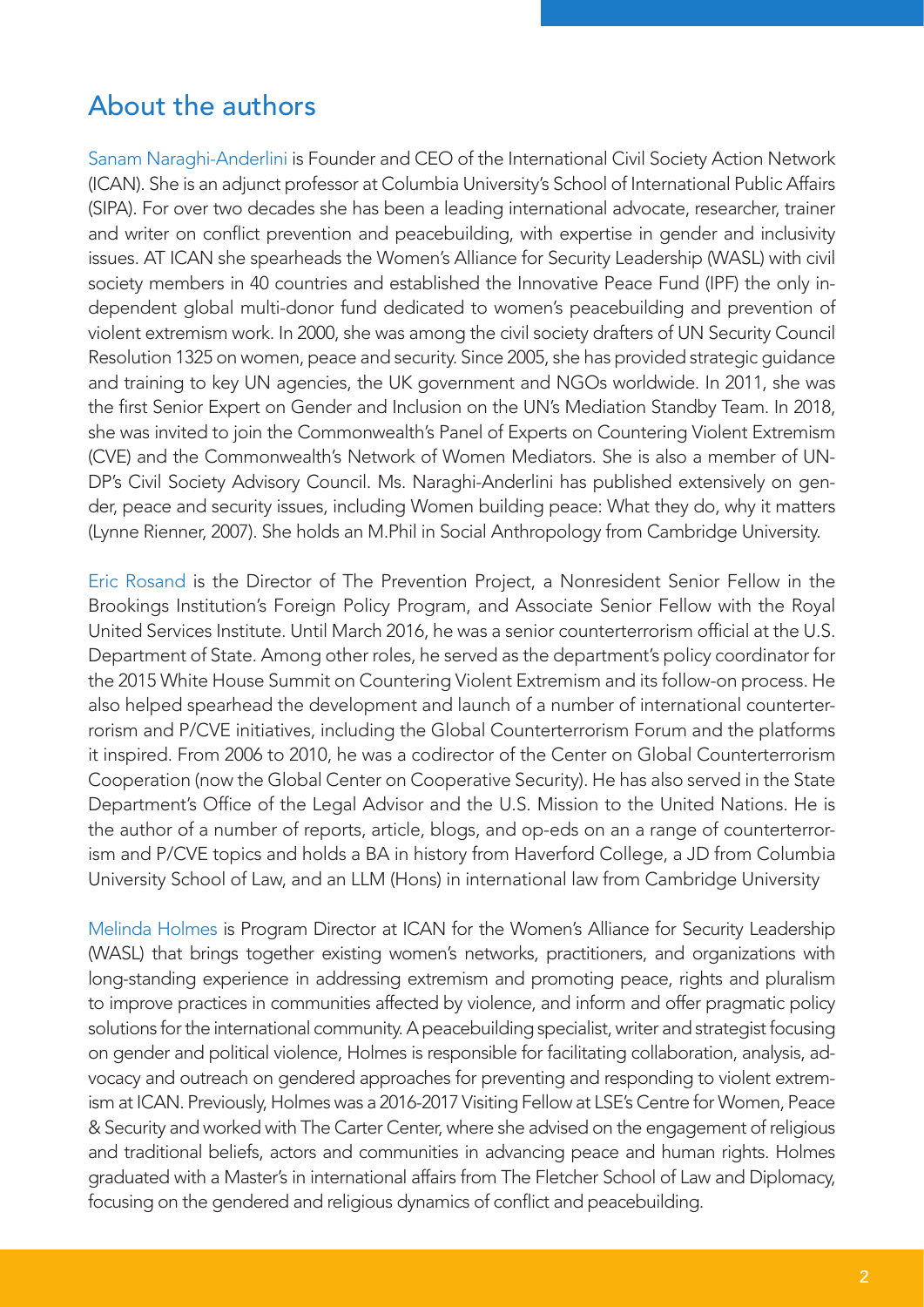# Introduction

In the past decade, counter-terrorism policymakers and practitioners have increasingly looked to broaden their approaches to extremist violence, moving beyond narrow, security-focused responses to ones that also address the political, economic, and social drivers of the violence. These efforts are broadly referred to as "preventing and countering violent extremism" or "P/CVE." A key impetus for this shift has been the growing body of evidence demonstrating first, how weak governance, corruption, injustice, marginalization, exclusion, and other grievances are among the most prevalent drivers of radicalization and recruitment to extremist violence, and second, how over-securitized responses exacerbate these drivers and can propel further radicalization.

The numbers tell the tale most starkly. Despite the more than  $\$5.9$  trillion $^{\scriptscriptstyle 1}$  spent by the United States alone on a military-dominated approach to countering terrorism since September 2001, the violent extremist movement, ranging from ISIS to Boko Haram to right-wing or white supremacist groups in North America, Europe, and elsewhere, has metastasized to the point where the number of deaths from terrorism in 2017, although lower than it was the previous two years, was still three times the number in 2001,<sup>2</sup> and the number of Islamist extremist fighters in 2018 was 270% higher than 2001.<sup>3</sup> In addition, the security-oriented approach to counter-terrorism that has dominated since September 2001 has, in some instances, helped fuel the rise of authoritarianism and identity-based violent extremism across the world.<sup>4</sup>

The UN Secretary-General addressed these issues directly in the UN's 2015 Plan of Action to Prevent Violent Extremism, noting, "when governments embrace international human rights norms and standards, promote good governance, uphold the rule of law and eliminate corruption, they create an enabling environment for civil society and reduce the appeal of violent extremism."<sup>5</sup> The plan emerged in the same year that UN Member States were negotiating their commitments to the 2030 Sustainable Development Goals (SDGs).<sup>6</sup> Not surprisingly, the PVE plan encourages states to align their policies along the two agendas. There is clear recognition that efforts aimed at tackling the drivers of violent extremism are one side of the coin, while strengthening good governance, access to justice, and promoting inclusive societies that are stated pillars of SDG 16, are the other. Both approaches are necessary to foster sustainable and inclusive peace that also enables more effective prevention of violent extremism.

<sup>1</sup> Costs of War website, Watson Institute for International and Public Affairs, Brown University, https://watson.brown.edu/costsofwar/costs/ economic.

<sup>2</sup> Institute for Economics & Peace. "Global Terrorism Index 2018: Measuring the impact of terrorism," Sydney, November 2018, p12, http:// visionofhumanity.org/reports.

<sup>3</sup> Jones, Seth G, Charles Vallee, Danika Newlee, Nicholas Harrington, Clayton Sharb, and Hannah Byrne, "The Evolution of the Salafi-Jihadist Threat Current and Future Challenges from the Islamic State, Al-Qaeda, and Other Groups," Center for Strategic and International Studies, November 2018, p. IV, https://csis-prod.s3.amazonaws.com/s3fs-public/publication/181221\_EvolvingTerroristThreat.pdf. 4 See, e.g., Drivers, Incentives, and the Tipping Point for Recruitment," UNDP, 2017, http://journey-to-extremism.undp.org/content / downloads/UNDP-JourneyToExtremism-report-2017-english.pdf.

<sup>5</sup> UN General Assembly, UN Secretary-General Plan of Action to Prevent Violent Extremism, 24 December 2015, paragraph 50, https:// www.un.org/en/ga/search/view\_doc.asp?symbol=A/70/674.

<sup>6</sup> United Nations website, "About the Sustainable Development Goals," https://www.un.org/sustainabledevelopment/sustainabledevelopment-goals/.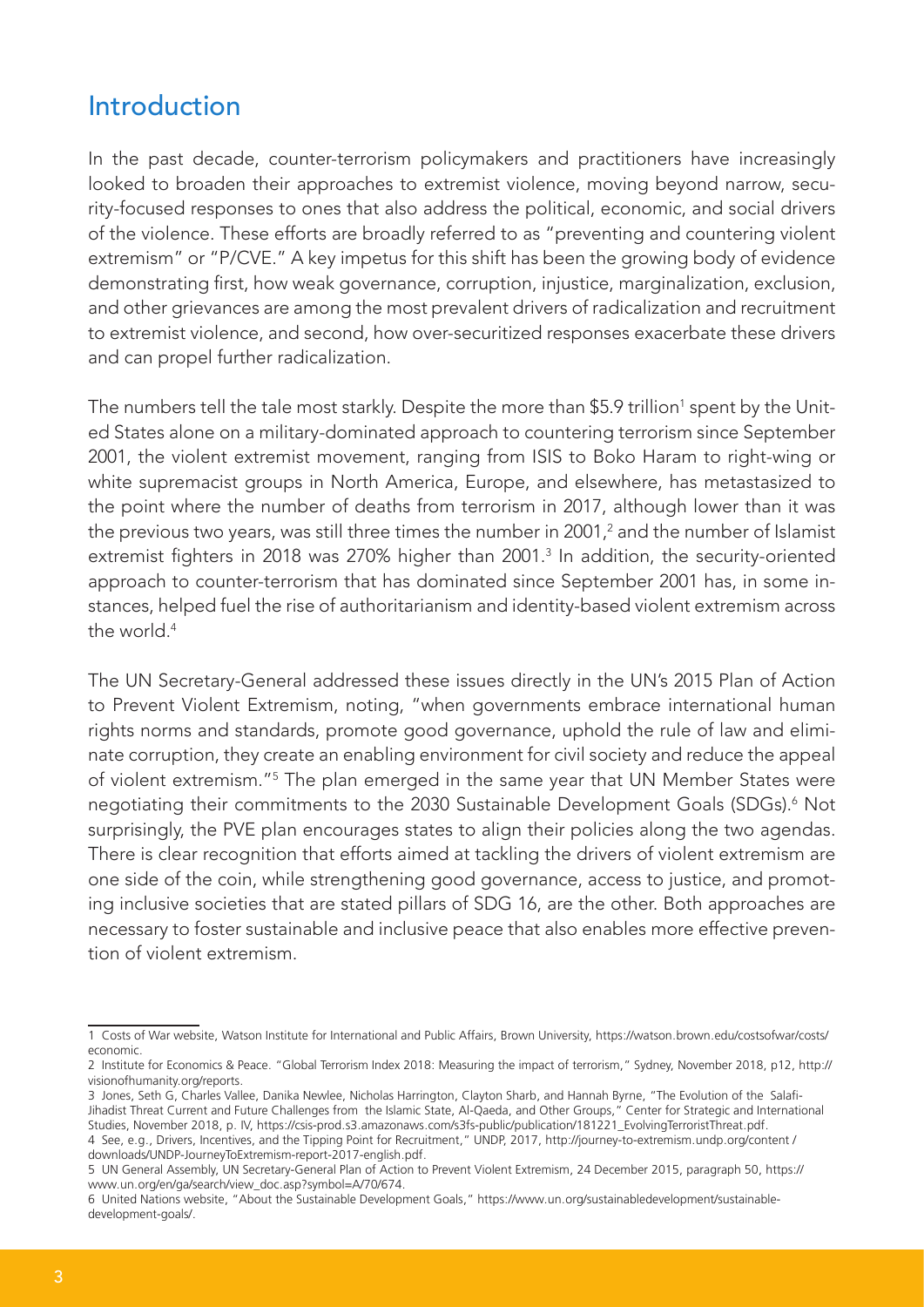Indeed, the SDG 16 and PVE agendas have much more in common. These include:

- The emphasis on strengthening civil society, particularly women and youth, and empowering local agents of change;
- Building social cohesion and resilience, and the role that inclusive cities can play in this regard:
- The need for government to be responsive to citizens' needs; and
- The importance of respecting human rights and addressing grievances and inequality.<sup>7</sup>

This nexus of factors appears in other policy frameworks, ranging from the long-standing women, peace, and security agenda (WPS); and its offshoot, the youth, peace, and security agenda (YPS); to the more recent Sustaining Peace Agenda; and the World Bank's forthcoming strategy on Fragility, Conflict, and Violence, encompassed in the concept of the social contract. These issues are further reiterated in the 2018 'Pathfinders for Peaceful, Just, and Inclusive Societies' report, which highlighted that for SDG 16 to be fulfilled, there is an urgent need to scale up violence prevention (including extremist violence) strategies that particularly affect the most vulnerable segments of society.<sup>8</sup>

The vision and intent of both agendas are not only admirable, but essential and urgent. Yet progress on both has been far too slow and siloed. Many would agree with the assessment in UN Secretary-General Guterres' May 2019 report that "the global landscape for SDG implementation has generally deteriorated since 2015, hindering the efforts of governments and other partners."<sup>9</sup> In assessing progress on SDG 16 specifically, the report mentions neither PVE nor violent extremism specifically, but states:

> *The vision and intent of both agendas are not only admirable, but essential and urgent. Yet progress on both has been far too slow and siloed.*

<sup>7</sup> The Global Alliance for Reporting Progress on Peaceful, Just and Inclusive Societies, "Enabling the Implementation of the 2030 Agenda through SDG 16+: Anchoring peace, justice, and inclusion," United Nations, New York, July 2019, https://www.sdg16hub.org.

<sup>8</sup> Pathfinders for Peaceful, Just, and Inclusive Societies (2017), "The Roadmap for Peaceful, Just and Inclusive Societies: A Call To Action to Change our World," New York: Center on International Cooperation, http://www.cic.nyu.edu/pathfinders, p. 25.

<sup>9</sup> United Nations, Secretary-General's Report on Progress towards the Sustainable Development Goals, May 2019, para 12, https:// sustainabledevelopment.un.org/content/documents/22700E\_2019\_XXXX\_Report\_of\_the\_SG\_on\_the\_progress\_towards\_the\_SDGs\_Special\_ Edition.pdf.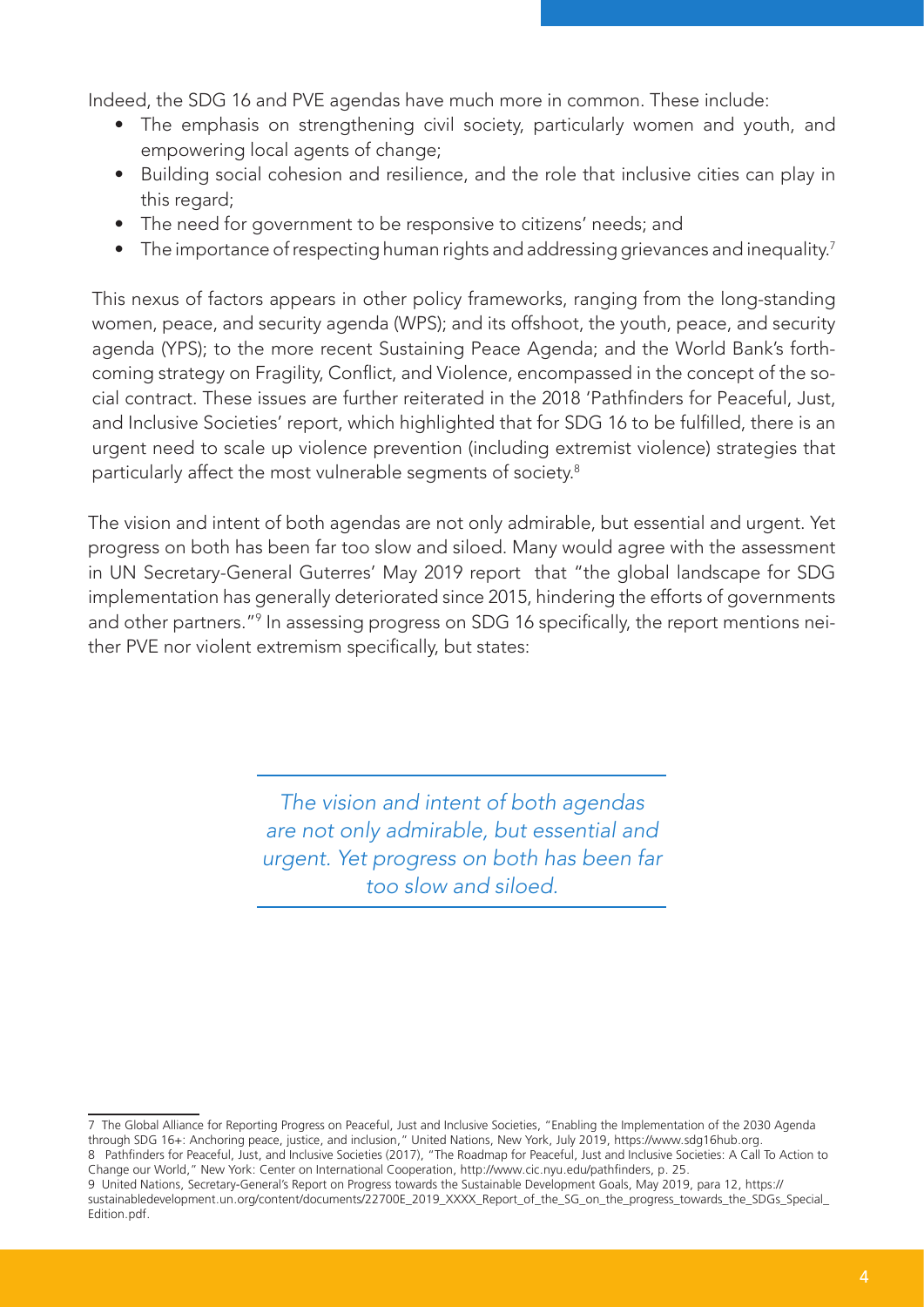"Advances in ending violence, promoting the rule of law, strengthening institutions, and increasing access to justice is uneven and continues to deprive millions of security, rights and opportunities and undermine the delivery of public services and broader economic development. Attacks on civil society are also holding back development progress. Renewed efforts are essential to move towards achievement of SDG 16."<sup>10</sup>

This pessimism was echoed in the civil society statement emerging from the UN conference on SDG 16 in May 2019,<sup>11</sup> which noted that since governments adopted the SDGs in 2015, funding for justice has decreased by 40%<sup>12</sup> and only 2% of total gross overseas development assistance is going towards conflict prevention in fragile contexts, with the lion's share spent on crisis response.<sup>13</sup>

Many of the roadblocks to achieving progress on the two agendas are the same. When it comes to PVE, the UN itself and many others have identified the overly-securitized responses to violent extremism, weak governance, corruption, injustice, marginalization, exclusion, and contracting civic space as key obstacles.<sup>14</sup> This is mirrored by assessments of the SDG 16 agenda. In the lead up to the July 2019 UN High-Level Political Forum (HLPF), a number of civil society groups identified "structural inequalities, rising authoritarianism, exclusion and tokenization, inadequate capacity, and lack of political will to address peace, justice, and governance issues" as limiting advancement of the agenda.<sup>15</sup> Given that 40 countries are already experiencing conflict and a further 92 are less peaceful than they were a decade ago, the SDG 16 and PVE agendas are both in need of urgent and critical attention.<sup>16</sup>

> *Given that 40 countries are already*  experiencing conflict and a further 92 are *less peaceful than they were a decade ago, the SDG 16 and PVE agendas are both in need of urgent and critical attention.*

<sup>10</sup> See note 9, para. 37.

<sup>11</sup> International Development Law Organization, "SDG 16 – Peace, Justice, and Inclusive Societies – Civil Society Days Conference," 26 May 2019, https://www.idlo.int/SDG16Conference2019/civil-society-day.

<sup>12 &</sup>quot;Amplified Commitments and Partnerships for Accelerated Action: Rome Civil Society Declaration on SDG16+," May 2019, https:// tapnetwork2030.org/wp-content/uploads/2019/06/Rome-Civil-Society-Declaration-on-SDG16-FINAL-1.pdf.

<sup>13</sup> Moreira da Silva, Jorge and Eric Rosand, "Prevention Calls for Strengthening Development, Humanitarian, Peace 'Triple Nexus'," Global Observatory, 25 April 2019, https://theglobalobservatory.org/2019/04/prevention-calls-strengthening-development-humanitarian-peacetriple-nexus/.

<sup>14</sup> UNDP, "Journey to Extremism in Africa: Drivers, Incentives and the Tipping Point for Recruitment," September 2017, http://journey-toextremism.undp.org/content/downloads/UNDP-JourneyToExtremism-report-2017-english.pdf.

<sup>15 &</sup>quot;Amplified Commitments and Partnerships for Accelerated Action: Rome Civil Society Declaration on SDG16+," May 2019, https:// tapnetwork2030.org/wp-content/uploads/2019/06/Rome-Civil-Society-Declaration-on-SDG16-FINAL-1.pdf.

<sup>16</sup> See note 2, Institute for Economics and Peace, "Global Peace Index 2018," p.6.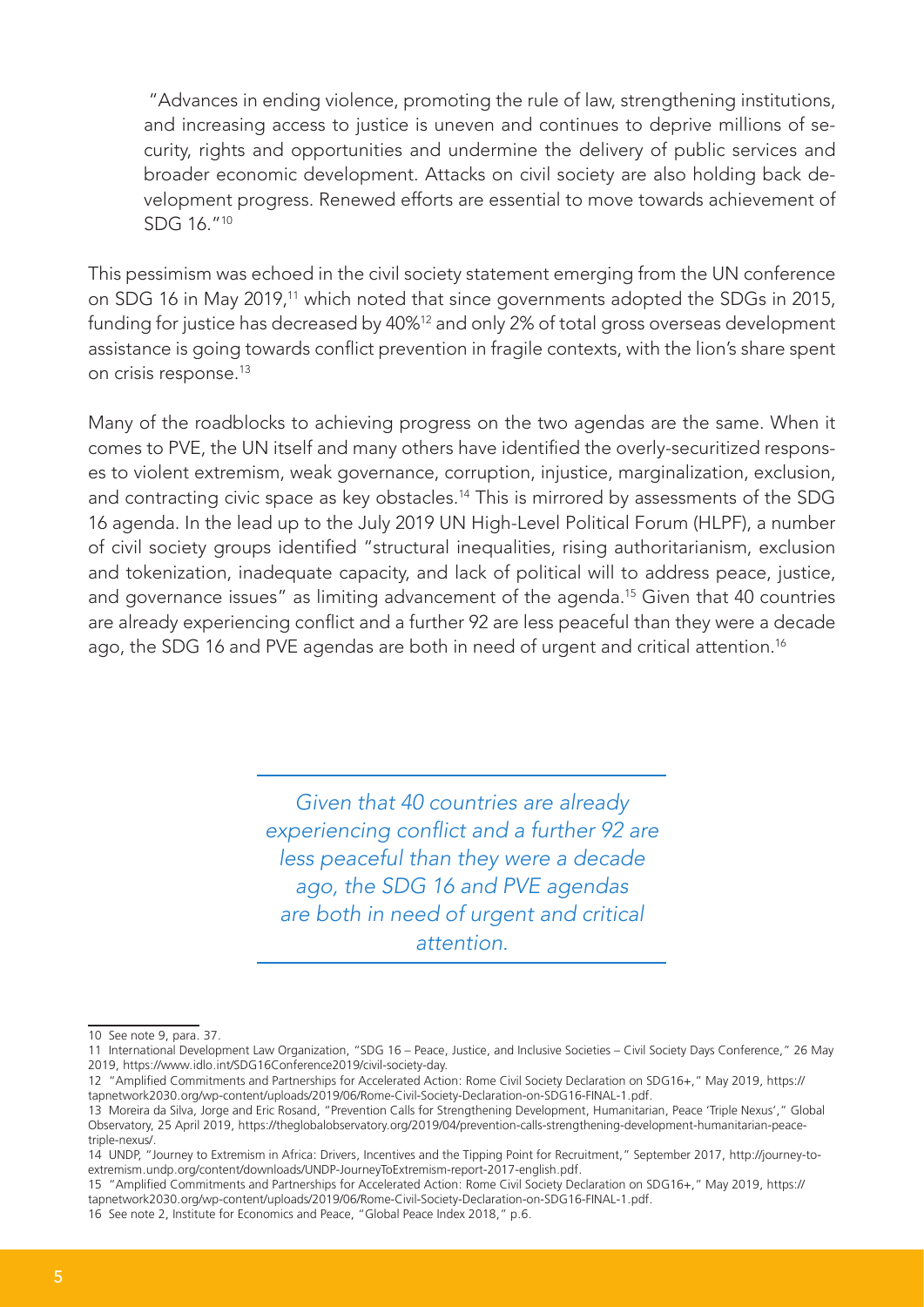This September, heads of state and government will meet for the first, four-year review of all 17 SDGs – the SDG Summit. They will take stock of achievement, progress, challenges, and the way forward. While the agenda will be packed, there is a particularly urgent need to focus attention on SDG 16. The urgency cannot be understated. If SDG 16 is sidelined, PVE is siloed, and peace and social cohesion are taken for granted, then other SDGs will become unattainable and efforts to prevent extremist violence will suffer. In effect, discussion on the development goals without attention to the foundations of peace is akin to providing Picasso with the best oils and most vibrant colors to paint a masterpiece on a shredded and torn canvas. Without a strong weave in the canvas, the painting could never exist. So, what can and must be done?

This brief provides a synthesis of the current challenges impacting the coordination and effective implementation of the Secretary-General's PVE action plan and SDG 16 and how to overcome them. It also highlights existing good practices, policy precedence and key entry points for immediate action by national, bilateral, and multilateral actors. It concludes with a series of policy-oriented recommendations aimed at a more integrated approach to the implementation of the SDG 16 and PVE agendas. The brief is informed by key informant interviews, desk research, and a one-day roundtable with policymakers, practitioners, and scholars across governmental, multilateral, and civil society institutions, convened by the Prevention Project – Organizing Against Violent Extremism, the International Civil Society Action Network (ICAN), the United Nations Development Programme (UNDP), and the Global Challenges Research Fund (GCRF), held on July 15, 2019 on the margins of the HLPF.

> *If SDG 16 is sidelined, PVE is siloed, and peace and social cohesion are taken for granted, then other SDGs will become unattainable and efforts to prevent extremist violence will suffer.*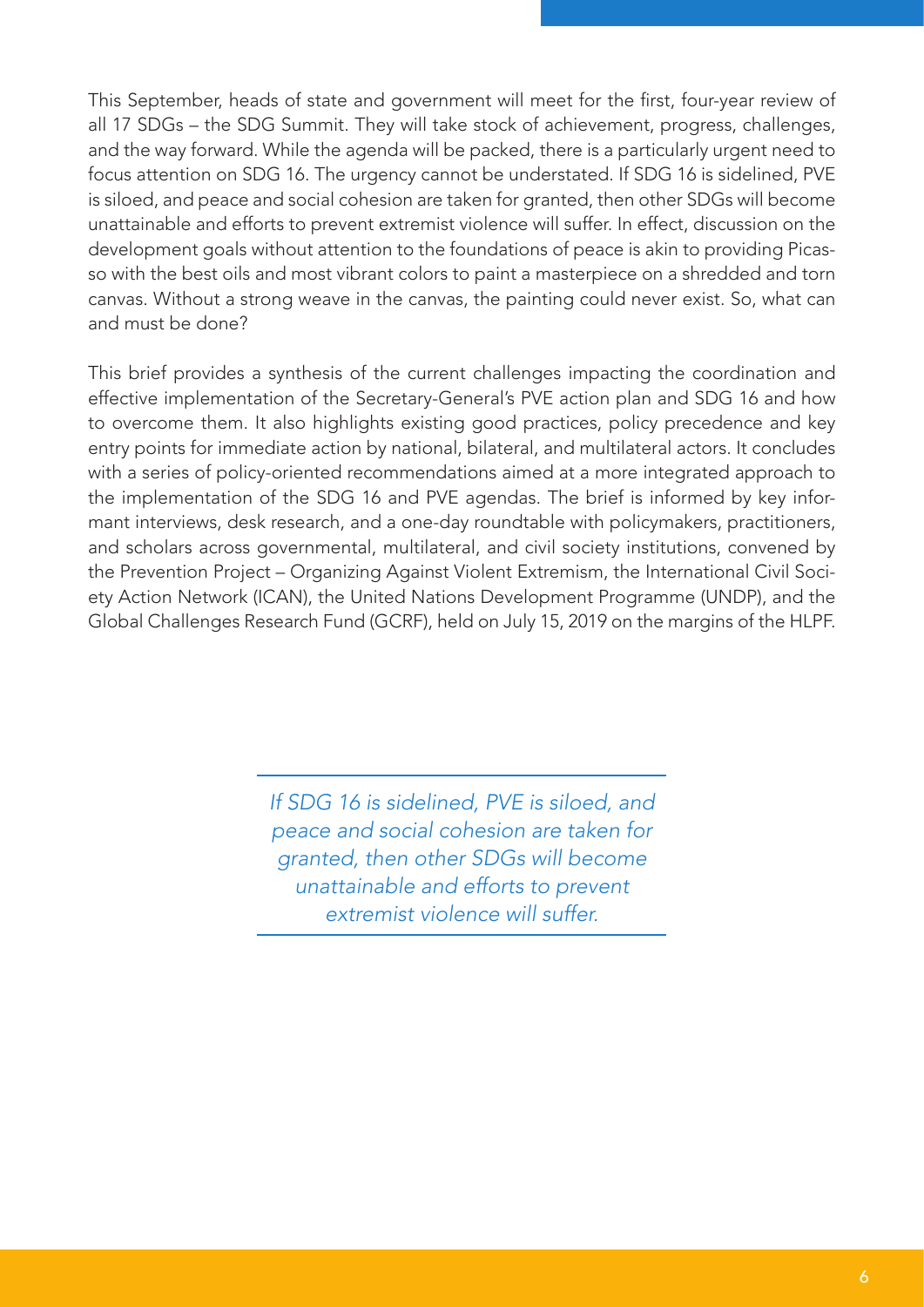## **I.** The Challenges: Silos, Fragmentation, and Political Sensitivities Despite a Common Goal

Different but related factors combine to create inertia on the PVE and SDG 16 agendas. For the past two decades, debates have raged, and lines have been drawn in efforts to delineate development, security, human rights, and peacebuilding agendas. At the UN it can appear like a complex alphabet soup of acronyms from SDGs and PVE to WPS and YPS. Ironically, despite the obvious interlinkages between the agendas, the steady drumbeat of high-level conferences, resolutions, action plans, policies, and programs focused on every single agenda, makes it more challenging to achieve what has become a repeated and predictable conclusion of each effort: to capitalize on the interlinkages between these agendas.

Invariably, each agenda has its own global army of advocates and practitioners guarding and advancing its specific concepts and stakeholders. In part, these silos have arisen because of concerns about the securitization of development, peacebuilding, and humanitarian efforts. The fragmentation is further reflected in multilateral organizations and national governments, with different coordination mechanisms, and donors who have discrete budgets to support each agenda.

They are also a function of the bureaucracies in which they are housed and the siloed nature of the disciplines and fields of expertise. The systems designed for 20th century challenges are slow to adapt to and address the complexity of transnational violence, and conflict or peacebuilding in the context of the 21<sup>st</sup> century's extremely pluralistic and connected societies.

The issue of governance is a case in point. The need for good governance sits at the heart of the SDG and PVE agendas. There is an urgent need for value-based governance that ensures and fosters a culture of responsiveness to and inclusivity of citizens, particularly at the local level and among marginalized segments of the population.

There is an ever-growing body of research, including that conducted by UNDP,<sup>17</sup> International Alert,<sup>18</sup> the International Republic Institute,<sup>19</sup> and Mercy Corps,<sup>20</sup> that draws attention to linkages between deficits in governance, particularly at the local level, and violent extremism in certain contexts. This includes studies on Indonesia, Jordan, Kosovo, Somalia, and Tunisia, as well as regions such as the Horn of Africa and the Sahel.

<sup>17</sup> See note 4, "Journey to Extremism in Africa," UNDP, 2017.

<sup>18 &</sup>quot;If Victims Become Perpetrators: Factors contributing to vulnerability and resilience to violent extremism in the central Sahel,"

International Alert and UNICRI, 2018, https://www.international-alert.org/sites/default/files/Sahel\_ViolentExtremismVulnerabilityResilience\_ EN\_2018.pdf.

<sup>19 &</sup>quot;Understanding Local Drivers of Violent Extremism in Kosovo," International Republican Institute, 2017 http://www.iri.org/sites/default/ files/2017-9-17 kosovo vea report.pdf.

<sup>20 &</sup>quot;Investing in Iraq's Peace: How Good Governance Can Diminish Support for Violent Extremism," Mercy Corps, 2016, https://www. mercycorps.org/sites/default/files/Investing%20in%20Iraqs%20Peace\_Final%20Report.pdf.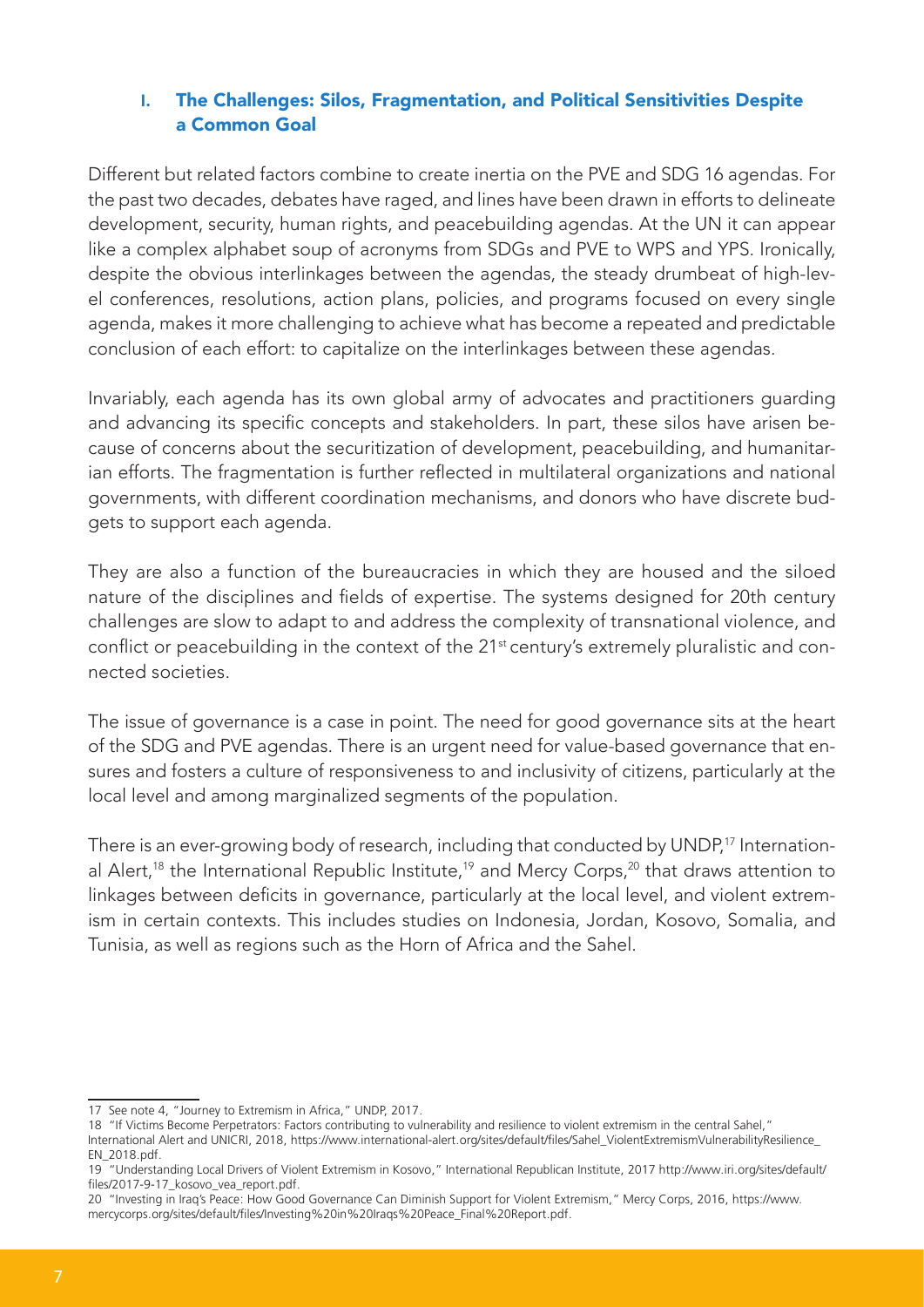Yet, despite this growing evidence-base and ever-growing recognition of the role that governance, including at the local level, can play in the PVE space, it has yet to receive the necessary attention in PVE policy and programming conversations. The reasons vary. Among international PVE practitioners and stakeholders, there is a "reluctance to prioritize long-term, hard-to-measure — and often complex and politically sensitive — structural issues. Instead they tend to prefer short-term, easier to measure engagements, at least at the output level, such as those focused on countering extremist narratives and propaganda, including by empowering individual youth, women, and religious leaders."<sup>21</sup>

Meanwhile many governments prefer to blame religious or ideological reasons to ignore or obscure their own failures, such as prevailing governance inadequacies (e.g., lack of service delivery, corruption), or rely on an overly aggressive security approach, which may be more responsible for violent extremism. Others view the global PVE agenda as a "pretext to interfere in the internal affairs of sovereign states and destabilize legitimate governments."<sup>22</sup>

Whereas governance often gets drowned out in the PVE discourse, it is front and center when it comes to the implementation of SDG 16. As such, more attention should be given to addressing governance-related PVE issues through the broader SDG 16 lens that is less securitized and has wider ownership from Member States. There is also good precedence. A 2019 report on SDG 16 implementation highlights innovative approaches to strengthening local governance in fragile and conflicted states such as Burkina Faso and Mauritania through local participatory governance mechanisms. It is unclear, however, whether such approaches are reflected in international efforts to address governance-related PVE issues or are otherwise leveraged to advance PVE objectives in these countries.<sup>23</sup>

Adherence to human rights by the security sector and access to justice is another shared component of the two agendas. As the seminal 2017 UNDP study demonstrates,<sup>24</sup> abuse by the security sector is a crucial driver of radicalization and violence. Further examples are documented in the 2019 ICAN/UNDP Invisible Women report.<sup>25</sup> The study reflects on changes needed to existing justice and security processes to ensure that women and girls (as well as men and boys) who may be accused of involvement with violent extremism movements (or implicated through family ties) are protected against violence and sexual abuse when interacting with state security actors. In other words, if more countries embedded respect of human rights, protection, and the rule of law into the ethos of the security sector, they would not only advance their progress to attaining the SDGs but would also contribute significantly to preventing violent extremism.

<sup>21</sup> Rosand, Eric, Emily Winterbotham, Michael Jones, and Franziska Praxl-Tabuchi, "A Roadmap to Progress: the State of the Global P/CVE Agenda," The Prevention Project and RUSI, September 2018, p. 30, https://organizingagainstve.org/wp-content/uploads/2018/09/GCCS\_ ROADMAP\_FNL.pdf.

<sup>22</sup> See, e.g., Statement by Oleg Syromolotov, Deputy Minister of Foreign Affairs of the Russian Federation, OSCE Counter-Terrorism Conference, Rome, 10 May 2018, https://osce.mid.ru/web/osce-en/-/oleg-syromolotov-at-the-osce-counter-terrorism-conference?inheritRedi rect=true.

<sup>23</sup> Global Alliance, "Enabling the Implementation of the 2030 Agenda through SDG16+ --

Anchoring peace, justice and inclusion," July 2019, https://www.sdg16hub.org/system/files/2019-07/Global%20Alliance%2C%20SDG%20 16%2B%20Global%20Report.pdf.

<sup>24</sup> See note 4, UNDP Journey to Extremism in Africa, Ch. 4.2.

<sup>25</sup> International Civil Society Action Network and UNDP, "Invisible Women: Gendered Dimensions of Return, Rehabilitation and Reintegration from Violent Extremism," 11 January 2019, https://www.icanpeacework.org/2019/01/11/invisible-women/.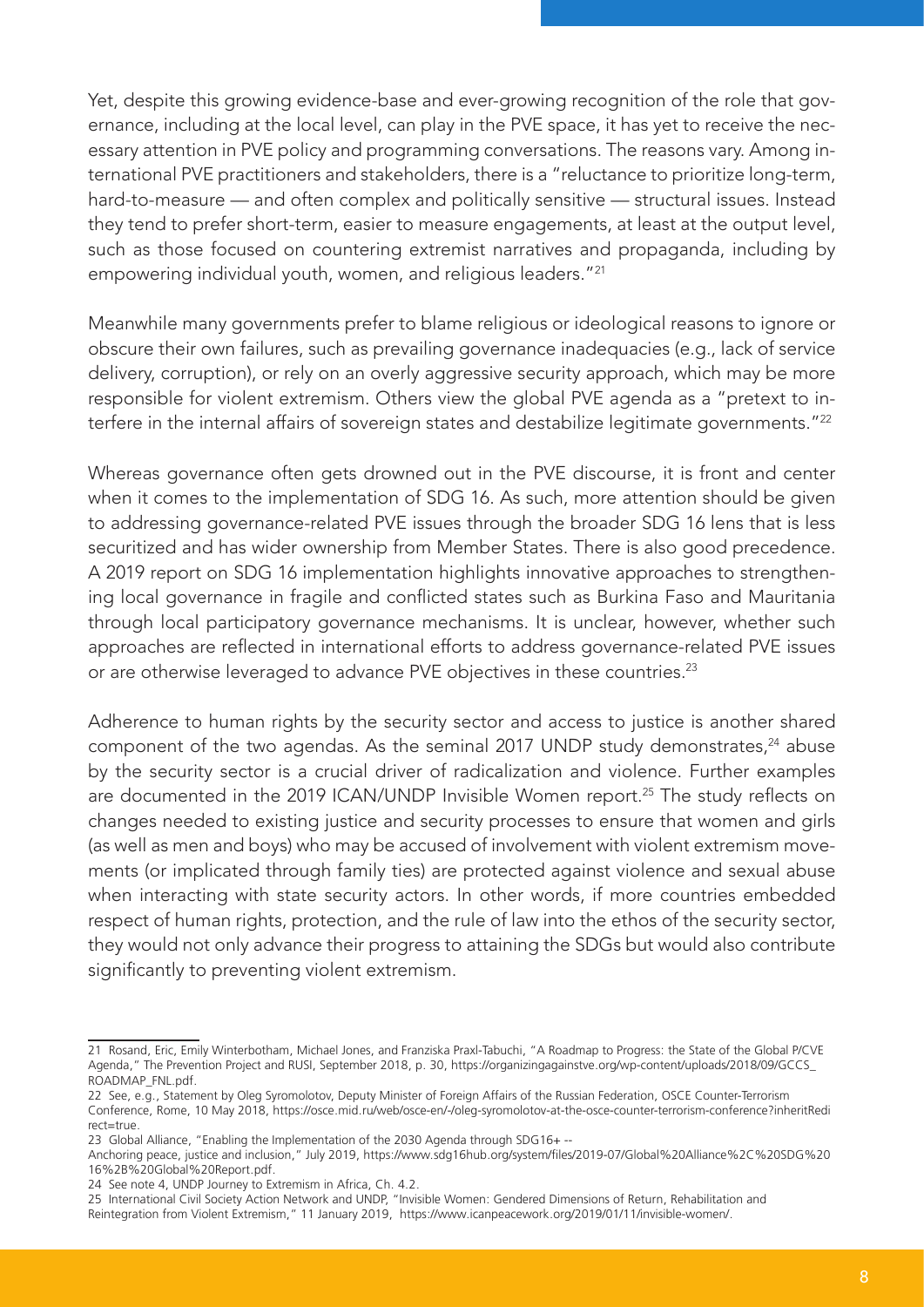When distilled, these agendas not only share the same goals and aspirations but are also rooted in the Universal Declaration of Human Rights and the UN Charter's promise of preventing the scourge of war for future generations.<sup>26</sup> Given that contexts and histories vary, and different political sensitivities exist across and within Member States, the diversity of peace and security related agendas offer diverse and creative entry points and much-needed opportunities to attain the goals.

Nevertheless, the agendas themselves, can and do trigger political sensitivities. For some governments, embracing the PVE agenda means acknowledging that violent extremist movements exist within and pose a threat to the state. This recognition, however, confers a degree of power and legitimacy to such groups, potentially resulting in a self-fulfilling prophecy of violent extremism. The PVE framework can also require states to be more transparent and inclusive than traditional counterterrorism and national security approaches allow. Many state security institutions are resistant to such reforms, lest their poor practices and lack of adherence to human rights laws and norms be exposed. Further, it may well serve as (at least a tacit) admission of the role their practices may play in generating grievances that can drive radicalization to violence.

Meanwhile, communities and local civil society organizations (CSOs) rightly note that often the basic concerns ranging from access to education or issues of corruption and predatory local governance (and the above-mentioned poor security practices) when left unattended, create fertile ground for the spread and recruitment of violent extremist movements. They observe that the fight against extremism — which may not be a priority for them — often receives greater attention and resources from their own state and global donor community than more pressing community-level socioeconomic concerns and even other forms of violence.

A recent report by the UN Special Rapporteur on the protection and promotion of human rights while countering terrorism notes, many states—authoritarian and otherwise—are using the PVE agenda as an excuse to shut down or curtail CSOs in the name of security.<sup>27</sup> Some organizations are privately voicing a growing concern that since the UN leads on the PVE agenda, governments are thus using the UN as a cover to justify their crackdowns.<sup>28</sup>

> *The PVE framework can also require states to be more transparent and inclusive than traditional counterterrorism and national security approaches allow.*

<sup>26</sup> United Nations Charter, https://www.un.org/en/charter-united-nations/.

<sup>27</sup> Dr. Charbord, Anne and Prof. Fionnuala Ni Aolai, "The Role of Measures to Address Terrorism and Violent Extremism on Closing Civic Space," Report prepared under the aegis of the Mandate of the United Nations Special Rapporteur on the Protection and Promotion of Human Rights while Countering Terrorism (2018), https://www.law.umn.edu/sites/law.umn.edu/files/civil\_society\_report\_-\_final\_april\_2019.pdf. 28 See note 27.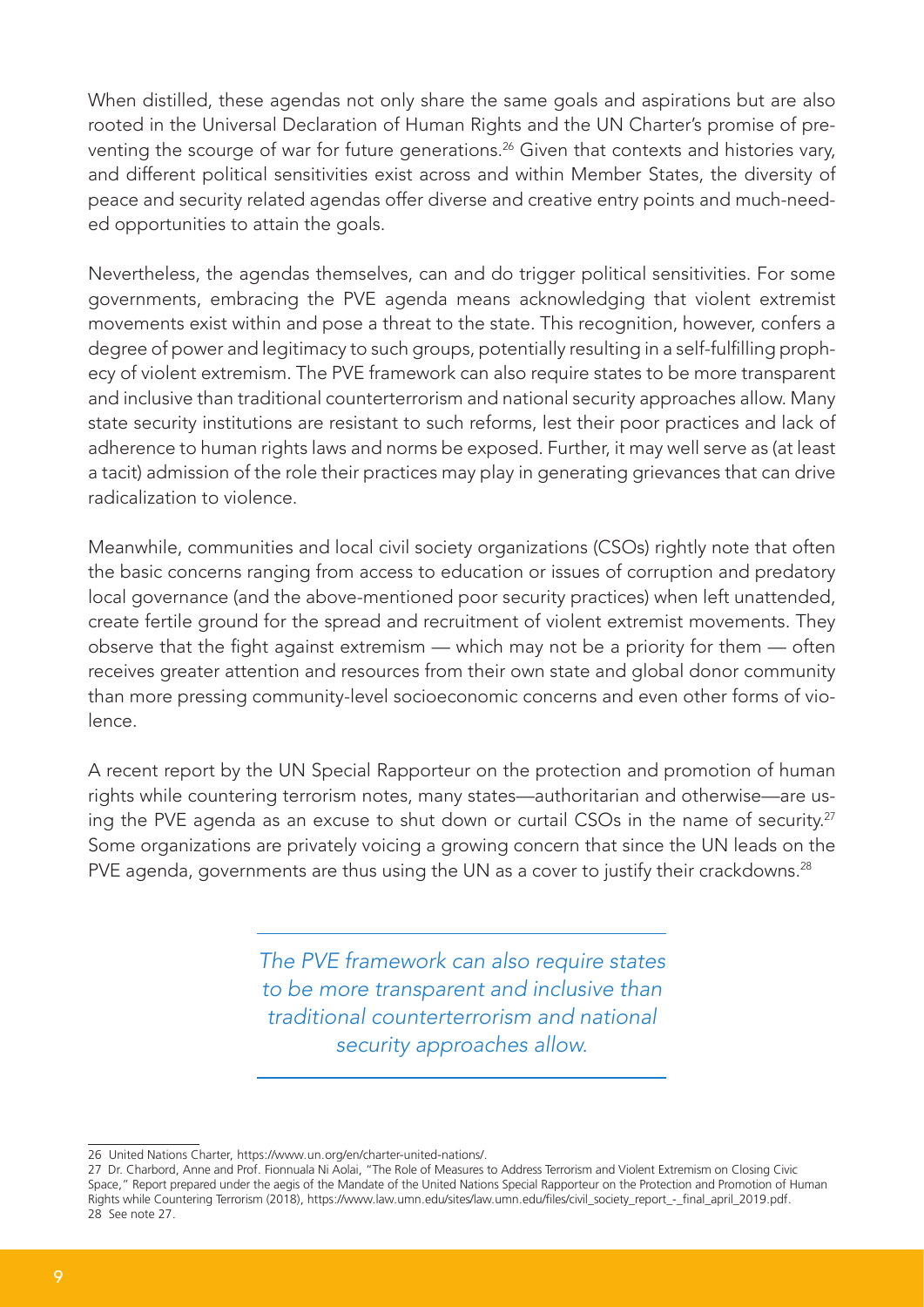Given these sensitivities, focusing on SDG 16 offers a more positive framing of the issues, notably 'inclusive societies' and 'access to justice.' SDG 16 can serve as an entry-point for tackling factors that contribute to the spread of violent extremism, but through a more neutral, positive, and empowering agenda.

In addition, the fragmentation at the global level can impact donors' approaches and how they direct their funding. Too often, instead of conducting a comprehensive peace, conflict, and gender-sensitive assessment to determine the needs and priorities of local communities and channeling resources in a coherent and sustainable plan, there is fragmented analysis, and erratic and short-term funding that can fuel competition rather than cooperation.

Donors too often rely on separate funding streams to support work to the different global agendas. For example, funding for women's peacebuilding efforts may be allocated from donors' WPS programming, but it may be separate from the funds available for PVE work. This can result in donors themselves excluding a gendered approach to their PVE efforts, even though they may be ardent champions of the WPS, the SDG 16, and the SDG 5 (gender equality) agendas.

The prevailing siloed approach can also result in potentially redundant programs (using different labels), unrealized synergies, and overlooked needs and priorities. Perhaps more fundamentally, it perpetuates the trend of donors providing short-term, project-based support to local actors to deliver on a single issue rather than building the long-term capacity of these organizations (including through core organizational support and training on research and analysis, program design, proposal writing, monitoring and evaluation, communications and branding, and management) to serve as change-makers in their communities.<sup>29</sup>

> *SDG 16 can serve as an entry-point for tackling factors that contribute to the spread of violent extremism, but through a more neutral, positive, and empowering agenda.*

<sup>29</sup> Global Solutions Exchange, "Recommendations on Donor Engagement with Civil Society," September 2017, https://www. icanpeacework.org/wp-content/uploads/2018/05/GSX-Recommendations-on-Donor-Engagement-2017.pdf.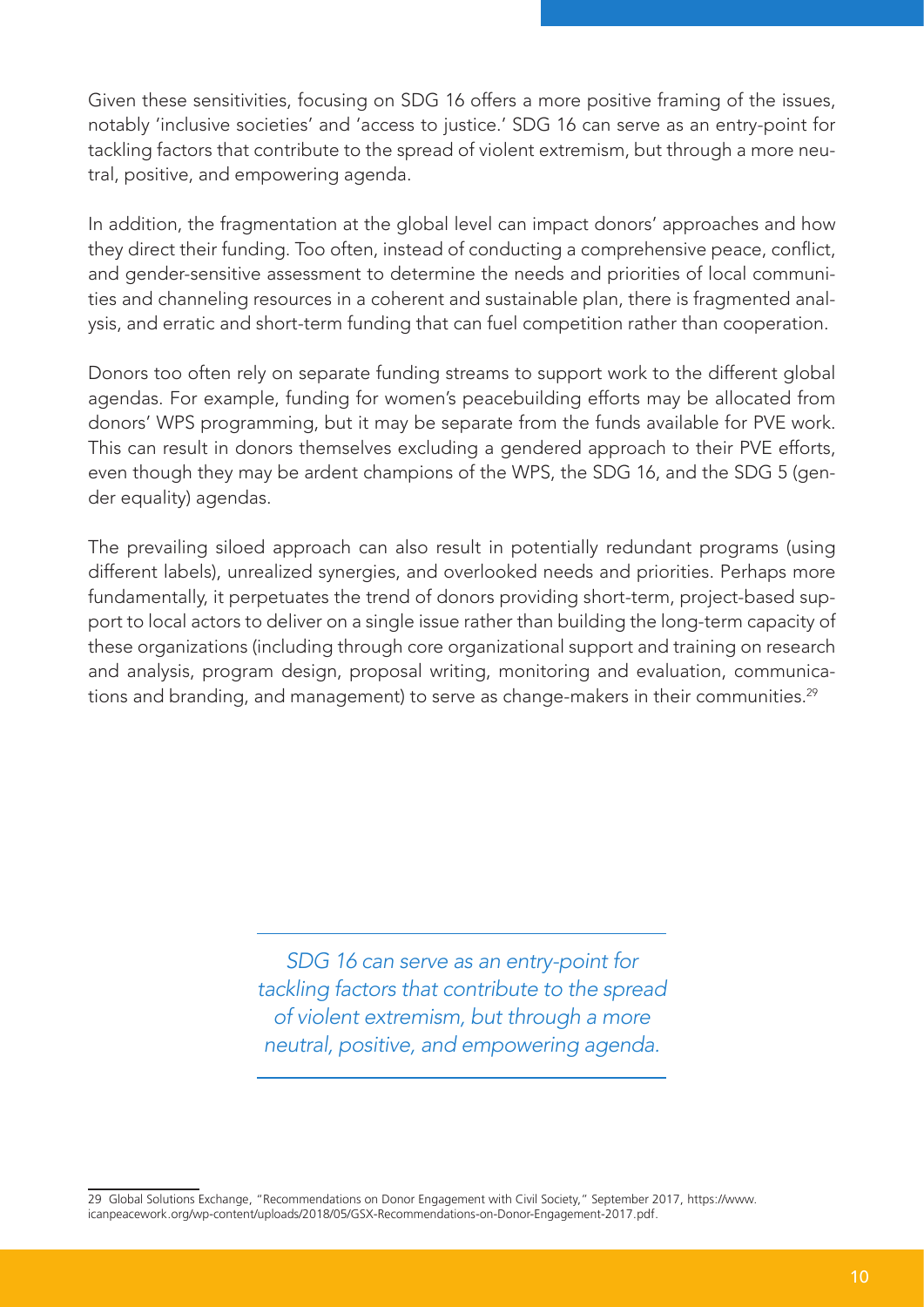Recent research in Kenya and Tunisia, supported by the Coventry University Innovation Fund, highlights how problematic this can be. Where the local priorities tend to focus on jobs, development, and human rights, those of government and donors are focused on security and CVE.<sup>30</sup> The research found that an overemphasis on violent extremism led to an increased funding of security-oriented programs but a decrease in funding for the local priorities – development and peacebuilding issues – many of which are critical to addressing the structural and other drivers of violence (including extremism). Further, "many civil society organizations, particularly in Kenya, felt pushed to apply for CVE funding, work on CVE-related projects or label peacebuilding and development work as CVE in order to access funding."<sup>31</sup>

More fundamentally, fragmentation among development, humanitarian, and peace/security actors within bilateral donors and multilateral organizations has generated a series of unintended consequences. The Coventry research, for example, found a decrease in CSOled activities focused on women's rights and gender,<sup>32</sup> even though VE movements have a strong focus on gendered ideologies. Similarly, while the rhetoric of conflict and violence prevention is echoed in conferences regularly, the resources are sorely lacking. As noted above, and according to the Organization for Economic Cooperation and Development (OECD), only 2% of overseas development assistance (ODA) is directed at prevention efforts and only 10% to peacebuilding.<sup>33</sup>

Breaking down these silos, including by bridging the gap between the SDG 16 and PVE agendas, is key in achieving measurable progress across the SDG 16+ targets by the next quadrennial review in 2023, through effective coordination of policies and programs aimed at preventing violent extremism, and promoting peace, justice, and inclusion as two sides of the same coin.

> *Breaking down the silos, including by bridging the gap between the SDG 16 and PVE agendas, is key in achieving measurable progress across the SDG 16+ targets*

<sup>30</sup> Sahla Aroussi, "Women, Peace, Security, and Violent Extremism from International Policy to Local Realities, 2017-2019," Coventry University Innovation Fund, Research synopsis, copy on file with authors.

<sup>31</sup> See note 30.

<sup>32</sup> See note 30.

<sup>33</sup> Unpublished unofficial summary of Brookings Institution roundtable, "The Growing Role of International Development Institutions in Preventing Violent Extremism: What the Future Holds?", copy on file with authors.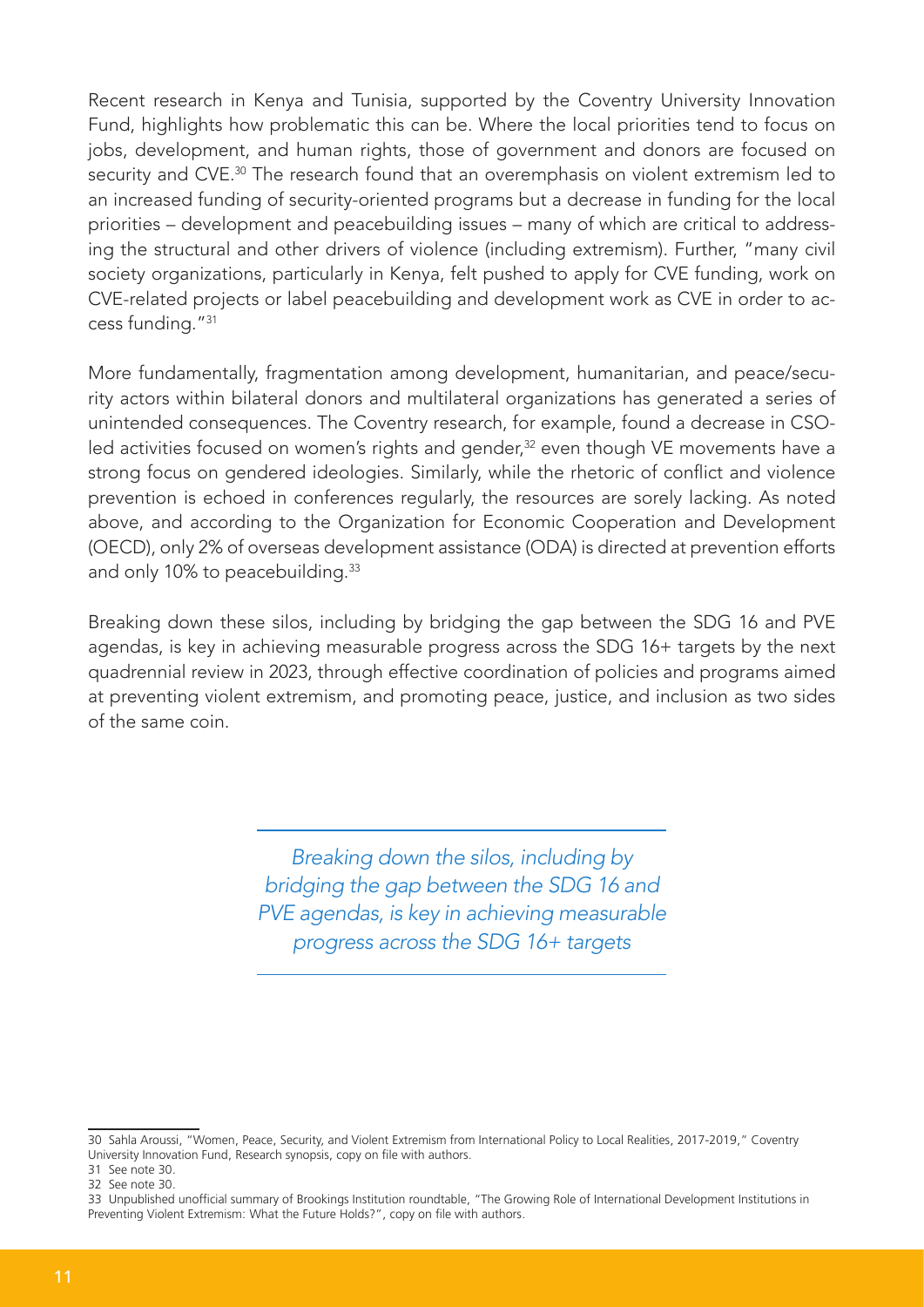## **II.** Making Sense of the Alphabet Soup: Why Language & Labels Matter

There are typically three schools of thought on the subject of labeling and language. First, there are the "pragmatists" who do not think it matters how a project or activity is labeled: the focus should be on the work, whether it provides psychosocial support or economic opportunities to those in marginalized communities at risk of radicalization to violent extremism, or working to build trust between local police forces and community members.

Second, there are those who believe labels matter and assert that while a PVE label might be expedient in the short-term (e.g., in mobilizing donor resources) there are long-term consequences involved that should not be overlooked.<sup>34</sup>

Finally, there is a third category of practitioners emerging from the peacebuilding field who are conscious of the areas of overlap but recognize there is a specificity and difference between a PVE-related economic, justice, or education program versus traditional programming. Similar to experiences in conflict-affected contexts, it is important to identify if interventions are designed to work on, around, or in situations where violent extremism is prevalent. This lens can help determine which labels are best suited to the programs.

Nevertheless, the political and societal realities that PVE terminology can be perceived as securitization and thus can be polarizing, cannot be ignored. For example, a program working to build resilience or strengthen social cohesion to prevent violent extremism from taking hold in a community, may be rejected if it is labeled as PVE. The same program may be more palatable to local communities, if it is named 'belonging and social harmony' or other terms associated with SDG 16.

In fact, the information sharing and collaboration between law enforcement, other sectors of government, and local actors whose engagement and leadership is critical to reducing the threat of violent extremism, can become harder if the framing implies threats to national security, as opposed to supporting local priorities. This is particularly so in marginalized communities where there is a historic lack of trust between these communities and the government.

A 2019 report on youth-related PVE efforts, globally highlighted the importance of program labels and language.<sup>35</sup> The PVE terminology came in vogue as a result of the September 2015 global summit against violent extremism. But branding all forms of governance, education, or community building programs under the PVE label has proven to be counterproductive. Too often community actors, especially youth and women, are wary of PVE being in the hands of the security and intelligence sectors. If such institutions are not trusted, participation and engagement in these programs, particularly in marginalized sectors of the population that are also often the most vulnerable to recruitment, can diminish.<sup>36</sup>

<sup>34</sup> Discussions at the expert-level roundtable "Operationalizing linkages between the SDG 16 and PVE agendas", held on 15 July 2019, on the margins of the United Nations HLPF. The roundtable was organized by The Prevention Project – Organizing Against Violent, the International Civil Society Action Network, the United Nations Development Programme and the Global Challenges Research Fund. 35 See note 34.

<sup>36</sup> See note 21, Rosand, Eric and Emily Winterbotham, et al, "A Roadmap to Progress."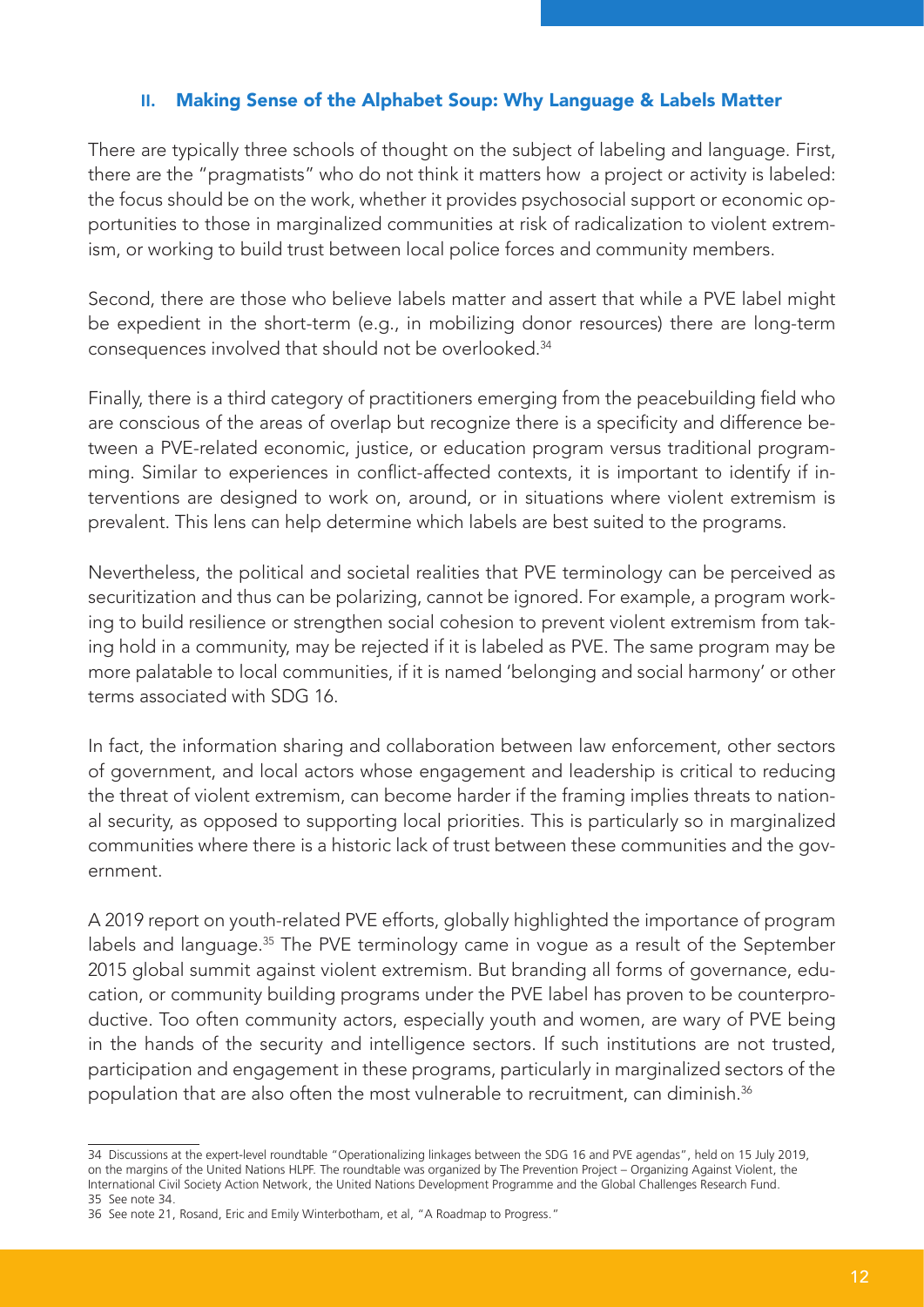#### **III.** Breaking down silos: Leadership and Innovation by Local Stakeholders

A core feature for both the PVE and SDG 16 agendas is the call for "whole of society" engagement involving multi-stakeholder partnerships between actors from national and local governments, the private sector, civil society (including youth- and women-led organizations), the media, and academia. Both agendas also call for "inclusive" localized approaches, where civil society and other local actors are engaged in the design and implementation of relevant programs and policies.

Such approaches may seem idealistic given the above-mentioned fragmentation of the agendas at the global policy levels. But in communities where the problems of violent extremism and the lack of social cohesion and peace are most acute, cooperation between stakeholders is the only option. From local governments to women- and youth-led CSOs, the linkages between PVE and peacebuilding (or SDG 16) are obvious. They see and experience how violent extremist movements seek to divide communities and elevate singular religious or ethno-nationalistic identities. They also understand the ways in which state actors can exacerbate insecurity and mistrust. So, they have devised deeply-localized initiatives that blend the countering and preventing of violent extremism with the promotion of inclusivity, rights, and belonging. Recognizing that a key antidote to the ideology and identity-driven messaging of violent extremist movements is promoting and celebrating the pluralism that defines most of our societies. Local actors are providing this antidote.

For example, Tunisia faces a continuous violent extremist threat. The government and the UN, along with civil society, attempt to address this threat by strengthening the resilience of the society. An All-of-UN approach is being developed for coherent support of national PVE efforts. The UNDP programme includes institutional support to develop a National Action Plan (NAP) for PVE, as well as fostering a strong state-society engagement. By strengthening the involvement of civil society and local actors in fostering a whole-of-society approach to the prevention of violent extremism, this effort therefore aimed to put the spirit of SDG 16 into action.

In Bangladesh, an online initiative is another case in point. Concerned about the threat posed by extremist online content as millions of its citizens gain access to the Internet each year, Bangladesh launched an initiative focused on engaging young people in hackathons to develop digital platforms that promote tolerant or inclusive visions of the country. The program was framed not as a "PVE" initiative but as part of Bangladesh's ongoing commitment to the implementation of SDG 16.<sup>37</sup>

> *Both agendas also call for "inclusive" localized approaches, where civil society and other local actors are engaged in the design and implementation of relevant programs and policies.*

37 UNDP, "Frontlines – Young People at the Forefront of Preventing and Responding to Violent Extremism," 22 May 2019, p. 49, https:// www.undp.org/content/undp/en/home/librarypage/democratic-governance/frontlines.html.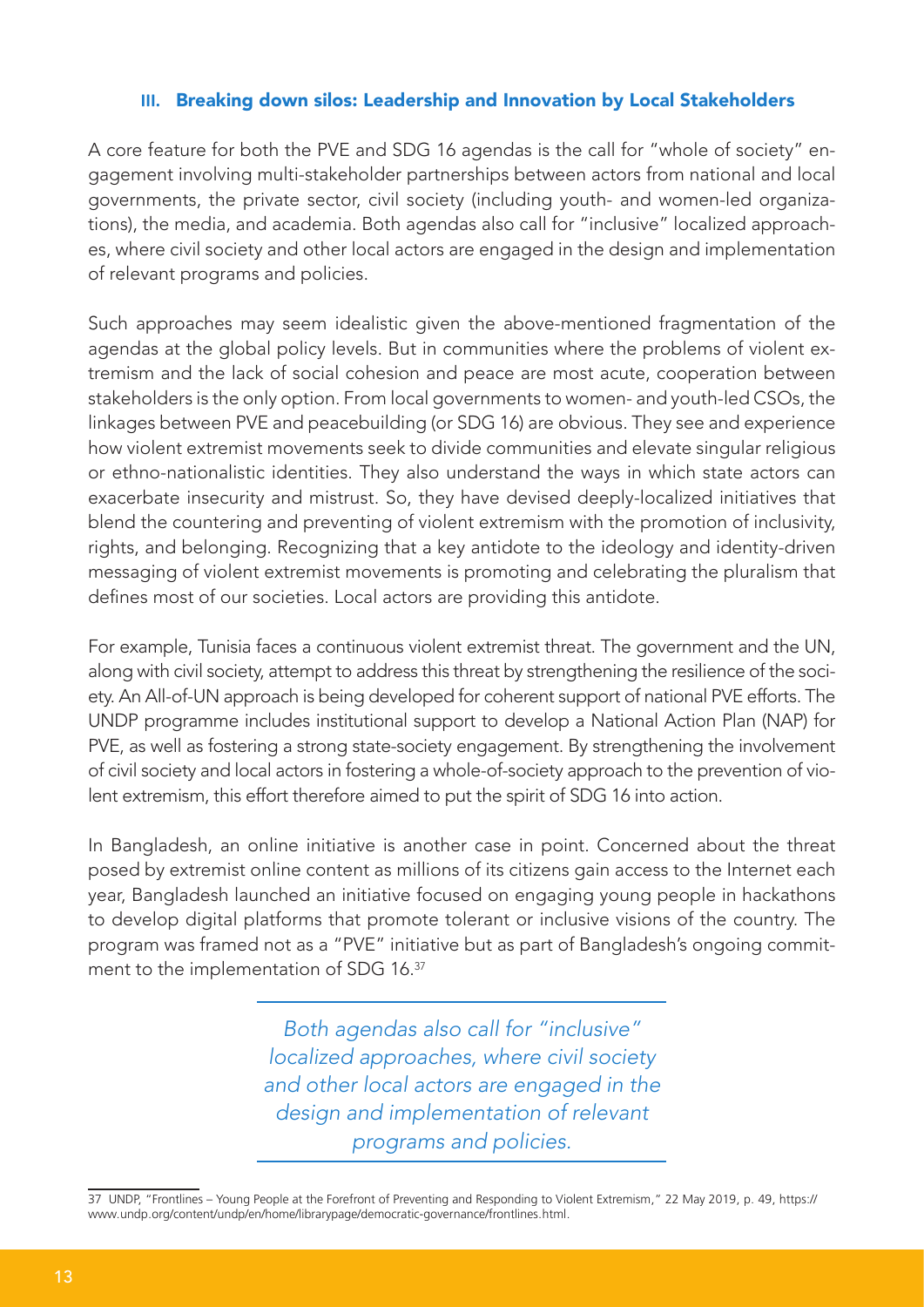## The Critical Significance of Women-led and other Civil Society Organizations

Where state and society relations are more fraught and fueled by decades of mistrust or conflict, CSOs have often filled the void, despite the risks they may encounter from the state, VE movements, and communities. They have become the bridge between sectors of society and communities — particularly marginalized ones — and the state. Many have been working in the same communities for years, whether to strengthen cohesion, build resilience, counsel families, or resolve disputes peacefully. They have thus laid the foundation for leading initiatives aimed at preventing violent extremism. They demonstrate why having a vibrant and independent civil society that contributes to addressing the spectrum of PVE challenges and in achieving the SDG 16 "peace, justice, and inclusion targets" is essential.

In North Macedonia, for example, Search for Common Ground, building on the peacebuilding work it has undertaken in communities across the country for nearly two decades, is helping municipalities develop holistic, local PVE action plans and to develop community action teams to help address a range of local challenges. As the organization's local Macedonian director notes, "if we didn't have the history of working for many years in those communities to build social cohesion and peace, it would have been difficult to have earned the trust in the communities that has allowed us to engage with them on more sensitive issues of violent extremism and how to prevent it."<sup>38</sup>

This approach of peacebuilding and promoting social cohesion blended with PVE work, i.e., simultaneously addressing the two sides of the SDG and PVE coins, resonates with women-led and other CSOs across the world. They are not as encumbered by the "siloing" and fragmentation that is hindering state and multilateral entities.

> *This approach of peacebuilding and promoting social cohesion blended with PVE work resonates with women-led and other CSOs across the world.*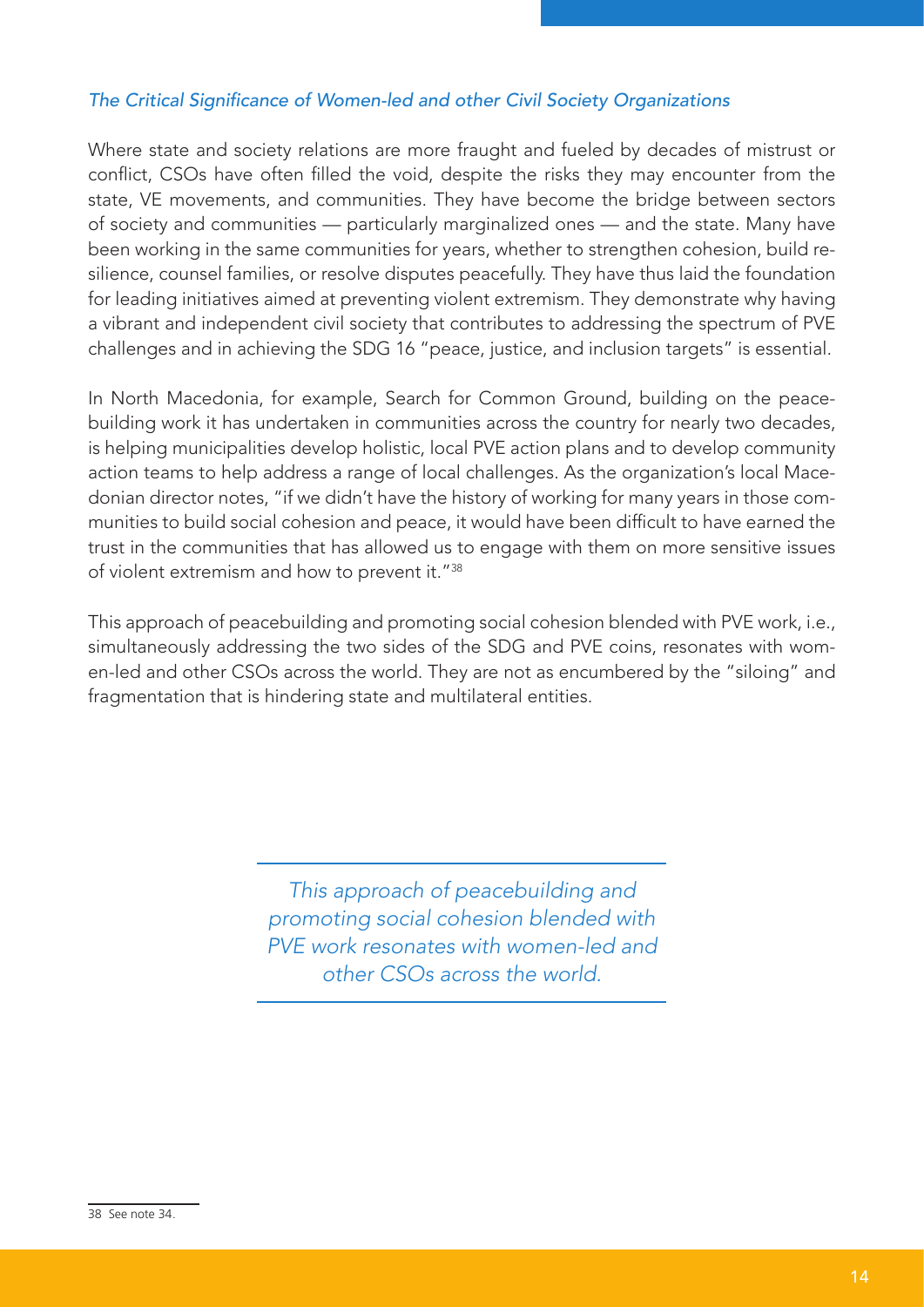For example, members of the Women's Alliance for Security Leadership (WASL) that are local, independent women-led CSOs active in PVE and peacebuilding across some 40 countries, recognize through experience that designing interventions that are specific to 'countering' or even 'preventing' violent extremism is necessary, but not sufficient. To have sustainable impact, they must provide positive viable alternatives too. In their work across communities, WASL members address the grievances and fulfill aspirations of those most vulnerable to recruitment into violent extremism. This includes pioneering positive sociopolitical, cultural, and economic alternatives that are rooted in a culture of peace and pluralism, and enable trust building and engagement with local government.<sup>39</sup> In other words, in their daily work they embrace and put into practice the principles of the SDGs, particularly SDG 16. They also design multi-stakeholder programs that enable trust building between communities and authorities.

In Kenya, a WASL member organization, Advocacy for Women and Peace and Security in Africa tackled the issue of fear and mistrust between the police and community women in the Mombasa area through "police cafés" set up twice a month.<sup>40</sup> The cafés provided a formal and safe space for dialogue between the police and 20 women leaders to discuss community security issues related to violent extremism and relations between the police and women in the community. This focus on building trust and initiating reform from the ground up is sustainable and cost effective, and the impact is evident immediately.

#### Women

From Pakistan to Nigeria, women-led CSOs have established volunteer youth and women's groups that combine the promotion of pluralistic identities and non-violence alongside livelihoods training and support to enable the rehabilitation of women and men associated with violent movements. Youth volunteer groups in Pakistan have also led cultural activities to enable awareness raising about violent extremism and provide youth with alternative means of belonging and purpose. PAIMAN Alumni Trust has documented at least 12 cases when the groups have worked with the police to prevent terror attacks between 2016 and 2018. CSOs help strengthen the social compact by being a key interlocutor and bridge between state and society. In Iraq for example, women-led community CSOs have organized sociocultural programs to enable dialogue and reconciliation between Muslims and Yazidis, as well as in areas where Daesh was in control. This fostering of social cohesion is a means of mitigating the ostracism and exclusion that might make the youth vulnerable to future recruitment into violent extremism.

<sup>39</sup> Sanam Naraghi-Anderlini, "Challenging Conventional Wisdom, Transforming Current Practices: A Gendered Lens," in Transformative Approaches to Violent Extremism, eds Beatrix Austin and Hans J. Giessmann, Berghof Handbook Dialogue Series No. 13 [Berlin: Berghof Foundation, 2018], https://www.berghof-foundation.org/fileadmin/redaktion/Publications/Handbook/Dialogue\_Chapters/dialogue13\_ violentextremism\_naraghi\_anderlini\_com.pdf.

<sup>40</sup> Facebook page for Advocacy for Women in Peace and Security Africa (AWAPSA), https://www.facebook.com/Advocacy-for-Women-in-Peace-and-Security-Africa-Awapsa-518818428456831/.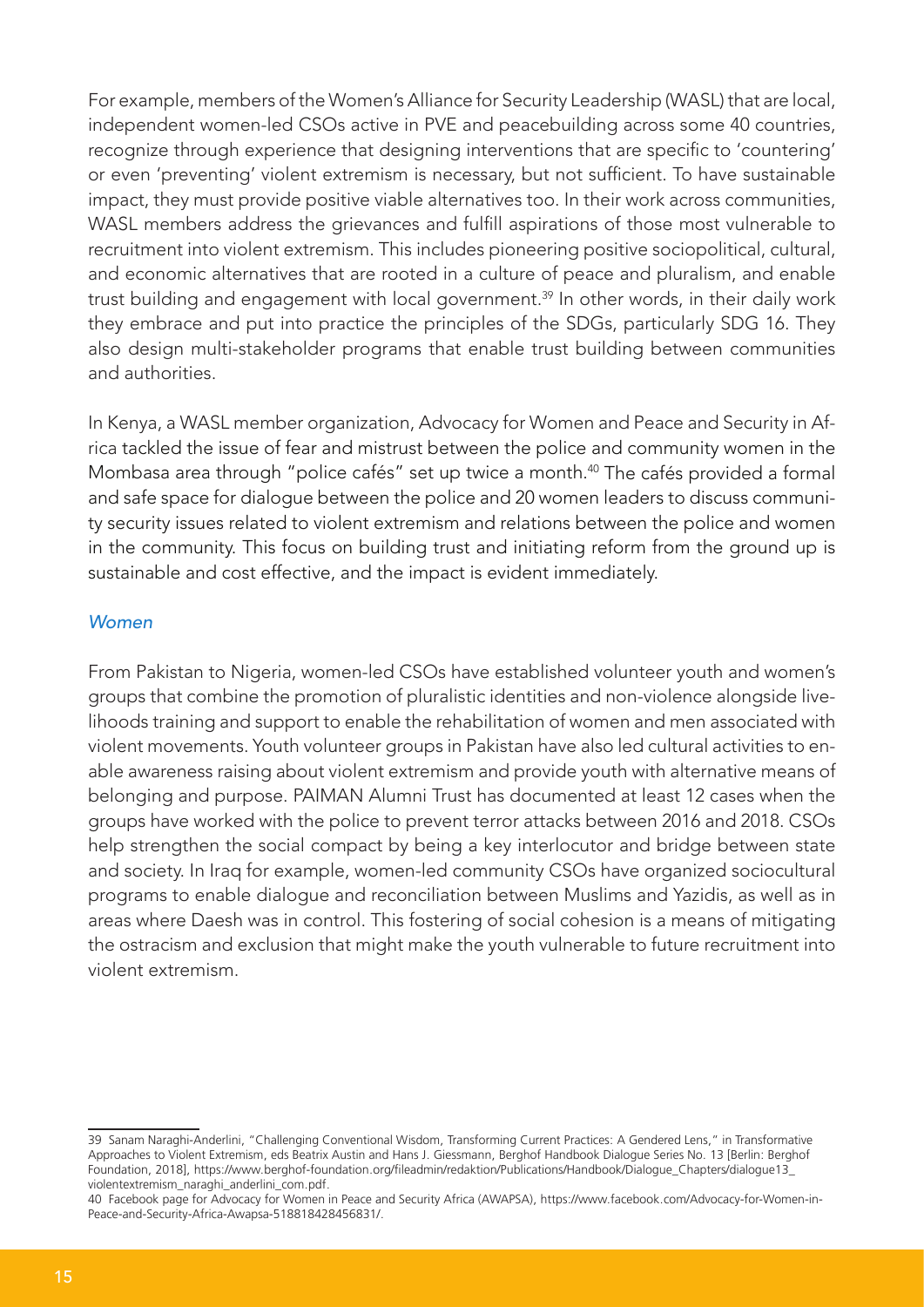Despite the mounting evidence of positive impact and the rhetoric about "inclusivity" and a "whole of society" approach, some governments remain suspicious of civil society actors engaging in the PVE space or seek to exert undue control over CSOs involved in PVE.41 Others frame CSOs as vehicles for spreading or funding oppositional and extremist sentiments. More broadly, national authorities in too many jurisdictions remain reluctant to relinquish control or resources over to what they perceive to be national security concerns, a sphere in which they have historically enjoyed exclusive control.

Further, and as a consequence of this, though disparate CSOs are invited to multilateral PVE workshops and conferences, they are typically excluded from discussions among UN Member States about the implementation of the PVE agenda. There are no formal mechanisms in place for systematic interactions or written inputs to such discussion. This is in contrast to the elaborate multilateral architecture that facilitates the involvement and contributions of civil society actors to the implementation of the SDGs. The UN-organized, May 2019 review conference around SDG 16 was a case in point. Civil Society representatives from around the globe not only participated but were fully involved in drafting an assessment of the progress and obstacles facing SDG 16 implementation and providing a set of recommendations to the formal HLPF review in July 2019.

Given this precedence and the years of CSO partnerships with the UN and Member States at the global and local levels on the WPS agenda, it is logical to establish similar platforms to enable their interactions on the PVE agenda. The Global Solutions Exchange (GSX) platform that the Norwegian government initiated with ICAN and other CSOs in 2016 is a viable example. GSX events have enabled in-depth analysis of issues ranging from education<sup>42</sup> and economic<sup>43</sup> policies, to community security and policing,<sup>44</sup> as they intersect with PVE with the inclusion of sectoral experts, policymakers, and local practitioners. With a focus on solutions, the analysis invariably reinforces the connections between PVE, SDG 16, and other SDGs. But such platforms need to be strengthened and further integrated into the global, regional, and national venues and processes where PVE is addressed.

<sup>41</sup> For example, the national governments in both Kenya and The Philippines have recently taken steps to regulate the involvement of CSOs in PVE. See Kenya National Counter Terrorism Centre, "Citizen Support Mechanism to Counter and Prevent Violent Extremism," https:// citizensupport.go.ke/about/; and Republic of the Philippines, Department of the Interior and Local Government, Memorandum Circular, "Engagement of all Civil Society Organizations (CSOs) and International Agencies (IA) in Preventing and Countering Violent Extremism and Insurgency (P/CVEO) Projects and Activities in the Philippines," 24 July 2019, https://dilg.gov.ph/PDF\_File/issuances/memo\_circulars/dilgmemocircular-2019724\_a9f8eff710.pdf.

<sup>42</sup> International Civil Society Action Network, "Education, Identity and Rising Extremism," September 2017, http://www.icanpeacework. org/2017/09/19/education-identity-rising-extremism/.

<sup>43</sup> International Civil Society Action Network, "From the Ground Up – The Nexus of Economic Policy, Gender and Violent Extremism," September 2017, http://www.icanpeacework.org/2017/09/19/economic-policy-gender-violent-extremism/.

<sup>44</sup> International Civil Society Action Network, "Preventing Violent Extremism, Protecting Rights, and Community Policing," September 2017, http://www.icanpeacework.org/2017/09/19/preventing-violent-extremism-protecting-rights-community-policing/.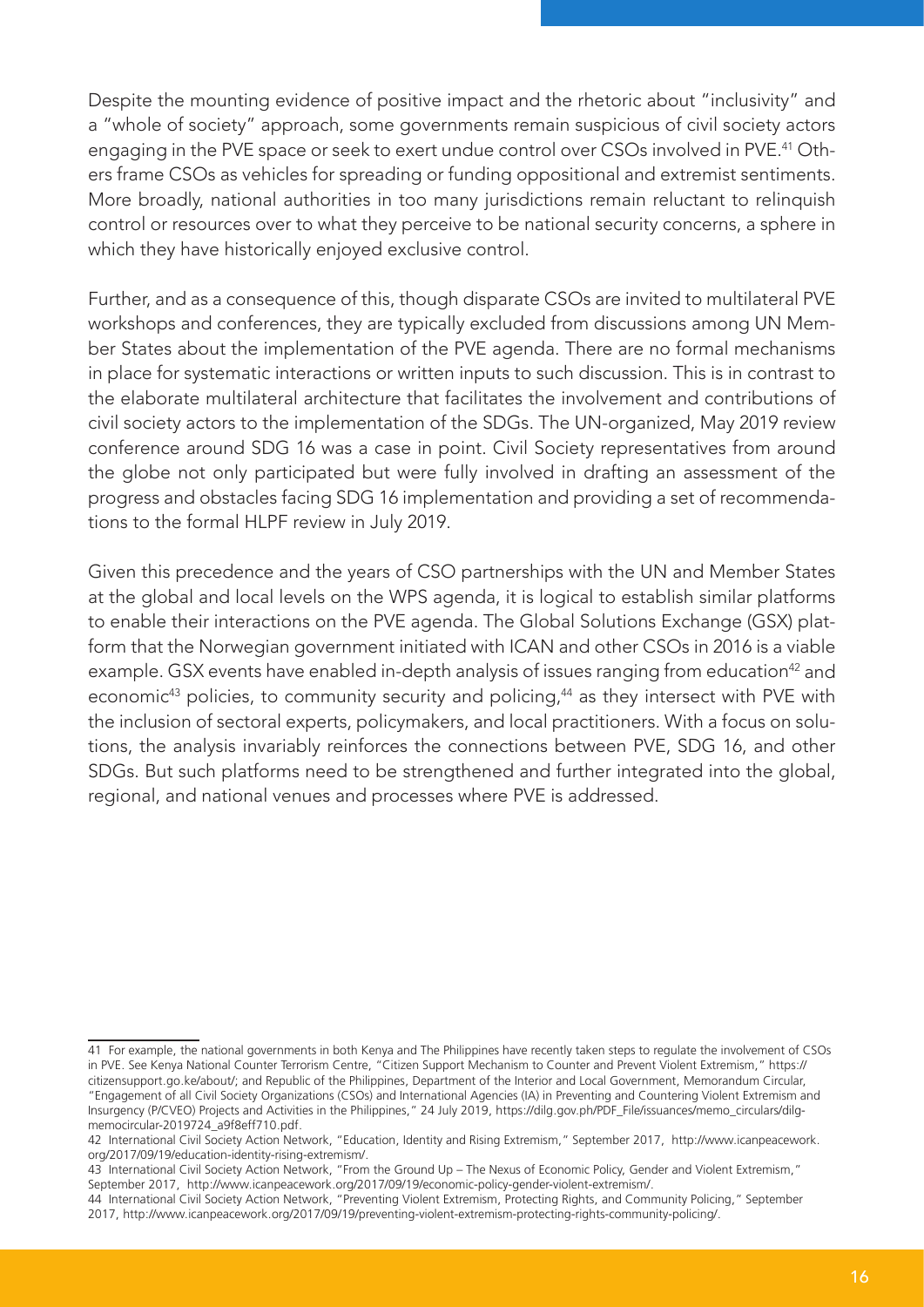#### Cities & Mayors

Cities, municipalities, and mayors are, similarly, focused on addressing the practical concerns of their citizens that cut across the different global agendas, including those related to PVE and SDG 16. They have no choice but to meet their needs, whether housing, psychosocial, healthcare, education, jobs, housing, and more. They are often compelled to grapple with a set of related and difficult questions about social integration, polarization, hate, and violent extremism. They face many bureaucratic constraints that can impede global and national level policymakers, but they have no option but to work around them.

Through the development of local PVE action plans, they are focusing attention on local (as opposed to national) drivers and priorities, ensuring that potentially stigmatizing and often politically sensitive issues related to violent extremism are framed in a manner that resonates with local communities.<sup>45</sup> They are playing an important role in fostering belonging and inclusion, strengthening trust in fellow citizens and institutions, and ensuring equality before the law — all key elements to preventing violent extremism from taking root in its communities and in advancing SDG 16 implementation.

They are also working to build social cohesion and resilience against violent extremism by creating more open physical spaces with universal access to reduce segregation, polarization, and perceptions of isolation and non-belonging, and enable more safe spaces for people to discuss and exchange different viewpoints.46

Cities such as Chattanooga, London, and Paris, which have experienced Islamist-motivated attacks, to Charlottesville, Luton, and Dresden, which have experience in managing demonstrations by white supremacists and xenophobic populist groups, offer examples of how cities are responding effectively to terrorist attacks, violent protests, and demonstrations, "while actively working to improve social cohesion, [promote inclusion, and build resilience] through community and grassroots initiatives, which have the local knowledge, connections, and ability to counter these issues at the local level."47

> *Cities, municipalities, and mayors are... focused on addressing the practical concerns of their citizens that cut across the different global agendas, including those related to PVE and SDG 16 … and face many bureaucratic constraints that can impede global and national level policymakers, but … have no option but to work around them.*

<sup>45</sup> Mombasa County Action Plan for Preventing and Countering Violent Extremism 2017-2022, http://www.mombasa.go.ke/wp-content/ uploads/2018/10/FINAL-REVISED-MAPPING-REPORT.pdf; a number of other counties in Kenya have developed P/CVE plans, including Lamu, Kilifi, and Kwale, see, e.g., "Reconciling Community Perceptions of Conflict with Government Responses in Coastal Kenya," Search for Common Ground, April 2018, https://www.sfcg.org/wp-content/uploads/2018/04/201804-Kenya-Policy-Brief.pdf.

<sup>46 &</sup>quot;Workshop on Multi-Disciplinary Thinking and Innovative Action: Collaboration Around the P/CVE Agenda Summary," Oxford University, 20-21 June 2018, http:// www.organizingagainstve.org/wp-content/uploads/2018/07/31Jul18\_OxfordSummary.pdf.

<sup>47</sup> Birdwell, Jonathan and Joseph Downy, "Why Livability Indexes Need a Rethink," Global Post, 4 September 2018, https://theglobepost. com/2018/09/04/liveability-index-rethink/.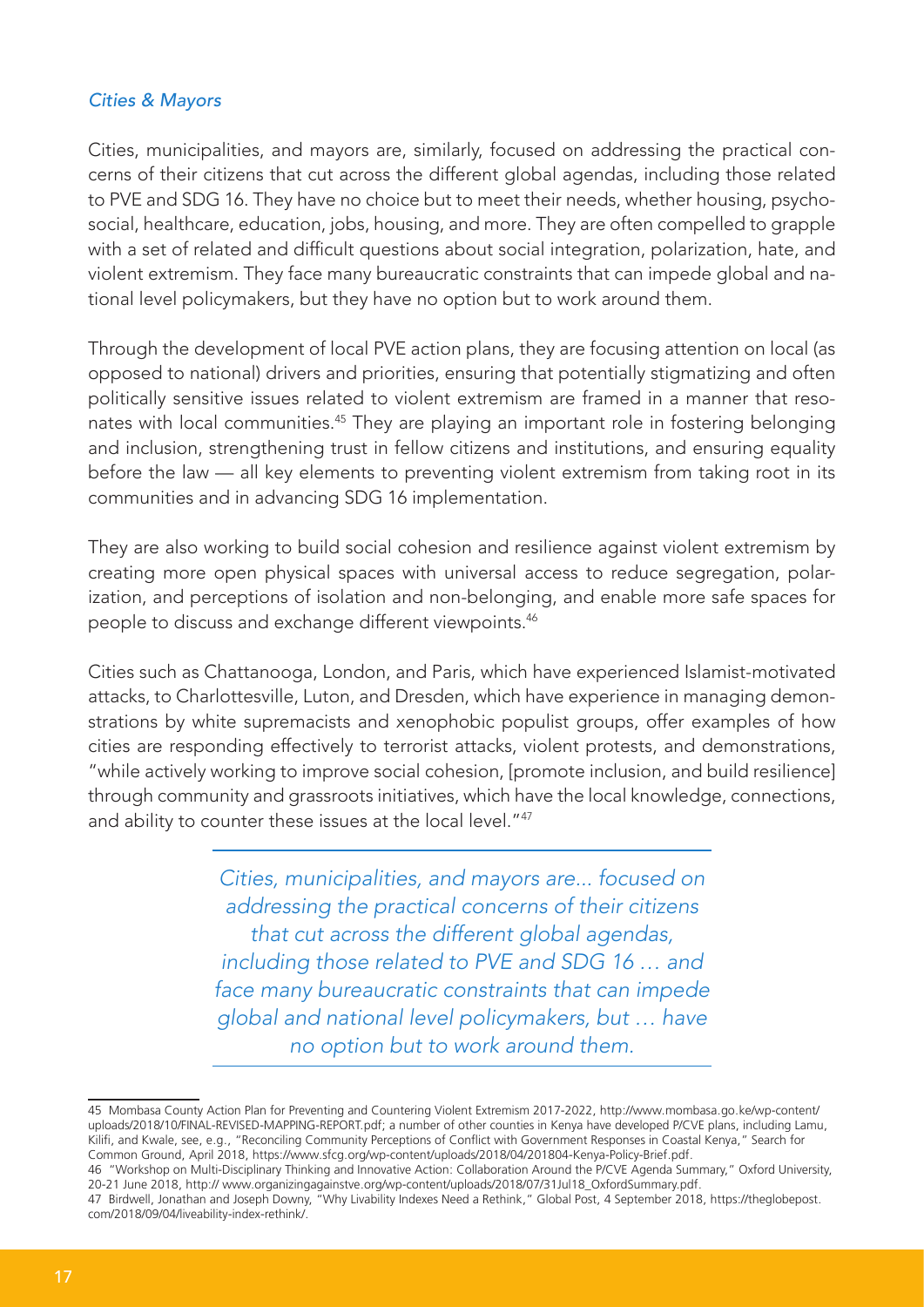The commission on preventing hateful extremism and promoting social cohesion that was established following the June 2017 terrorist attack in Manchester, highlighted links between a lack of public services and feelings of isolation and marginalization in some communities and how this limits opportunities for people from both different backgrounds to meet naturally and have conversations, which in turn can exacerbate fear and suspicion of the "other."48

With support from the Strong Cities Network (SCN), a number of municipalities across Jordan and Lebanon have developed prevention networks that work on issues that are at the intersection of the PVE and SDG 16 agendas: promoting locally-coordinated efforts to prevent violent extremism and build peaceful, cohesive communities.<sup>49</sup>

In short, mayors and municipalities are inspired more by the need to "get things done" for their constituents rather than a particular global agenda or framework. However, when it comes to building global networks to allow for more city-to-city sharing, learning and global engagement and advocacy, the silos reappear. As a result, the increased recognition of the comparative advantages cities has led to a proliferation of global networks often duplicating rather than reinforcing and coordinating efforts. These include SCN, the UNESCO Global Network of Learning Cities, the Global Network on Safer Cities, the UNESCO Creative Cities Network, 100 Resilient Cities (resilience), and United Cities and Local Governments.

## Youth

UNDP's recent global report on youth and PVE highlights how the PVE and SDG 16 agendas intersect when it comes to maximizing the contributions of young people to prevent violent extremism. The report shows how young people are increasingly on the frontlines of efforts to prevent violent extremism, but how the effectiveness and sustainability of these endeavors requires more attention be paid to young peoples' "holistic development priorities… and their participation in decision-making."<sup>50</sup>

More broadly, the report takes stock of some of the progress and challenges that remain in promoting young people's involvement and getting governments to include them in decision-making processes linked to PVE. The report highlights some of the obstacles. These can include trust deficits between governments and young people that can make it difficult to engage exclusively on PVE. Moreover, entering what could be a highly securitized PVE space could place "young activists and youth organizations, movements, and networks under increased surveillance." Further, there are concerns that engagement via the PVE agenda could "be manipulated to crack down on human rights and freedoms, civil society, minority groups, or legitimate political opposition." As a result, the report cautions stakeholders looking to promote the role of young people in PVE to be attentive to both the opportunities and the risks, particularly given that government actors coordinated efforts to address the violent extremist threat "might be unaware or unsure of how to engage them constructively on this issue."

<sup>48</sup> The University of Manchester, "Greater Manchester extremism commission publishes its findings," 31 July 2018, https://www. manchester.ac.uk/discover/news/manchester-extremism-commission-findings/.

<sup>49</sup> Strong Cities, SCN Lebanon & Jordan: Official Launch Of Four Local Prevention Networks, 12 December 2017, https://

strongcitiesnetwork.org/en/scn-lebanon-jordan-official-launch-four-local-prevention-networks/.

<sup>50</sup> UNDP, Frontlines – Young People at the Forefront of Preventing and Responding to Violent Extremism, May 2019, p. 49, https://www. undp.org/content/undp/en/home/librarypage/democratic-governance/frontlines.html.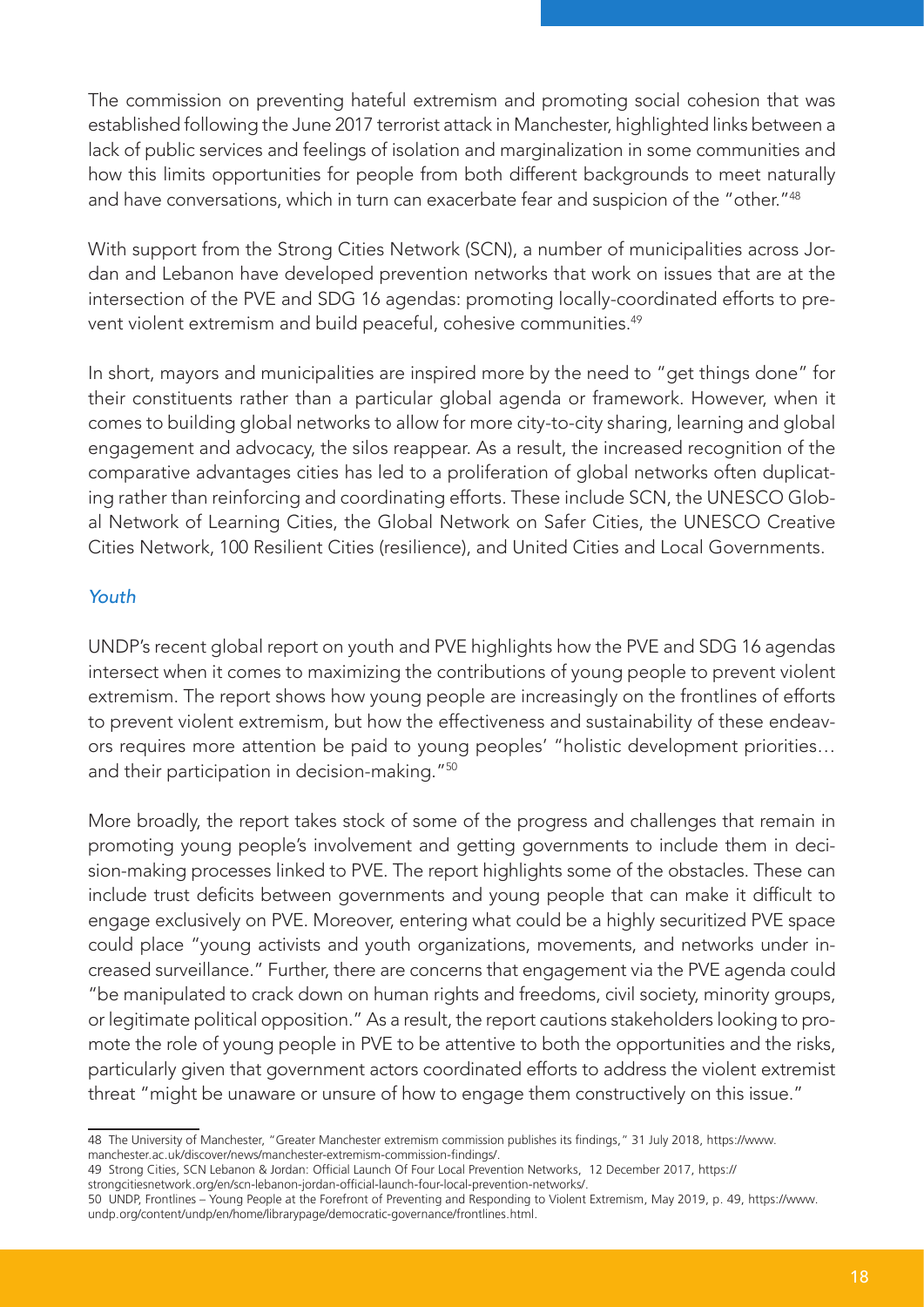To enable constructive collaboration between young people and policymakers around PVE in city or community settings, the report recommends framing the discussion on agendas that might carry fewer sensitivities, such as the SDGs or UNSCR 2250.<sup>51</sup> Particularly where marginalized youth are involved, rather than focusing on their participation in "PVE" dialogues with governments that seek to define and institutionalize youth priorities, the report recommends framing the discussions around SDG 16 and the 2030 Agenda.<sup>52</sup>

In Tunisia, Mobdiun, a local CSO working with marginalized youth in areas where recruitment into Daesh was high, offers an example of how these seemingly diverse agendas come together in practice. Mobdiun was founded by a young woman and is a member of WASL. In conducting early assessments among key populations, they determined that while violent extremism was a critical concern, the terminology of violent extremism or terrorism could not be used. The interventions they designed address the needs of vulnerable youth and affirm their sense of belonging, aspirations, and voice.<sup>53</sup>

## **IV.** Paving the Way Forward: Promising Multilateral Trends for SDG 16-PVE Integration

A number of multilateral actors, including the World Bank, UN, and OECD, are currently restructuring and reforming to prioritize prevention of violence and conflict and to enable more synergies across often disparate agendas and frameworks; there is a need to ensure these efforts are mutually reinforcing.

Within the UN system, UNDP was the first entity to acknowledge (following their 2016 global PVE meeting) the clear need for linking the PVE and SDG 16 agendas. In his preface to the meeting report, UNDP Assistant Administrator Magdy Martinez-Soliman stated that:

"The universal targets under SDG 16, aimed at reducing violence; ensuring access to justice; reducing organized crime and corruption; developing effective, accountable, and transparent institutions at all levels; ensuring responsive, inclusive, participatory, and representative decision-making; and protecting fundamental freedoms, provide a useful platform for, and commitment to, the global efforts to address the drivers and push factors of violent extremism."<sup>54</sup>

<sup>51</sup> See note 50, p. 82.

<sup>52</sup> See note 50, p. 83

<sup>53 &</sup>quot;Empowering Young People Across Tunisia," http://mobdiun.org/.

<sup>54</sup> UNDP, "Preventing Violent Extremism through Promoting Inclusive Development, Tolerance, and Respect for Diversity," Global meeting, 14-16 March 2016, 14 July 2016, p.5, https://www.undp.org/content/undp/en/home/librarypage/democratic-governance/preventing-violentextremism-through-promoting-inclusive-develop.html.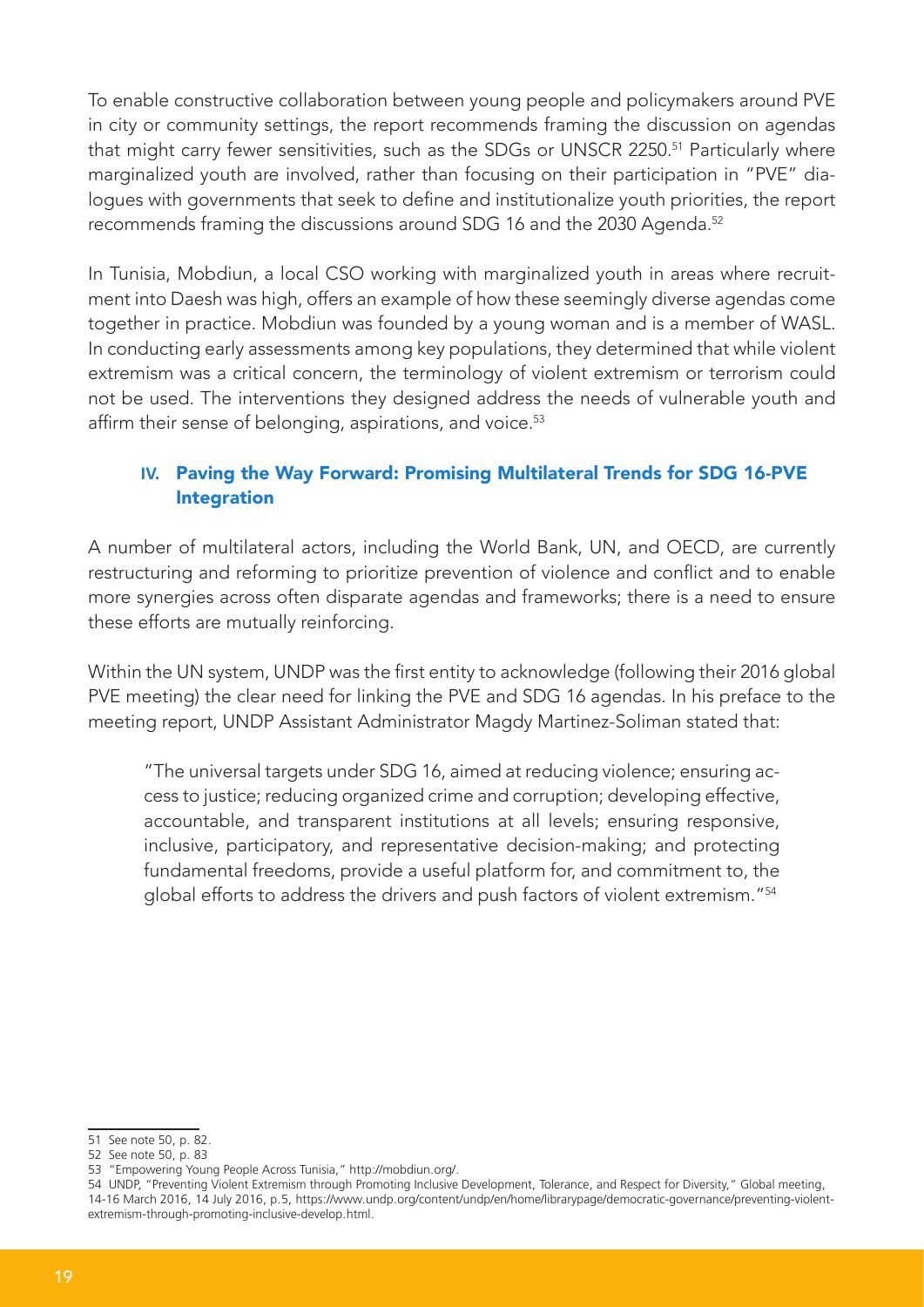UNDP is currently taking stock of its PVE efforts to date as it looks to elaborate the next phase of its work in this area. These efforts have so-far involved work in 34 countries through UNDP field offices, including support for 19 PVE NAPs, ,regional PVE initiatives, and several global conferences. Taking stock is part of a wider effort to link PVE to the wider peacebuilding and sustaining peace agendas at the UN and realize more coherence among those working in the historically siloed prevention, peacebuilding, and humanitarian sectors within the organization, including in the field. Among other things, this has led to the formation of the Conflict Prevention, Peacebuilding, and Responsive Institutions Unit (CPPRI), which works on the integration of governance, conflict prevention, and peacebuilding interventions within the Crisis Bureau.

UNDP's PVE efforts put SDG 16— "promote peaceful and inclusive societies for sustainable development, provide access to justice for all, and build effective, accountable, and inclusive institutions at all levels"—into action by focusing on supporting Member States to develop the institutional capabilities to govern diverse communities; providing services to diverse populations through inclusive and participatory processes that engages people in design and delivery of those services, and in prevention efforts more broadly. [See Annex A for country examples demonstrating how UNDPs PVE programmes put SDG 16 into action, as a means to accelerate progress on all of the SDGs.]

The World Bank, following in the footsteps of the UN-World Bank Pathways to Peace report,<sup>55</sup> is elaborating a new Fragility, Conflict, and Violence (FCV) Strategy, which is due to be finalized later this year.<sup>56</sup> Key elements of the draft plan include: more consistent World Bank focus on the drivers of fragility; better understanding of grievances before allocating Bank resources; more staff in the field; more partnerships with humanitarian and development partners and local organizations; and additional International Development Association funding for prevention and financing for governments willing to address grievances that could lead to violence.

This report builds on a growing trend at the Bank to incorporate PVE objectives into interventions developed and led by different global practice groups, including ones focused on strengthening the governance, education, and social and urban resilience institutional capacities of client governments—clearly relevant to progress towards the SDG 16+ goals.

Moreover, the Bank's State and Peacebuilding Fund is now being used to support projects aimed at strengthening individual and community-level resilience to radicalization and violence among at-risk individuals and the capacity of local institutions to support PVE programs.

<sup>55 &</sup>quot;Pathways for Peace: Inclusive Approaches to Preventing Violent Conflict," United Nations and World Bank, 2018, https://www. worldbank.org/en/topic /fragilityconflictviolence/publication/pathways-for-peace-inclusive-approaches-to-preventing-violent-conflict. https:// www.pathwaysforpeace.org.

<sup>56</sup> World Bank Group, "World Bank Group Strategy for Fragility, Conflict and Violence 2020–2025 Concept Note," 2019, https:// consultations.worldbank.org/Data/hub/files/consultation-template/world-bank-group-strategy-fragility-conflict-and-violence/en/materials/ conceptnote\_06\_041519.pdf.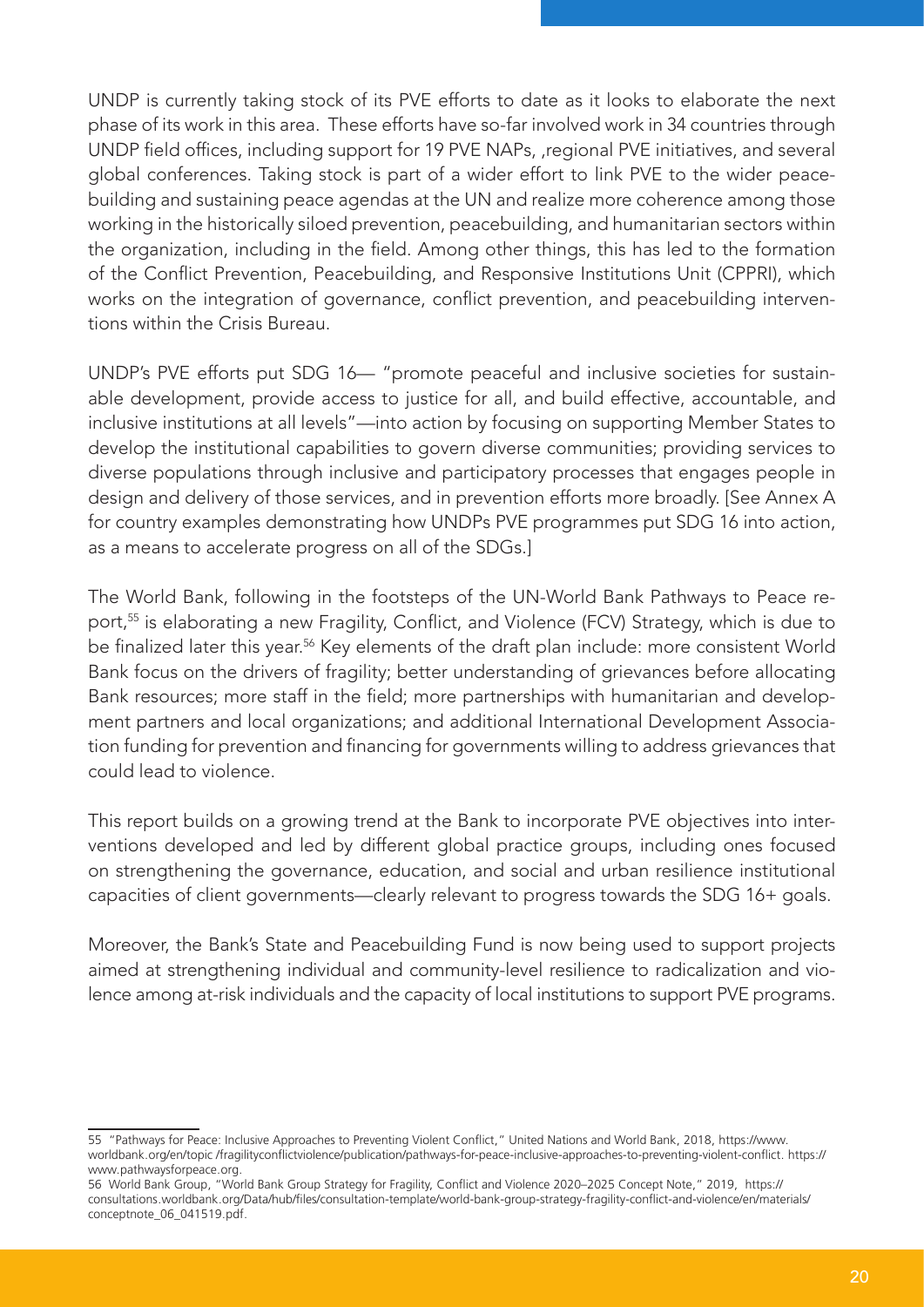Particularly, given its reputation as an "honest broker" to facilitate policy dialogues with governments on the drivers of violent extremism and to encourage governments to tackle the governance challenges such as political exclusion, regional imbalances, or youth integration, increased Bank involvement in PVE has the potential to lead to increased integration between the PVE and SDG 16 agendas.<sup>57</sup>

The Organization for Economic Cooperation and Development's Development Assistance Committee (OECD/DAC) is prioritizing the mainstreaming of addressing fragility in the global partnership on development cooperation, shifting from reaction to resilience and deepening investments in prevention. This shift is driven in part by the estimates in the OECD's States of Fragility 2018 report<sup>58</sup> that by 2030, 80% of those living in extreme poverty will be in fragile contexts. Though the volume of ODA going to fragile contexts is growing – now representing more than one-third of Official Development Assistance (ODA) – only 2% is going to prevention and 10% for peacebuilding. The investments in prevention are insufficient as compared to humanitarian assistance and refugee support.<sup>59</sup>

The new OECD/DAC legal recommendation on the humanitarian-development-peace nexus is intended to generate more coordination across and coherence among actors in these fields, with the shared goal of "prioritizing prevention always, delivering development whenever possible, and complementing with humanitarian action when necessary."<sup>60</sup> This new recommendation seeks to incentivize shared analysis and joined-up, evidence-based strategic and programmatic planning across development, humanitarian, and peace actors, within the 30 DAC member bureaucracies, as well as interested non-DAC members, including governments, multilateral bodies, NGOs, and private sector entities, many of which were involved in the DAC process that led to the recommendation. Because DAC members will need to reflect this recommendation in their funding and coordination mechanisms — and implementation efforts will be assessed through the DAC peer-review process, the recommendation could, inter alia, help realize more coherence between the SDG 16 and PVE agendas.<sup>61</sup>

<sup>57</sup> Eric Rosand, "To Prevent Extremism, Don't Forget the Existing Multilateral Architecture," 4 March 2019, https://www.brookings.edu/ blog/order-from-chaos/2019/03/04/to-prevent-extremism-dont-forget-the-existing-multilateral-architecture/.

<sup>58</sup> Organization for Economic Cooperation and Development, "States of Fragility," 17 July 2018, http://www.oecd.org/dac/states-offragility-2018-9789264302075-en.htm.

<sup>59</sup> See note 58.

<sup>60</sup> Organization for Economic Cooperation and Development, "DAC Recommendation on the Humanitarian-Development-Peace Nexus," adopted 21 Feb 2019, https://legalinstruments.oecd.org/en/instruments/OECD-LEGAL-5019.

<sup>61</sup> Remarks by OECD official during 15 July roundtable.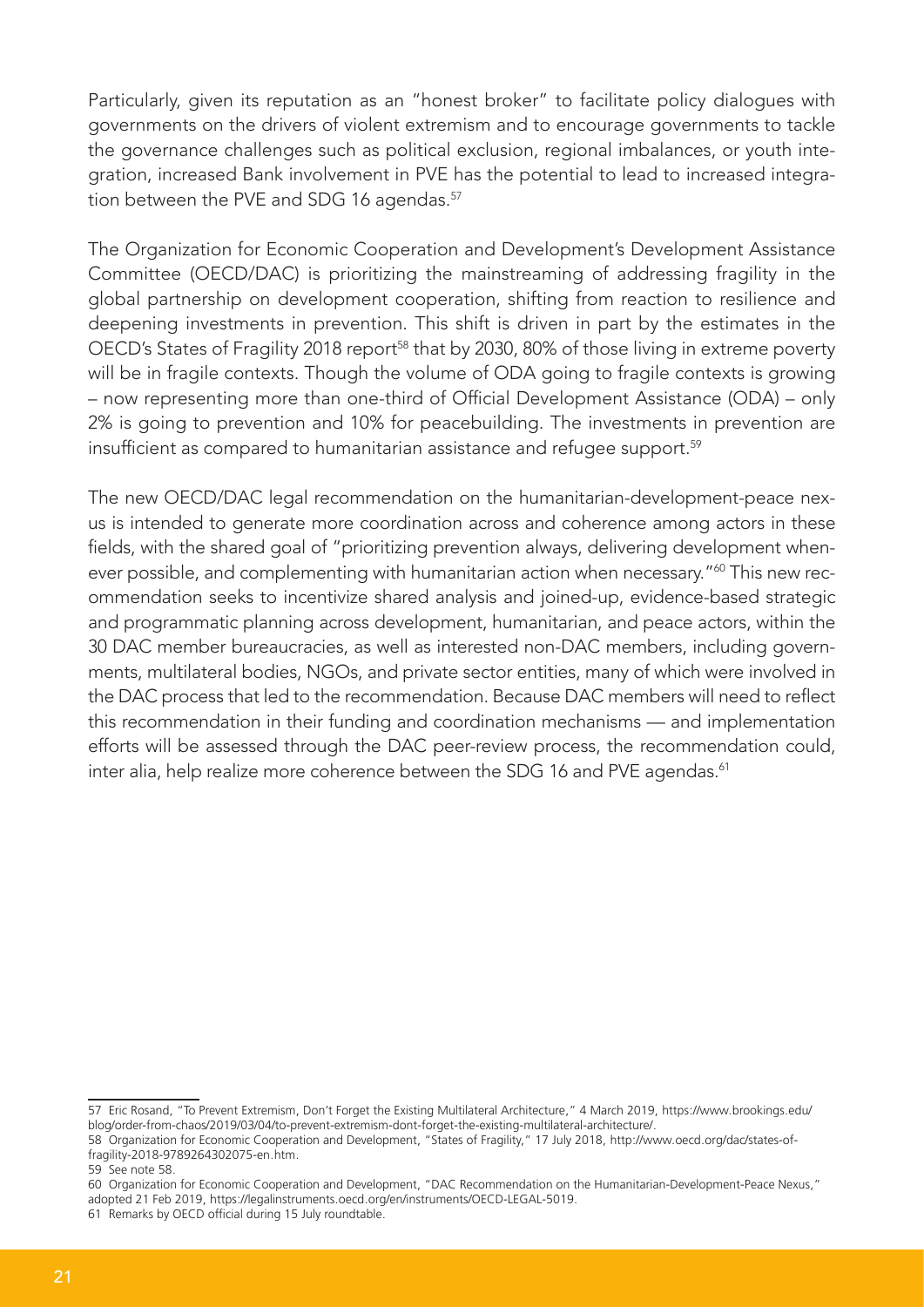## Conclusion

Despite these promising trends, and as highlighted throughout this brief, more work is needed to break down the silos (including among policymakers, practitioners, budgets, and coordination mechanisms) at the global and national levels that stand in the way of deeper integration between the PVE and SDG 16 agendas. This would allow progress in tackling the drivers of violent extremism and strengthening good governance, promoting inclusive societies, and ensuring access to justice. As illustrated in this report, in spite of their global and national counterparts, community-based actors are often at the forefront of efforts to implement both agendas and, due to necessity, are working to do so simultaneously. Yet too often, conversations at the global and national level are siloed and fail to adequately reflect the voices, perspectives, and priorities of local actors. More attention should thus be given to how conversations around justice, peace, and inclusion at the global and national levels can strengthen and further empower, rather than, as is sometimes the case, impede progress on locally-led action to achieve these inter-related objectives.

With this in mind, below is a series of practical recommendations for governments, multilateral organizations, and civil society to consider.

> *In spite of their global and national counterparts, community-based actors are often at the forefront of efforts to implement both agendas and, due to necessity, are working to do so simultaneously.*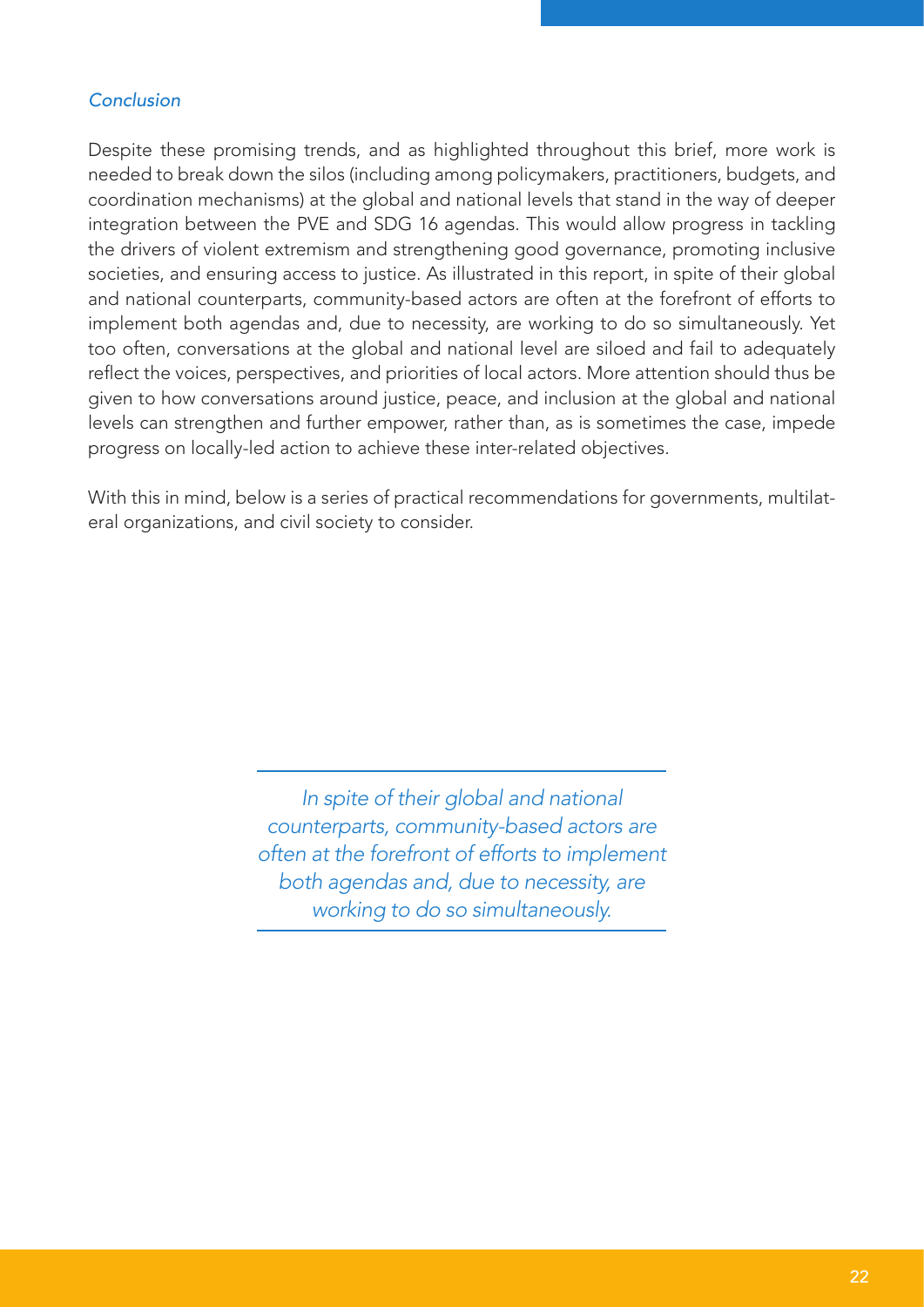# RECOMMENDATIONS

## Global Level

- 1. Leverage existing initiatives and develop a global platform to allow for regular multi-stakeholder discussions around the PVE and SDG 16 agendas. The purposes include to:
	- a. connect the largely separate communities of practice that have emerged around each agenda;
	- b. provide regular opportunities to explore ways in which a more integrated approach to implementation could benefit both agendas;
	- c. offer civil society and local actors a seat at the table with national and global actors for discussions concerning the progress in, and obstacles to, implementing the two agendas; and,
	- d. provide a space for national and international actors to hear from grassroots CSOs and other local actors on what's working and what is not to address these challenges and ways in which national and global entities can better support efforts to address them (e.g., through a change in policies, funding priorities, etc.).

OECD Member States should consider recommending that the International Dialogue on Peacebuilding and State Building—an OECD platform for civil society and government interactions that currently includes the G7+ and civil society — be expanded to serve this purpose.

2. Advocate for an independent, vibrant civil society sector, which is critical to the realization of the "whole of society" approach that underpins the PVE and SDG 16 agendas. This should include more joined-up advocacy at the global, regional, and national levels, and other collaborations among the different CSO networks and other constituencies that have emerged around the discrete, interrelated global agendas (e.g., PVE, SDG 16, WPS, YPS, and Sustaining Peace).

#### National Level

3. Develop country-based platforms in fragile and conflict-affected states that cut across the PVE and SDG 16 agendas. These would bring together the often, separate communities of stakeholders working on the two agendas. The platforms could be used to consider ways to progress on both agendas through a more integrated approach to needs' assessments, program design, and implementation. In addition, they could be used to discuss when and how the SDG 16 agenda could be used as an entry point for discussions about PVE priorities, for example, where there may be sensitivities within certain communities or among particular stakeholders about discussing security and terrorism. Such fora could provide the opportunity for representatives of national governments, civil society, and other relevant stakeholders to discuss the often sensitive issues in an open and honest way and increase the willingness of CSOs to take risks and offer recommendations to or constructive criticism of their governments and the likelihood that government representatives will listen.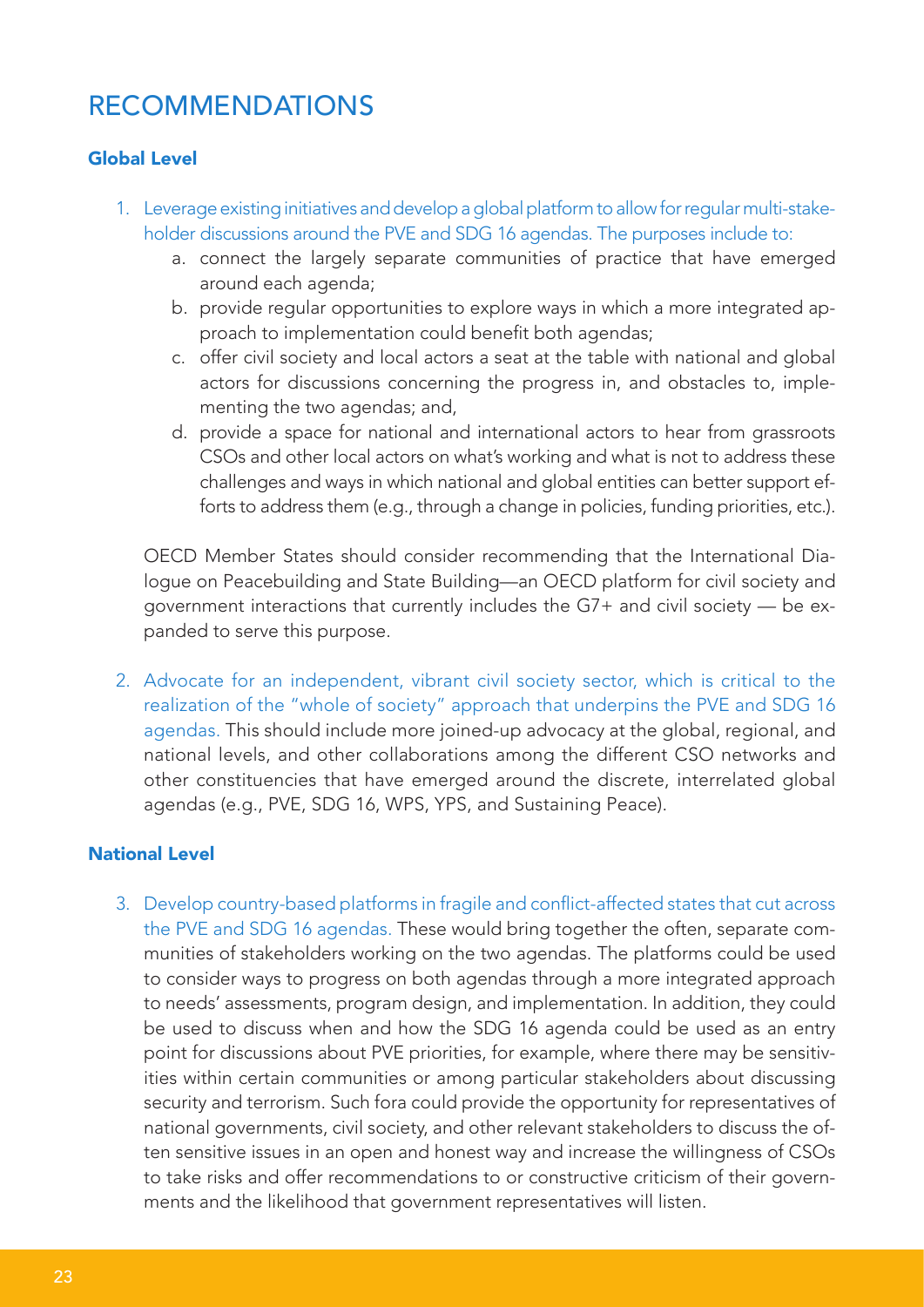- 4. Enhance national-level interconnectivity among multiple, interrelated strategies. Often at the behest of the UN, governments are developing distinct national strategies in different thematic areas related to peace, security, and development, such as counter-terrorism, PVE, rule of law, gender-based violence, WPS, or YPS. Despite the interconnections among them, each framework often involves its own set of actors, advocates, funding streams, and coordination mechanisms. As a result, opportunities for realizing more integrated approaches to policymaking and programming, maximizing synergies, and realizing economies of scale are few and far between.
- 5. Ensure meaningful involvement of civil society and other local actors, including municipalities, in policy formulation and programming decisions: Donors should ensure that local actors, including civil society and municipalities, are meaningfully involved in the development of funding strategies, recognizing that such actors are often best-positioned to define the needs of their cities and communities, but that their voices and perspectives are too often insufficiently reflected in policymaking and programming processes and decisions. Formal consultative approaches that guarantee a few seats to local representatives on a national SDG (or SDG 16) council or committee or PVE task force, but fail to incorporate any of their recommendations in relevant policies and programs or involvement of a few civil society actors via surveys, workshops, or other singular events, do not constitute "meaningful involvement."<sup>62</sup>

#### Donors and Funding

- 6. Local analysis and priorities should drive funding strategies: Local priorities should be informing policymaking and programming decisions at every level. Independent, qualitative, and data-driven local research should inform funding strategies for addressing extremist violence and promoting justice, inclusion, and peace. Donors should coinvest in, share, compare, and regularly update local risk and needs analyses to inform their strategic funding priorities. This analysis should be shared with existing or potential implementers whenever possible. Donors should avoid making decisions, without data, based on assumptions or theories on what the local needs or priorities are.
- 7. Pursue more multi-donor funded initiatives that incentivize CSOs' other local actors to develop proposals that cut across the SDG 16 and PVE agendas. Donors should more often pursue "pooled funding" arrangements, recognizing that they create more opportunities for longer-term projects and upscaling through sustained economies of scale. Such initiatives further reduce the political burden on CSOs by reducing the possible impression of being aligned with one government's agenda or foreign policy. Donors should issue "requests for proposals" that require local organizations to explain how the project will advance both SDG 16 and PVE agendas.

<sup>62</sup> Marie Laberge, "Is Africa Measuring up to Its Goal 16 Commitments? The road to HLPF 2019 and Beyond," UNDP and South Africa Institute for International Affairs, March 2019, p. 22, https://www.sdg16hub.org/system/files/2019-06/SAIIA\_SDG16\_A4\_Brochure\_V9\_ LD.pdf.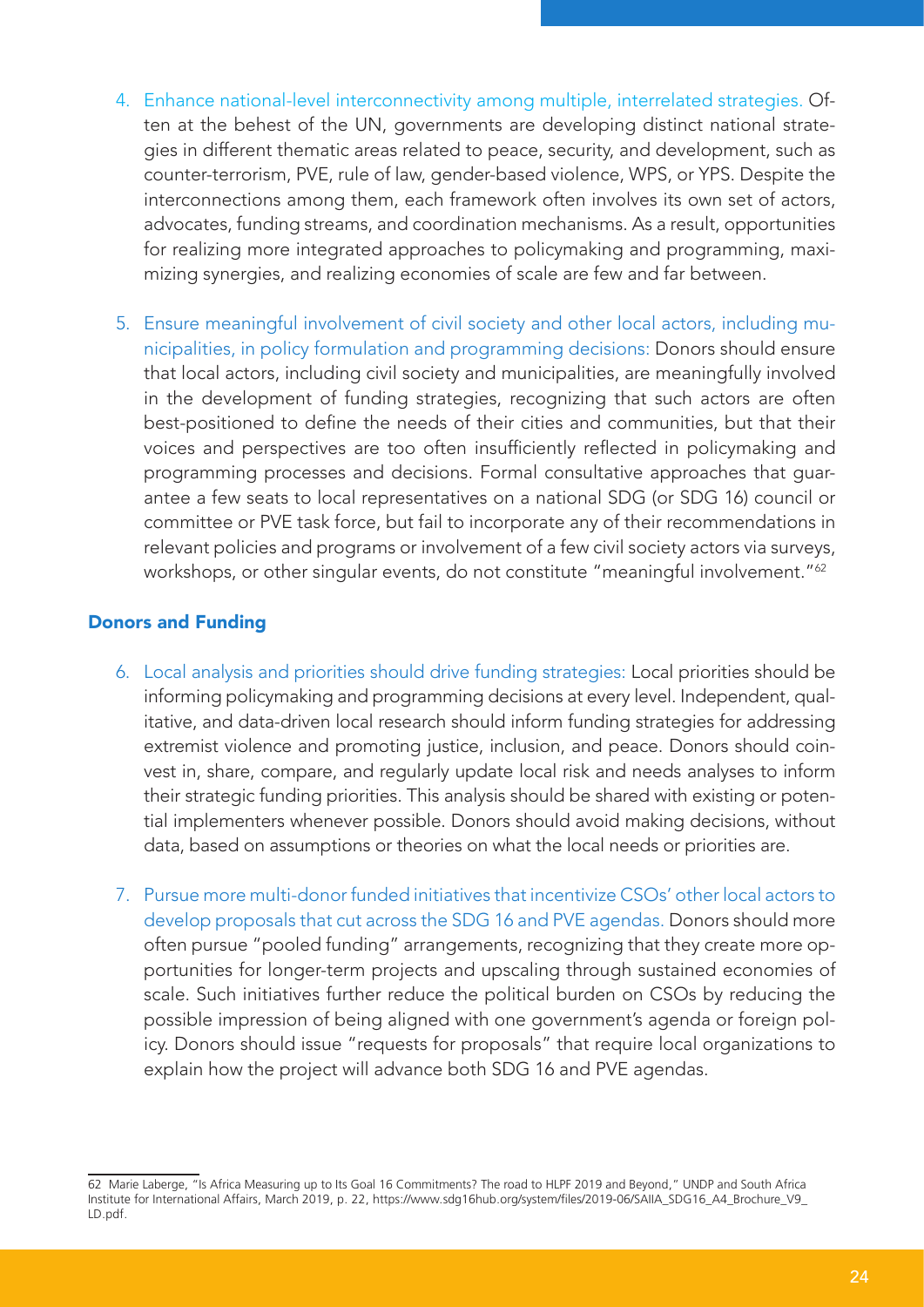- 8. Establish multi-donor funds at the country level to support locally-led projects that promote peace, justice, and inclusion (and include those aimed at preventing violent extremism). Such funds should be locally owned and driven by the needs and priorities of the relevant national and subnational government and nongovernmental stakeholders. They should ideally be public-private and aligned with a grants program that provides technical assistance and other capacity-building support to grantees and incentivizes collaboration and networking among CSOs and other local partners across the different relevant global agendas. Where appropriate, such funds could be linked to and managed by the Global Community Engagement and Resilience Fund (GCERF), possibly in collaboration with the UNDP.
- 9. Leverage the Global Community Engagement and Resilience Fund (GCERF) and other funding mechanisms that support locally-led PVE interventions to incentivize donors to support programs that integrate SDG 16 and PVE objectives. This could begin with having GCERF incorporate SDG 16 indicators in its calls for proposals and gather and share data on how GCERF-funded projects are advancing both sets of objectives. The Women's Peace and Humanitarian Fund strives to break down silos between Women, Peace, and Security; development; and humanitarian agendas. Integrating PVE objectives would be a natural next step. Finally, ICAN's Innovative Peace Fund can be looked at as an example from the independent civil society space of a global fund linking peacebuilding and PVE objectives, with a gender perspective.
- 10. Address practical challenges to allow more resources to be channeled to the community-based actors often at the intersection of the PVE and SDG 16 agendas: These challenges include donors preferring larger grants while small CSOs often can only manage small amounts of money. At the same time, small CSOs often lack capacity to comply with the often, onerous donor monitoring and evaluation and oversight requirements. Donors typically prefer funding CSOs that have a history of receiving donor money, which often removes small CSOs from consideration.<sup>63</sup> Donors should offer flexibility commensurate with the different security, political, social, and organizational contexts in which CSOs are operating. Donors should be more cognizant of the logistical and operational constraints CSO grantees face, the demands of recipient communities, and the security concerns of individual practitioners. Awards should include adaptive management, both on the donor and grantee sides, and streamline approval processes to make changes to awards as needed. Consider different contractual mechanisms and transfer modalities, adjusting not only to the context but also to the needs of the grantee.
- 11. Be sensitive to language: Despite the plethora of PVE conferences, workshops, action plans, and programs and discussions about how to address the threat posed by violent extremism, the use of PVE or "violent extremism" terminology has proven to be counterproductive in certain local contexts, as it can negatively impact actual work on the ground. In certain circumstances, this language can alienate communities by

<sup>63</sup> For a more comprehensive set of donor-focused recommendations aimed at strengthening civil society-led PVE initiatives see, "Recommendations on Donor Engagement with Civil Society on Preventing Violent Extremism," Global Solutions Exchange, September 2017, https://www.icanpeacework.org/wp-content/uploads/2018/05/GSX-Recommendations-on-Donor-Engagement-2017.pdf.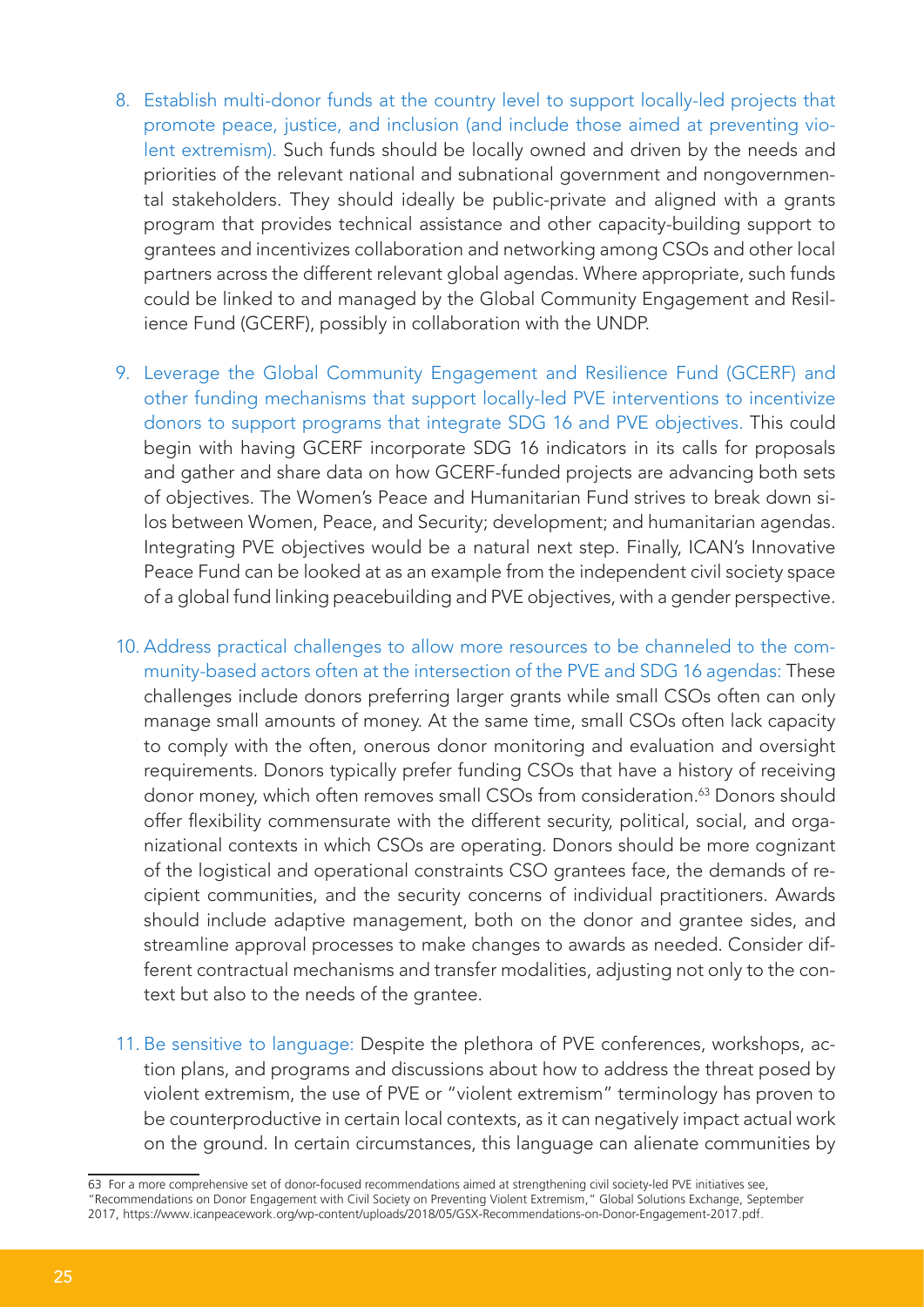giving the impression that there is something wrong or needs fixing and that the beneficiaries are a threat.<sup>64</sup> Recognizing this, international and national actors should allow locally-led programs to be framed around issues (e.g., social cohesion, resilience, justice, peace, and economic empowerment) and use labels and other language that are most likely to resonate with the beneficiaries and the wider community, irrespective of the global agenda or donor-funding "bucket" to which they might be linked.

#### Data, Analysis, and Assessments

- 12. Promote more joined-up assessments that are informed by local practitioners, experts, and researchers: Donors should end the all-too-prevalent practice of conducting "niche" assessments around single issues such as gender, violent extremism, youth, conflict, democracy, and justice. Instead, and where appropriate, they should move towards conducting joined-up, more comprehensive assessments that can better highlight the integrated nature of the needs and priorities of countries and communities. The assessments, which should be shared, as appropriate, with other donors, should be informed by local practitioners, experts, and researchers and consider perspectives from marginalized/border communities and not just the capital.
- 13. Enhance data collection and analysis on the inter-linkages between the SDG 16 and PVE agendas and how they can be further strengthened: This could involve:
	- a. Reviewing the implementation of the UN Secretary-General's Plan of Action on PVE, including the development and implementation of NAPs inspired by the Plan and Member States' progress on advancing SDG 16 objectives, on a biannual basis. Currently, there are no opportunities to integrate SDG 16 perspectives into consideration of the PVE agenda at the UN, because that agenda is given limited attention at the intergovernmental level in New York. Rather, PVE is treated as an appendage of the wider counter-terrorism agenda, with it being subsumed under Pillar I of the UN Global Counter-Terrorism Strategy, which is reviewed on a biannual basis. There is no separate treatment of PVE by UNGA and there has yet to be any systematic stocktaking by the UN on progress on and challenges to implementation of the PVE agenda.
	- b. Including SDG 16 as a recurring agenda item in the semiannual meetings of the PVE community of practice (CoP): Members of the CoP could be asked to report on where and how the SDG 16 agenda has been implicated in their PVE programs and policies and on how PVE assessments have influenced SDG 16 planning, as part of a wider effort to encourage national governments to think about the relationship between SDG 16 and PVE and how they are "two sides of the same coin"; and
	- c. Taking stock of which PVE activities are being undertaken in furtherance of SDG 16 in future reviews of this SDG.

<sup>64 &</sup>quot;Innovations in Civil Society and Other Locally-Led Efforts to Prevent Violent Extremism," Global Solutions Exchange, Overview Recommendations: GSX#2017, 7 November 2017, http://www.icanpeacework.org/wp-content/uploads/2017/11/GSX2017 recommendations.pdf .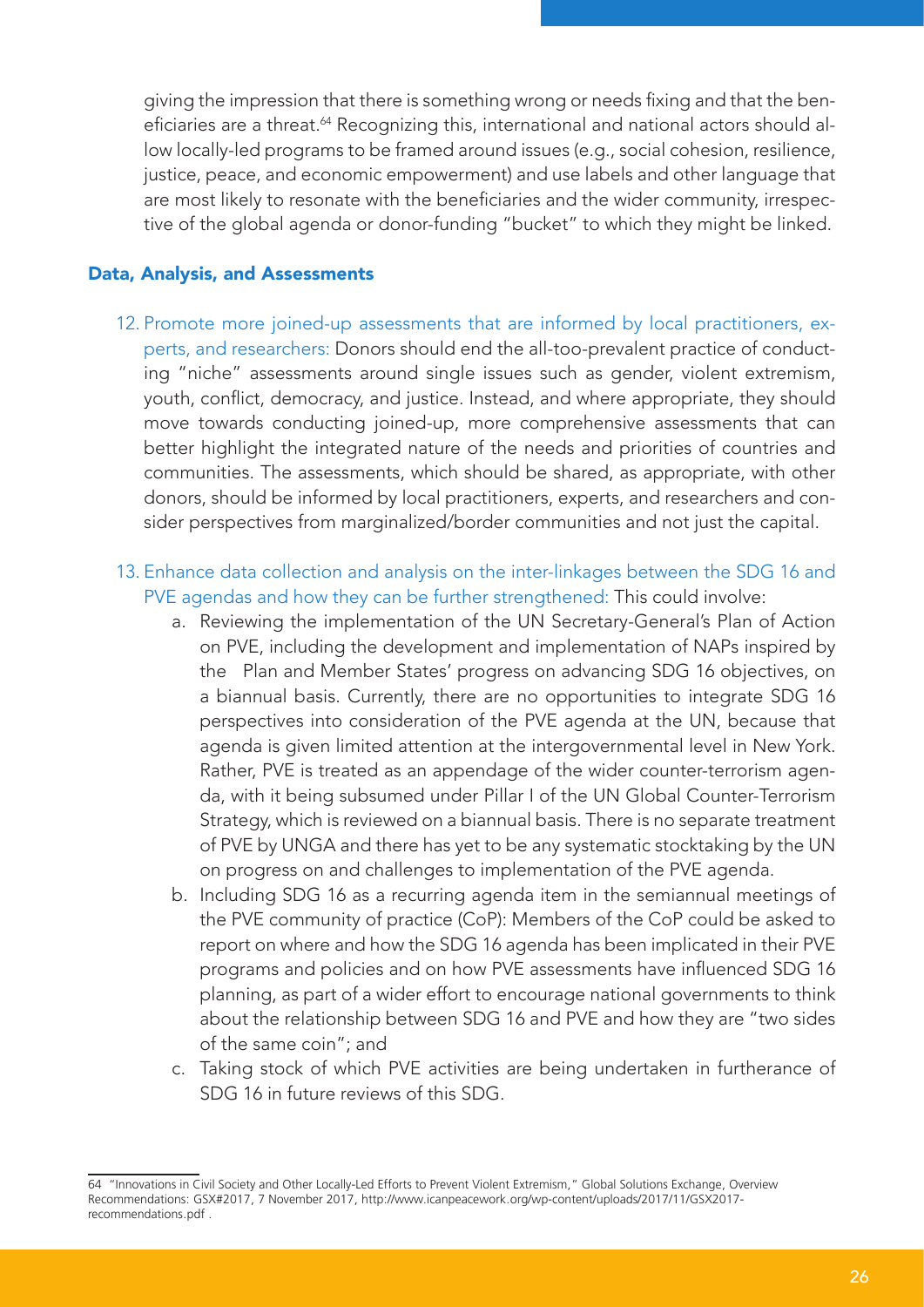- 14. Leverage OECD DAC statistical and analytic capacities:<sup>65</sup> As a result of the 2016 update to the OECD's ODA guidelines, the 35 OECD Member States can report funding for PVE activities — including education, rule of law, working with civil society to prevent radicalization, security and justice systems capacity building, and research into positive alternatives to violent extremism — as part of their annual development target. Though it is difficult to quantify the precise amounts, this change has allowed for additional development assistance to be used to address the drivers of violent extremism. However, there is more the OECD could be doing to influence the direction and quality of PVE programming, which in turn would facilitate understanding when and where PVE programs are advancing the SDG 16 goals and where programmatic synergies between the two agendas could be enhanced. This includes:
	- a. Updating its PVE guidelines and further populating the ODA Casebook on Conflict, Peace, and Security activities to include more varied examples of PVE assistance to provide donors greater clarity on the specific activities that fit within the PVE guidelines and to facilitate the identification and sharing of both good and bad PVE practices;
	- b. Assigning a Creditor Reporting System "code" to PVE in its databases to enable the Secretariat to gather data on how much OECD members are spending on PVE (as part of their ODA-eligible expenditures), where the money is being spent, and on what types of specific activities;
	- c. Leveraging its program evaluation, peer review, and networking tools for purposes of improving the quality and effectiveness of PVE aid.

<sup>65</sup> See note 20, Rosand, Eric and Emily Winterbotham, et al, "A Roadmap to Progress."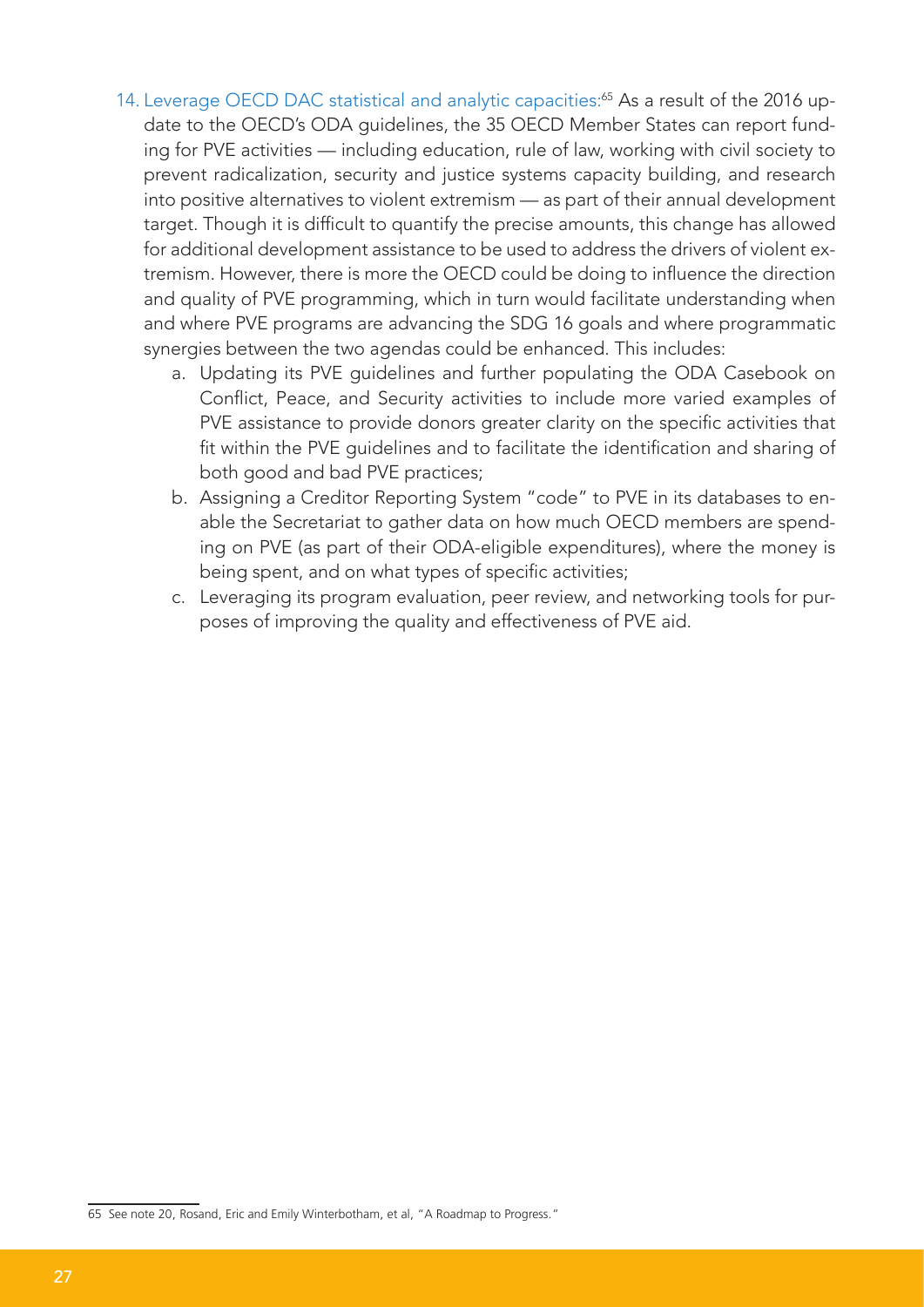# ANNEX

#### PVE in action: Examples of UNDP's work on PVE and its relevance to SDG 16

UNDP implements PVE-specific projects in 34 countries: Bangladesh, Burkina Faso, Cameroon, the Central African Republic, Chad, Congo, Egypt, Guinea Bissau, Indonesia, Jordon, Kazakhstan, Kenya, Kosovo, the Kyrgyz Republic, Lebanon, Malaysia, Mali, Mauritania, Morocco, Niger, Nigeria, Philippines, Somalia, Sudan, Tajikistan, Tanzania, Thailand, Tunisia, Turkmenistan Uganda, and Uzbekistan.

UNDP's PVE efforts put SDG 16's goals to "promote peaceful and inclusive societies for sustainable development, provide access to justice for all, and build effective, accountable, and inclusive institutions at all levels" into action by focusing on supporting Member States to develop the institutional capabilities to govern diverse communities; providing services to diverse populations through inclusive and participatory processes that engage people in design and delivery of those services; and in prevention efforts more broadly. The following country examples demonstrate how UNDP's PVE programmes put SDG 16 into action.

#### Kosovo

UNDP supported the Government of Kosovo to research,<sup>66</sup> develop, and implement a National Strategy on the Prevention of Violent Extremism, in a process that engaged entities from across government agencies, civil society, religious organizations, and other relevant stakeholders. As part of these efforts, UNDP supported the development of related institutional functions necessary to ensure that the plan is implemented at the local level. This included supporting Municipal Community Safety Councils in developing safe community plans based on crime audits and problem analyses, and inclusive referral mechanisms,<sup>67</sup> through which participants — which include local authorities, police, local communities (including religious leaders), psychologists, representatives from the education sector and social welfare services — identify early warning signs of radicalization, assess the nature and extent of these threats, and the most appropriate institutional processes to address them. Individuals identified as being at risk of radicalization — or foreign terrorist fighters seeking to reintegrate as contributing members of society — receive a tailor-made package of support, which mainly consists of employment assistance, religious education, social welfare support, family counselling, and psychosocial support. To boost youth involvement in the summer of 2017, the municipality organized a consultation with young people to raise their awareness about the Mechanism and to gather their inputs and ideas. UNDP also supported the development of a Teacher's Manual on the Prevention of Violent Extremism, to help teachers participate in early identification of radicalization among students.

<sup>66</sup> This included preliminary research (baseline assessment at national and municipal levels) to identify conditions leading to radicalization and gender-disaggregated data on returned foreign fighters, and innovative data collection efforts to support monitoring and evaluation of the Strategy's implementation. UNDP also collected gender disaggregated data on returned foreign fighters.

<sup>67</sup> Kosovo's first Referral Mechanism was established by UNDP in cooperation with the municipality of Gjilan/Gnjilane and the Ministry of Internal Affairs.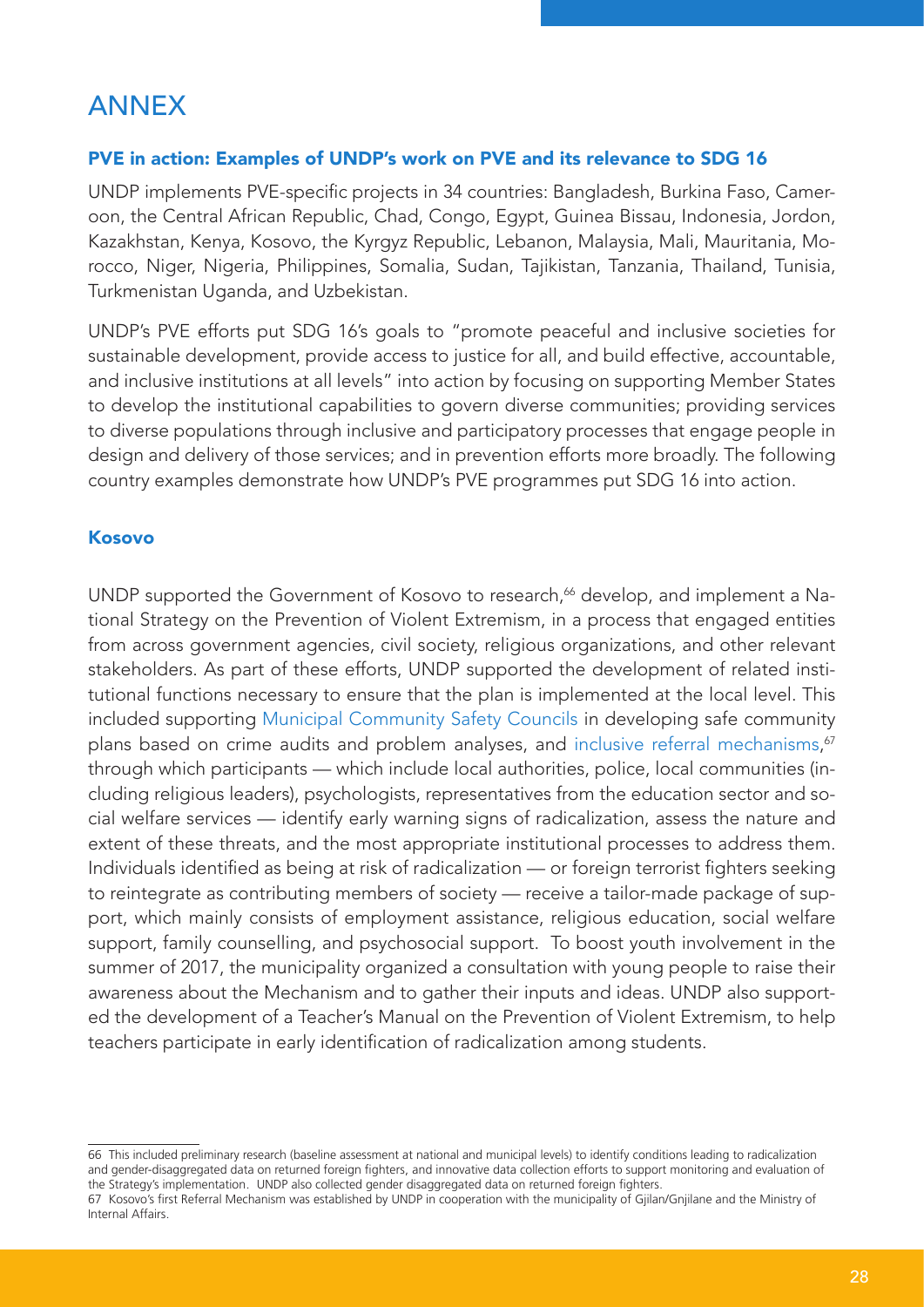Since research identified limited economic opportunities as an issue that led to the rise of foreign fighters to Syria, Kosovo's Central and Local Youth Councils teamed up with UNDP and UN Volunteers to run a youth employment project in five municipalities in Kosovo. The Councils view their work as directly related to wider efforts to address local root causes of violent extremism. In each of the municipalities, up to 20 young people receive skills and employment training in a sector of their choice, typically one in which the municipality has a comparative advantage. Following the training, the Councils provide seed funding to the group to jointly start up initiatives. Though relatively small-scale, the project has had success in generating income for participants, which in turn has garnered the interest of young people for a second round of training.

Finally, in addition to these PVE-specific initiatives, UNDP supports complementary initiatives that support the success of the National Strategy on Prevention of Violent Extremism, and realization of SDG 16 indicators. For example:

- Small arms control, firearms, and explosives risks mitigation, including through efforts to increase trust in the police, crime prevention, reduction of demand for weapons, local root causes for radicalization, and the impact of weapons and radicalization on women and children as victims.
- Youth co-design (with government and civil society counterparts) of innovative solutions to address pollution and local environmental concerns.
- Members of diverse communities participate in a joint endeavor to rehabilitate, renovate, and beautify religious and cultural sites, while building trust, tolerance, understanding, and respect between them.
- Justice and security sector actors develop capacity to address structural and proximate drivers of violent extremism such as corruption, availability of firearms, lack of legal literacy, and capacity to access justice.
- Local governance structures through which households jointly agree on their priorities, present these to government officials, and agree on strategies to meet their needs. These civil society-supported structures aim to ensure that local people's voices are heard in decision-making processes, and that provided services respond to their needs.
- Economic empowerment measures which have helped thousands of people to achieve economic dependence and provide for their families through on-the-job training, wage subsidies, self-employment grants, and internship schemes.
- Support to media coverage of development challenges including structural drivers of violent extremism — such as corruption, poverty, discrimination, and human rights has helped to elicit accountability for action to address these issues. While media and press freedom in the region has regressed, press freedom in Kosovo has risen (from 90th in 2016 to 75th in 2019).

These complementary programmes also prioritized women and youth participation, supporting meaningful engagement and belonging within a process to make Kosovo a better place for everyone. Civil society organizations have either a lead or contributing role in all of them.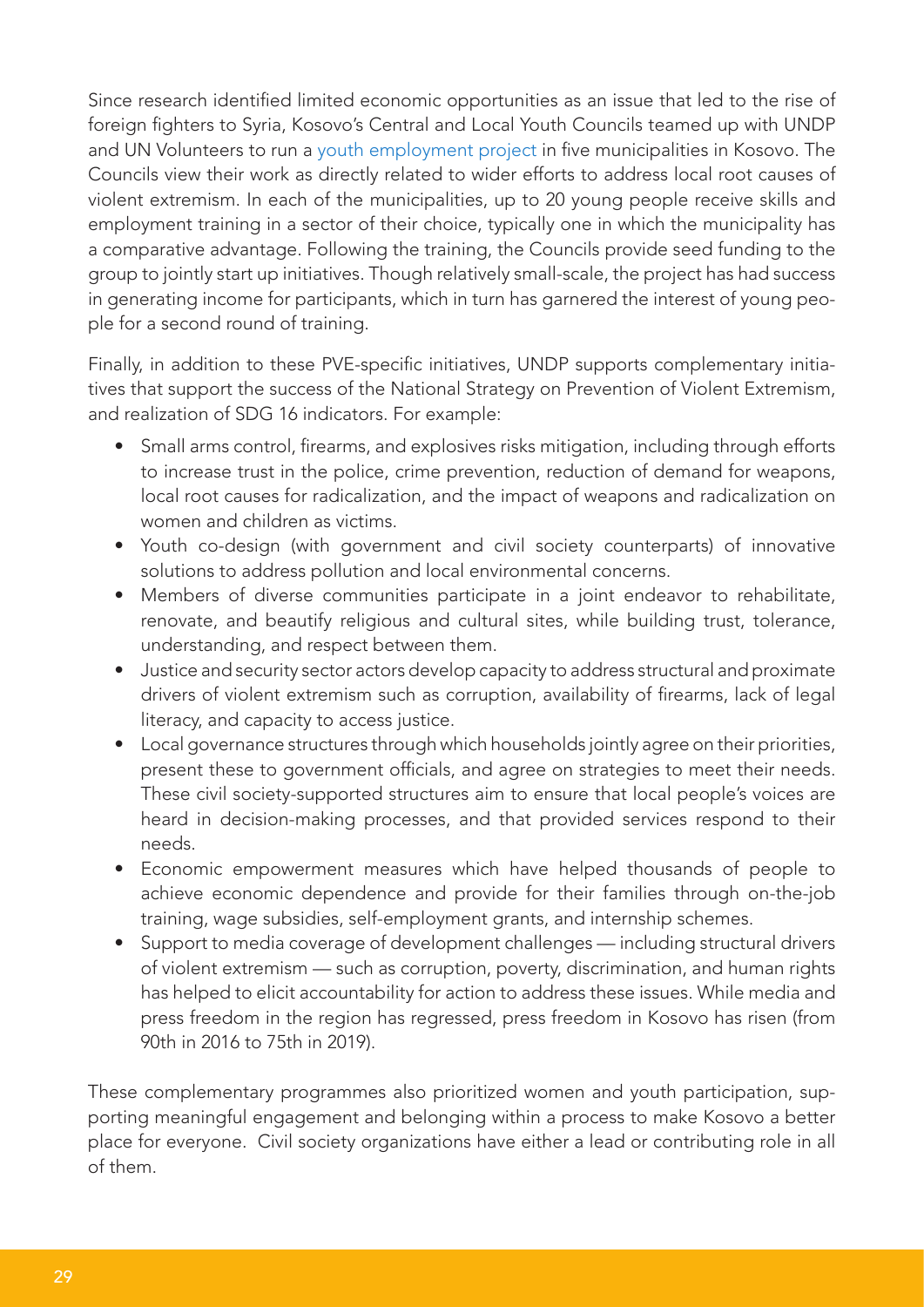#### Cameroon

The complex humanitarian, development, and peacebuilding challenges and regional dimension of Boko Haram necessitate a regional, holistic approach involving the four countries of the Lake Chad basin — Cameroon, Chad, Niger, and Nigeria—across sectors of government and development specialists. UNDP's PVE project in Cameroon builds on the success of national programming on PVE, coordinates the national elements of two regional projects for stabilization and PVE in the Boko Haram-affected areas around Lake Chad, and focuses efforts at the community-level, mainly in the Far North region worst affected by the Lake Chad Basin crisis.

UNDP's PVE programme's approach incorporates a number of key elements: 1) Re-structuring and integrating smaller-scale projects into a multi-dimensional response to reach more beneficiaries and bring tangible change, given the extent of participation and level of engagement necessary to effectively prevent VE. 2) Targeting those who are at risk of being left behind: women, children, and youth in host communities, and whose life chances can be transformed through their active participation in C/PVE programming. Also, minority tribes and clans; returnees, internally-displaced persons, and refugees; those living in ungoverned areas; those who have already been radicalized or who are part of violent extremist groups as foot soldiers, recruiters, funders, advocates, facilitators, and indirect supporters. 3) Adopting a rights-based approach that focuses on building the capacity of state authorities and communities to discuss, identify, and implement strategies to prevent violent extremism, including through dialogue processes that take into account the voices of marginalized persons. 4) Promoting a whole-of-society approach by working across government—in partnership with 15 national Ministries (lead Ministries are Economy, Planning, and Regional Development; and Territorial Administration), as well as elected and appointed bodies at the national and local level, political parties and groups, traditional leaders, security providers, CSOs, faith-based organizations, academia, and national and local media. The project prioritizes CSOs—especially women- and youth-led organizations' engagement in local governance processes.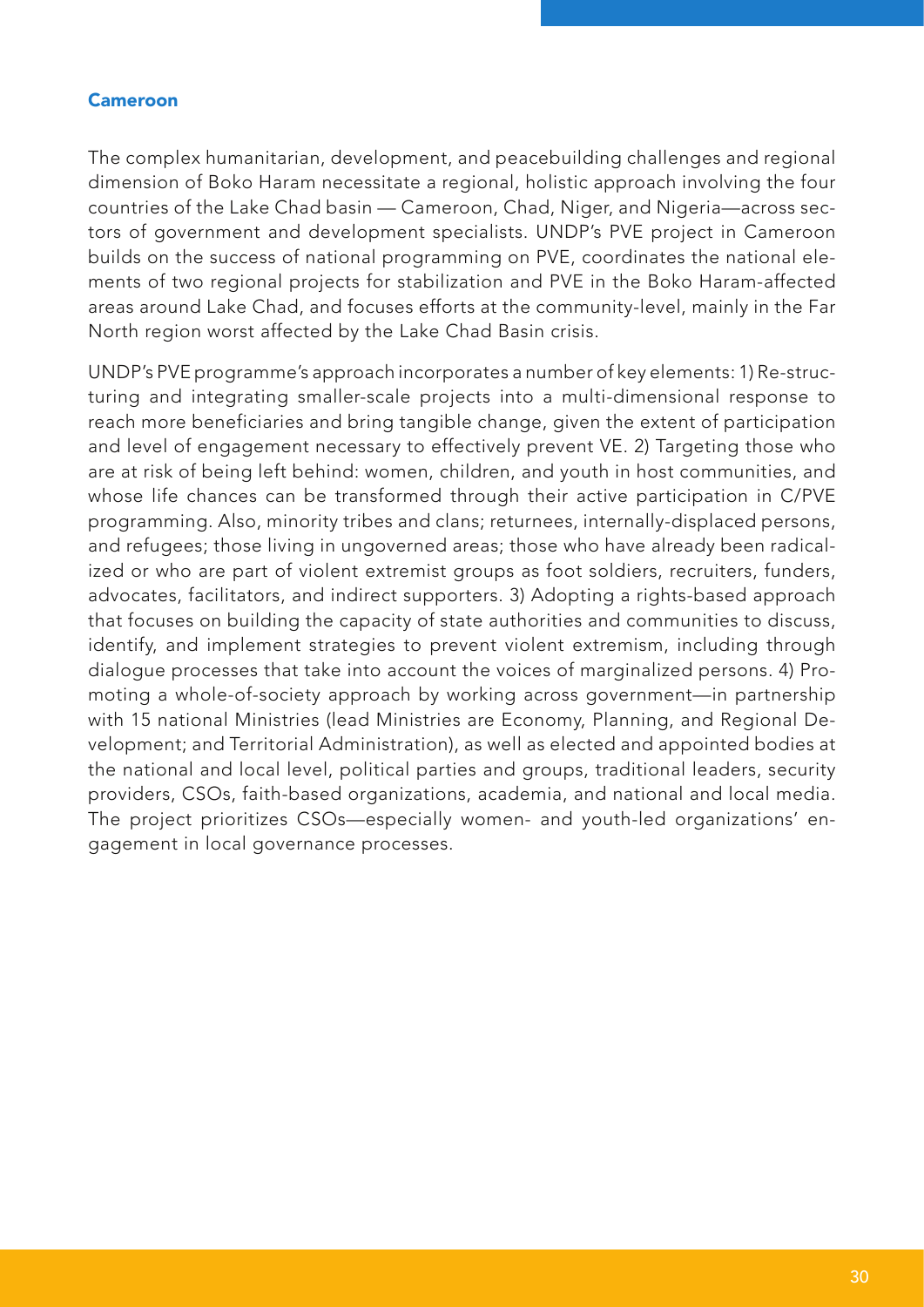## Bangladesh

UNDP's Partnerships for a Tolerant and Inclusive Bangladesh (PTIB) is a multi-year initiative to understand and prevent violent extremism in Bangladesh. It responds to the Secretary-General's call for every country to develop a coherent and contextual strategy to prevent violent extremism, while reaffirming the need for inclusive institutions, transparent politics, and a commitment to fundamental human rights. In line with this spirit of SDG 16, PTIB seeks to:

- Build local research capacity into possible drivers of extremism, and integrate those findings into project activities and national, regional, and global PVE discussions. By helping to develop the evidence-base for effective policy and action in this way, the project supports implementation of SDG 16.6.
- Develop a range of targeted online and offline citizen and government engagement activities for a diverse range of stakeholders to have a meaningful voice. These engagement activities focus on youth, women, and vulnerable groups, and aim to enhance inclusivity and tolerance. Key activities include:
- A database platform, Bangladesh Peace Observatory Facility, launched as a joint effort with the Centre for Genocide Studies of the University of Dhaka, and in partnership with development organizations, government institutions, academia, CSOs, and the media. The Peace Observatory aims to fill the knowledge gap that has so far restricted these groups from effectively discussing and addressing the obstacles to peace. To date, limited data systems have failed to highlight the full range trends over time, location, and impact of violence. Policy and practice have been limited by this gap, and the platform has been established to provide data, mapping analysis, research, and education opportunities to better understand the state of violence and its narratives in the country and guide effective policy responses. It seeks to create one common platform that will help make better public policy decisions, tailored interventions and programming, enhanced research and effective advocacy campaigning for social cohesion and peace based on evidence, data, research, and critical analysis. The Peace Observatory is working on the principle of "open data" as a platform freely available to everyone to use without restrictions (SDG 16.10).
- In partnership with the Government of Bangladesh, UNDP is engaged in promoting young people's digital literacy to improve their capacity to become more digitally aware online, and build resistance to divisive, exclusionary, and violent rhetoric. Though few Bangladeshis interact with extremist content online, there are concerns that these numbers will rise as millions of Bangladeshis gain access to the Internet each year. As a preventative measure framed by Bangladesh's ongoing commitment to the implementation of SDG 16, the initiative is harnessing the creativity of young people by engaging them in hackathons to produce digital platforms promoting tolerant, inclusive visions of Bangladesh. The initiative is building a network of activists and entrepreneurs to sustain action – both online and offline – and expanding to regions outside of the capital.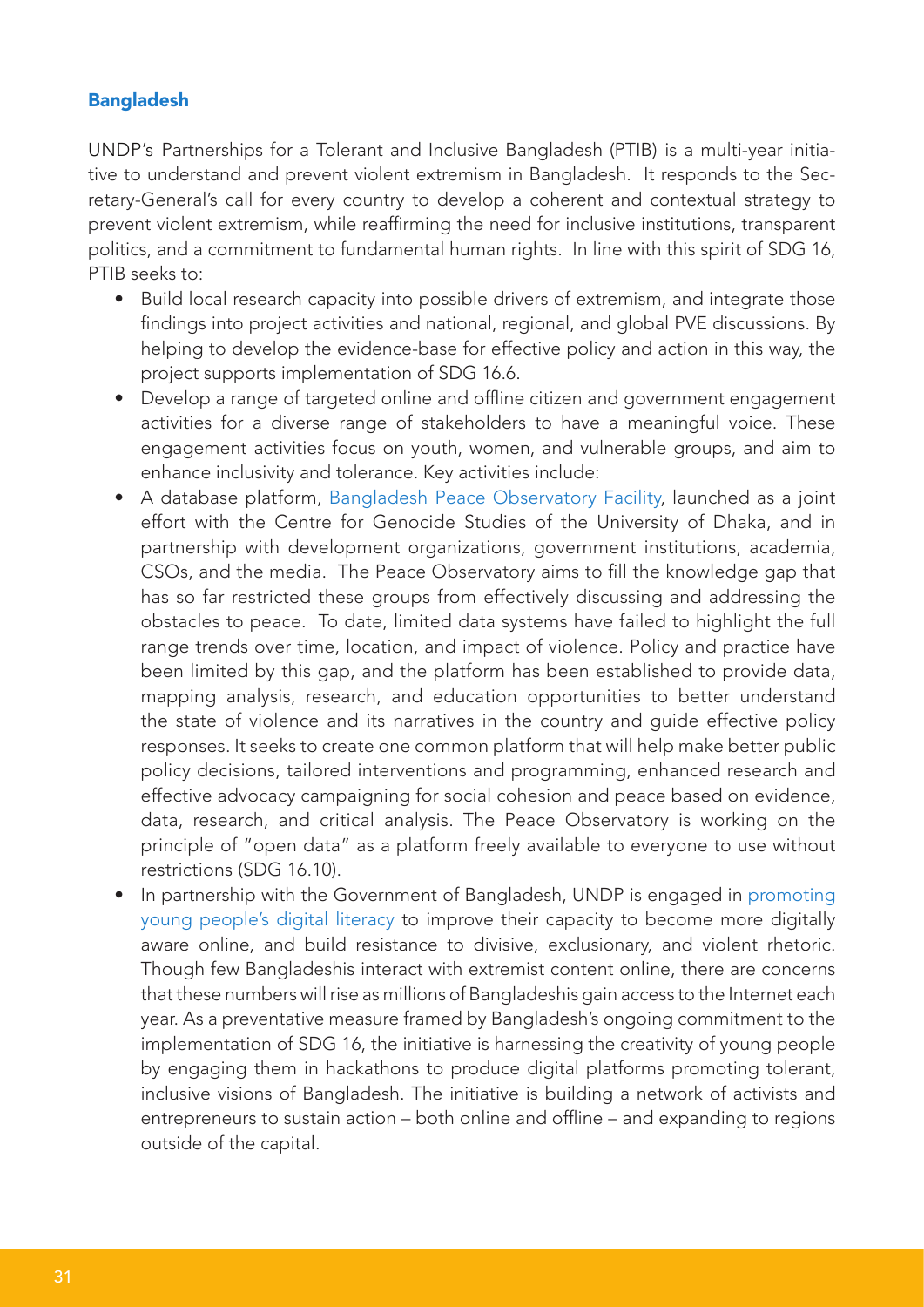• In partnership with Google, co-sponsored by Facebook and the Ministry of Information, Communication, and Technology, and organized by social enterprise Affinis Labs, PTIB hosts the Digital Khichuri Challenge: a digital storytelling competition to accelerate achievement of the SDGs by promoting a peaceful and inclusive society. The competition celebrates Bangladesh's rich, celebrated tradition of storytelling and history of coexistence and pluralism. Selected teams are invited to imagine and create new digital stories and online campaigns that can promote the strength of Bangladesh's diversity and promote peace. The winning team won for their innovative idea of using an online game with a superhero theme to stop "fake news." The second prize was awarded for ideas on Artificial Intelligence and Counter Narrative, respectively. As part of the Challenge, UNDP hosted "Peace Talk Café," a dialogue for youth and speakers from diverse backgrounds, conceived to underline the fact that building peace in not only the responsibility of technical specialists, rather the youth has a strong role to play. The dialogue explored the role of creativity, art, and culture as a weapon against violent extremism. Van Nguyen, Deputy Resident Representative of UNDP Bangladesh: "If we want to achieve the Sustainable Development Goal 16, which is 'Peace, Justice, and Strong Institutions', we need to bring peace in every sphere of life including social media and digital space. Peace Talk Café is an initiative to give youth a platform to discuss this issue and work for a peaceful and tolerant society….When your message creates harm, it is no longer free speech, it is just hate speech and when you see hatred on social media, do your part to change that, your message of positivity can certainly make an impact."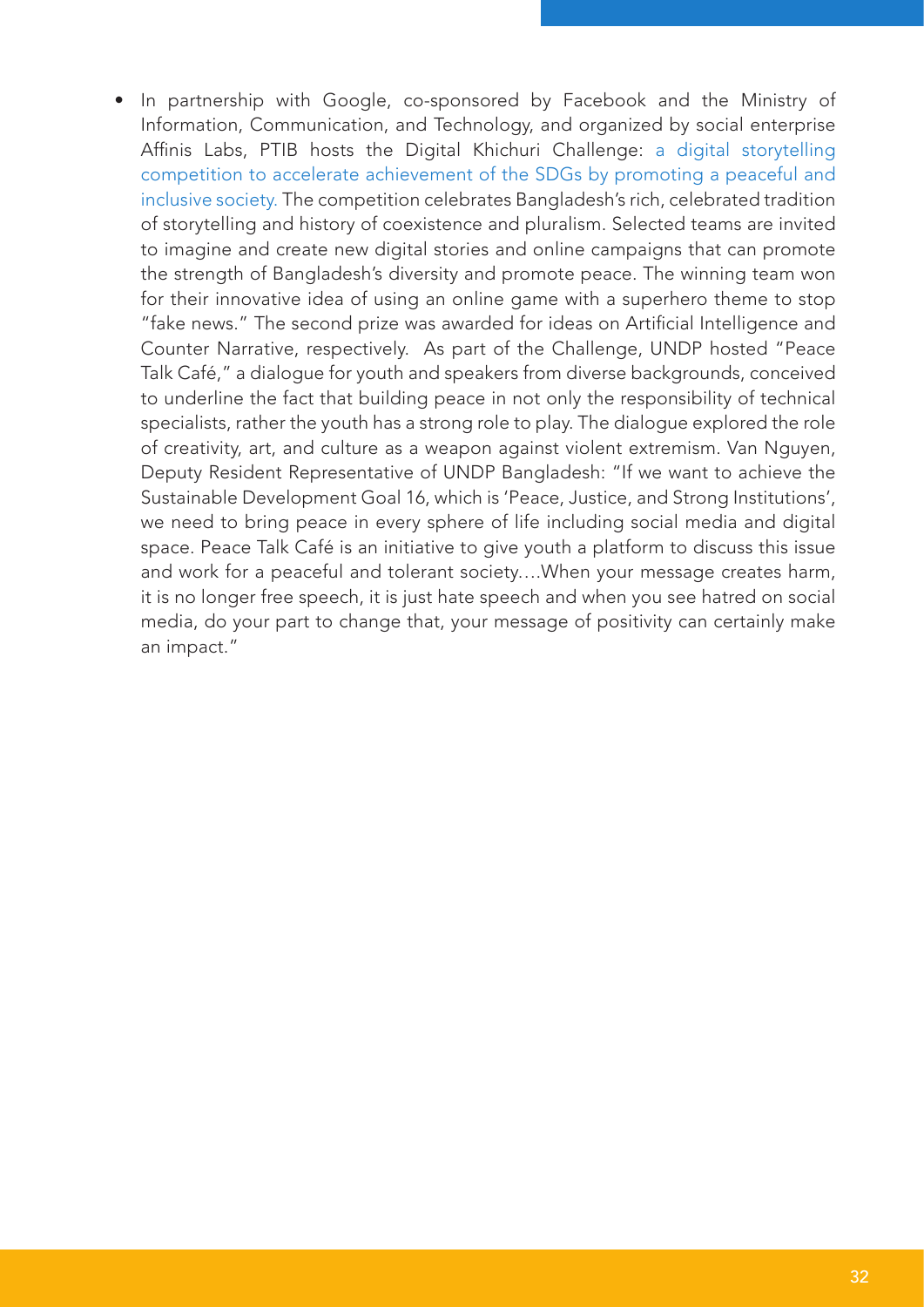#### Tunisia

UNDP provides institutional support for the establishment of effective whole-of-government mechanisms for the prevention of violent extremism in Tunisia. To this end, the project is supporting government entities involved in implementation of the PVE NAP, which is coordinated by the National Counter-Terrorism Commission.<sup>68</sup> The project focused on building capacity to mainstream human rights into their strategic planning process, and all aspects of their coordination and leadership on Tunisia's P/CVE efforts—including development of a monitoring framework (with a budget for its operationalization) to measure implementation and the impact of identified interventions within the NAP.

Support to enable the number of government institutions leading this effort to work closely with a broad range of partners and stakeholders (including the parliament, independent bodies, civil society, the private sector, and development partners, and independent oversight bodies,) to jointly identify priority issues and ensure that they are later implemented in a participatory, transparent, and concerted manner. By strengthening the involvement of civil society and local actors in fostering a whole-of-society approach to PVE, this effort aimed to put the spirit of SDG 16 — on effective, accountable, and inclusive institutions underpinned by participatory processes — into action. This element of the project is centred on the notion that robust communication and public awareness on various elements of PVE (policies, research, etc.) is central to promoting transparency and accountability, and builds public trust at large (i.e., SDG 16.10 on access to information). To strengthen the engagement of civil society and the general public on P/CVE, the project supported the government to develop a PVE communication and awareness plan based on a 2017 baseline survey to ascertain public perceptions of the threat of VE, public confidence in the national security apparatus, motivations to join extremist groups, and strategies to strengthen anti-extremist efforts. The communications plan involves: media engagement and facilitation of public consultation processes through town hall meetings and creation of a national CSO platform on P/CVE. The national CSO platform is designed to raise awareness at the local level, strengthen information exchange and learning between local and national levels, unify civil society voices vis-à-vis the government, when defining and later implementing the PVE NAP, and ensure stronger collaboration with the women and youth organizations whose ownership is needed to support implementation of the plan. These efforts have proven successful: so far, the project has supported a number of civil society initiatives aimed at strengthening the role of rural women in PVE (517 women have benefitted from economic empowerment initiatives, 251 women were trained in dialogue and conflict management, and 68 female members of local security committees became facilitators of dialogue and consensus building in communities).

<sup>68</sup> The primary project partner is the National Counter-Terrorism Commission (CNLCT), which is composed of representatives of 14 government ministries.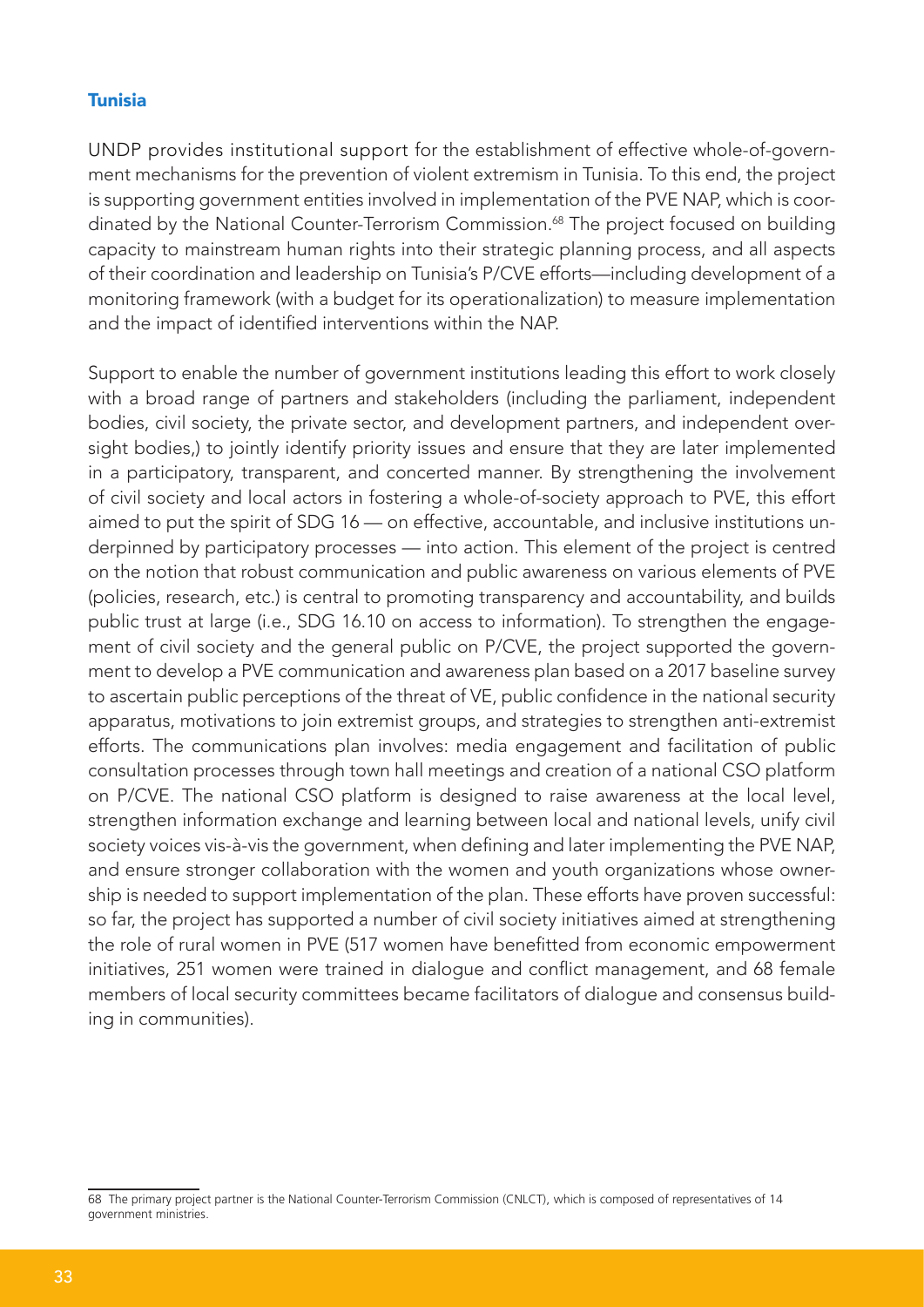Parallel to this national-level programming, the project supports local authorities in the Medenine region to create their own platform to identify and implement multi-stakeholder long-term actions on PVE that are aligned with the priorities set out in the National Action Plan, and adapted to the local context. The project supports local interventions to address the root causes of VE by promoting human security, inclusive dialogue and conflict prevention, strengthening good governance and the protection of human rights, community engagement, youth and women's empowerment, and generating employment. A key organizing principle of this pilot and the national component is that to achieve its objective to prevent VE, the project must support inclusive and accountable mechanisms that bring together different actors and allow for concerted and evidence-based action while promoting a human rights-based approach to P/CVE. In October 2018, a High-Level meeting, held as part of the Medinine pilot was attended by the country's President, the National Counter-Terrorism Commission, several regional leaders, representatives of civil society, UNDP, and Swiss Cooperation. The workshop discussed and set in train the process of developing a local PVE action plan and a local partnership mechanism bringing together local authorities, the private sector, and CSOs. Around the same time, the National Counter-Terrorism Commission convened in Medenine for its first-ever meeting outside the capital.

UNDP also supports an initiative which helps to achieve SDG 16 indicators: the RESPECT Program (Redevabilité, sécurité et prévention de l'extrémisme violent pour les citoyennes et citoyens tunisiens - Accountability, Security, and Prevention of Violent Extremism for Tunisian Citizens), which assists the state and society in developing policies and reforming the security sector to contain factors that can encourage VE.